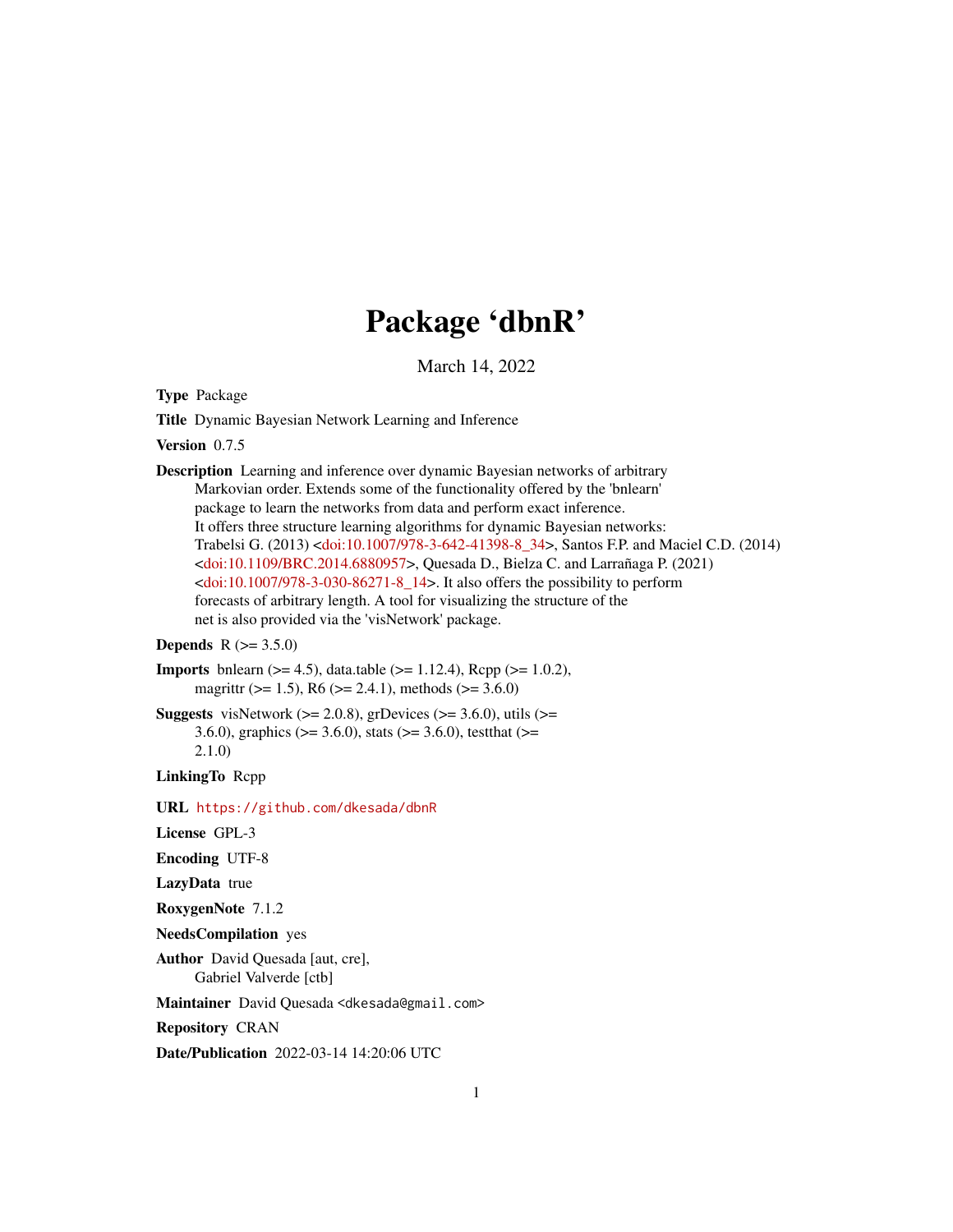# R topics documented:

|                                                                                                                           | 3              |
|---------------------------------------------------------------------------------------------------------------------------|----------------|
|                                                                                                                           | $\overline{4}$ |
|                                                                                                                           | $\overline{4}$ |
|                                                                                                                           | 5              |
|                                                                                                                           | 6              |
|                                                                                                                           | 6              |
|                                                                                                                           | 7              |
|                                                                                                                           | $\overline{7}$ |
|                                                                                                                           | 8              |
|                                                                                                                           | 8              |
|                                                                                                                           | 9              |
|                                                                                                                           | 9              |
|                                                                                                                           | 10             |
|                                                                                                                           | 10             |
|                                                                                                                           | 11             |
|                                                                                                                           | 11             |
|                                                                                                                           | 12             |
|                                                                                                                           | 12             |
|                                                                                                                           | 13             |
|                                                                                                                           | 14             |
|                                                                                                                           | 14             |
|                                                                                                                           | 15             |
|                                                                                                                           | 15             |
| $expand_time\_nodes \dots \dots \dots \dots \dots \dots \dots \dots \dots \dots \dots \dots \dots \dots \dots \dots$      | 16             |
|                                                                                                                           | 16             |
| filter_same_cycle $\dots \dots \dots \dots \dots \dots \dots \dots \dots \dots \dots \dots \dots \dots \dots \dots \dots$ | 17             |
|                                                                                                                           | 18             |
|                                                                                                                           | 18             |
|                                                                                                                           | 19             |
|                                                                                                                           | 19             |
|                                                                                                                           | 21             |
|                                                                                                                           | 22             |
|                                                                                                                           | 22             |
|                                                                                                                           | 23             |
|                                                                                                                           | 23             |
|                                                                                                                           |                |
|                                                                                                                           | 24             |
| myn inference                                                                                                             | 25             |
|                                                                                                                           | 26             |
|                                                                                                                           | 26             |
| natPosition                                                                                                               | 28             |
|                                                                                                                           | 29             |
|                                                                                                                           | 30             |
| natVelocity                                                                                                               | 31             |
|                                                                                                                           | 32             |
|                                                                                                                           | 33             |
|                                                                                                                           |                |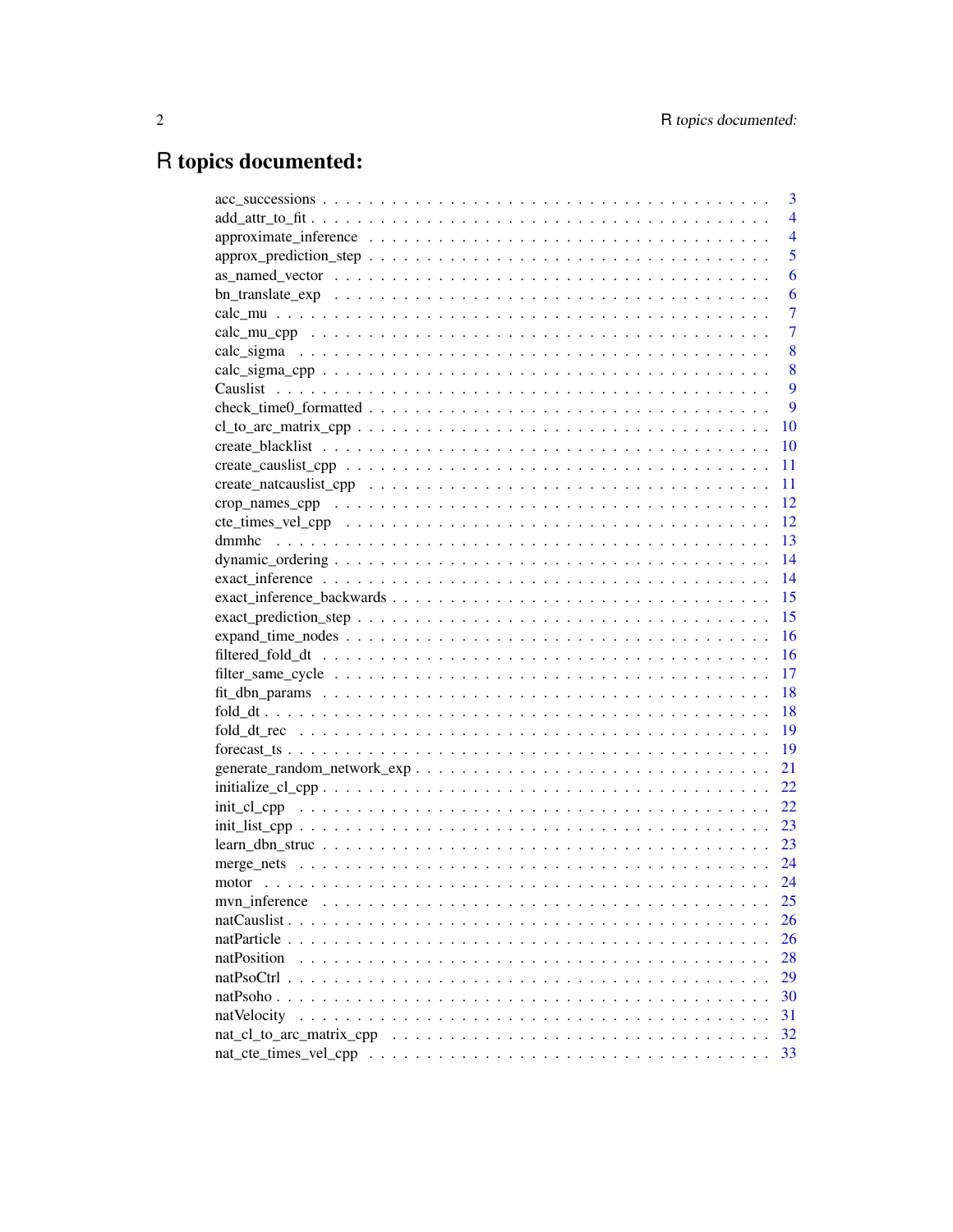<span id="page-2-0"></span>

|       |                                                                                                                  | 35 |
|-------|------------------------------------------------------------------------------------------------------------------|----|
|       |                                                                                                                  | 35 |
|       |                                                                                                                  | 36 |
|       |                                                                                                                  | 37 |
|       |                                                                                                                  | 37 |
|       |                                                                                                                  | 38 |
|       |                                                                                                                  | 38 |
|       |                                                                                                                  | 39 |
|       |                                                                                                                  | 40 |
|       |                                                                                                                  | 40 |
|       |                                                                                                                  | 41 |
|       |                                                                                                                  | 42 |
|       | $pos\_plus\_vel\_cpp \ldots \ldots \ldots \ldots \ldots \ldots \ldots \ldots \ldots \ldots \ldots \ldots \ldots$ | 43 |
|       |                                                                                                                  | 43 |
|       |                                                                                                                  | 44 |
|       |                                                                                                                  | 45 |
|       | psoho                                                                                                            | 46 |
|       |                                                                                                                  | 47 |
|       |                                                                                                                  | 48 |
|       |                                                                                                                  | 48 |
|       |                                                                                                                  | 49 |
|       |                                                                                                                  | 49 |
|       |                                                                                                                  | 50 |
|       |                                                                                                                  | 51 |
|       |                                                                                                                  | 51 |
|       |                                                                                                                  | 52 |
|       |                                                                                                                  |    |
| Index |                                                                                                                  | 53 |

acc\_successions *Returns a vector with the number of consecutive nodes in each level*

### Description

This method processes the vector of node levels to get the position of each node inside the level. E.g. c(1,1,1,2,2,3,4,4,5,5) turns into c(1,2,3,1,2,1,1,2,1,2)

### Usage

 $acc_successions(node, res = NULL, prev = 0, acc = 0)$ 

### Arguments

| nodes | a vector with the level of each node                        |
|-------|-------------------------------------------------------------|
| res   | the accumulative results of the sub successions             |
| prev  | the level of the previous node processed                    |
| acc   | the accumulator of the index in the current sub successions |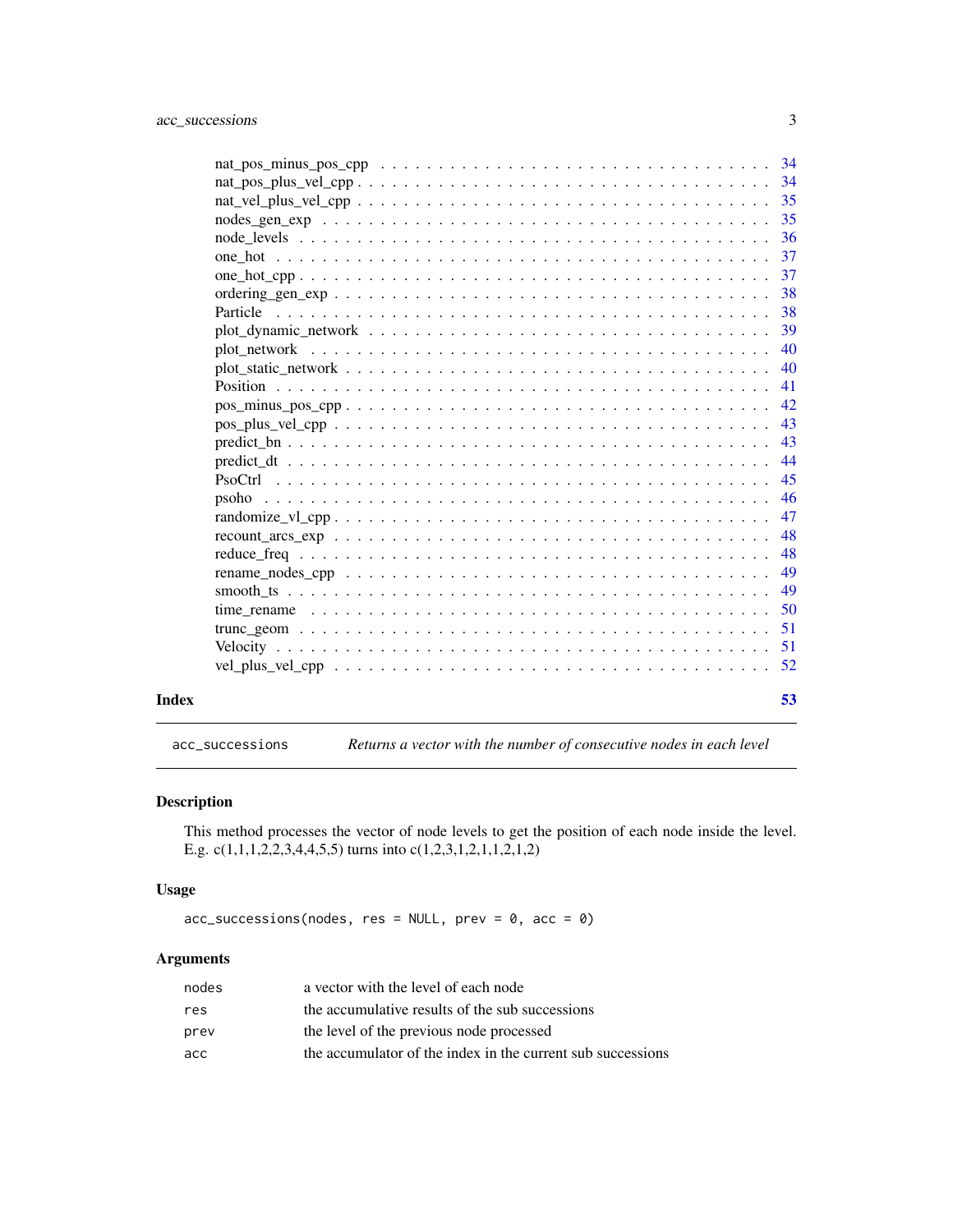### <span id="page-3-0"></span>Value

the vector of sub successions in each level

add\_attr\_to\_fit *Adds the mu vector and sigma matrix as attributes to the bn.fit or dbn.fit object*

### Description

Adds the mu vector and sigma matrix as attributes to the bn.fit or dbn.fit object to allow performing exact MVN inference on both cases. It also adds the number of time slices of the net for future inference.

#### Usage

add\_attr\_to\_fit(fit, size)

### Arguments

| fit  | a fitted bn or dbn               |
|------|----------------------------------|
| size | number of time slices of the net |

#### Value

the fitted net with attributes

approximate\_inference *Performs approximate inference forecasting with the GDBN over a data set*

#### Description

Given a bn.fit object, the size of the net and a data.set, performs approximate forecasting with bnlearns cpdist function over the initial evidence taken from the data set.

#### Usage

```
approximate_inference(dt, fit, obj_vars, ini, rep, len, num_p)
```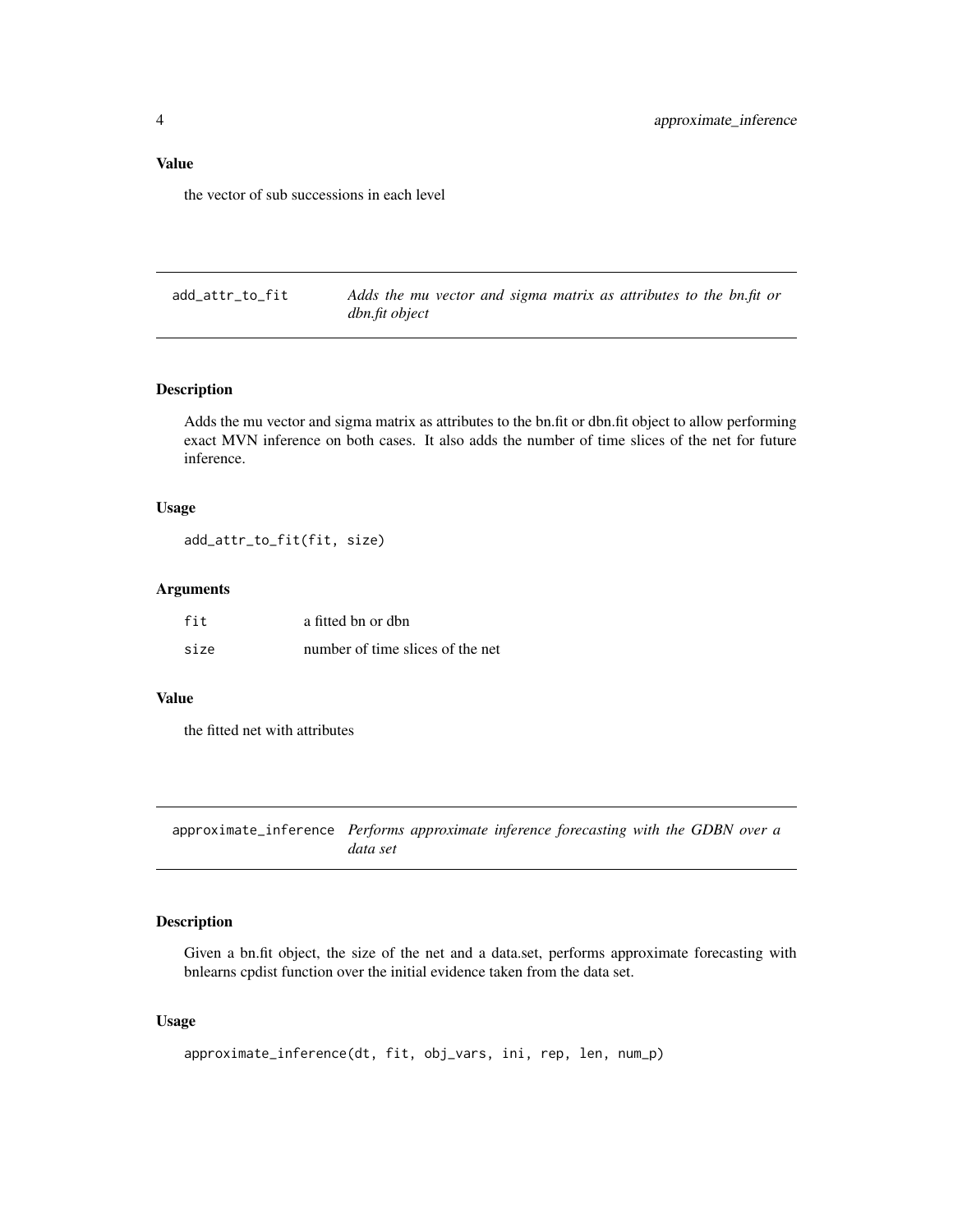### <span id="page-4-0"></span>Arguments

| dt       | data.table object with the TS data                                 |
|----------|--------------------------------------------------------------------|
| fit      | bn.fit object                                                      |
| obj_vars | variables to be predicted                                          |
| ini      | starting point in the data set to forecast.                        |
| rep      | number of repetitions to be performed of the approximate inference |
| len      | length of the forecast                                             |
| num_p    | number of particles to be used by bnlearn                          |

### Value

the results of the forecast

approx\_prediction\_step

*Performs approximate inference in a time slice of the dbn*

### Description

Given a bn.fit object and some variables, performs particle inference over such variables in the net for a given time slice.

### Usage

```
approx_prediction_step(fit, variables, particles, n = 50)
```
### Arguments

| fit       | bn.fit object                                 |
|-----------|-----------------------------------------------|
| variables | variables to be predicted                     |
| particles | a list with the provided evidence             |
| n         | the number of particles to be used by bnlearn |

### Value

the inferred particles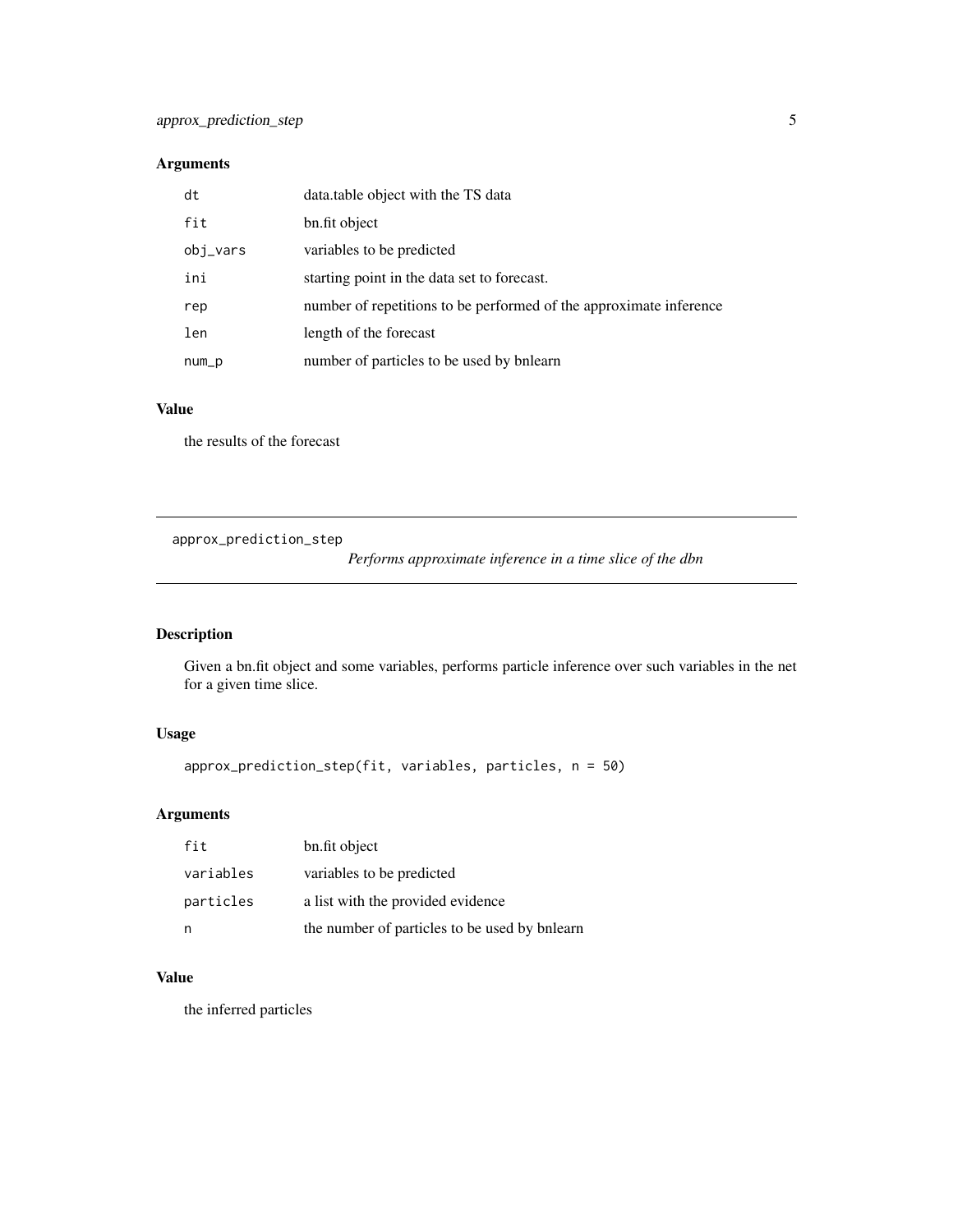Given a single row data.table, convert it into a named vector. Used in the mvn\_inference, to obtain an evidence named vector. For this case, the data.table should contain only the evidence that we want to provide. If a named vector is provided instead of a data.table, nothing will be done and the named vector will be returned.

### Usage

as\_named\_vector(dt)

#### Arguments

dt a 1 row data.table or a named vector

#### Value

a vector with the values and the variable names

| bn_translate_exp | Experimental function that translates a natPosition vector into a DBN |
|------------------|-----------------------------------------------------------------------|
|                  | network.                                                              |

#### Description

Experimental function that translates a natPosition vector into a DBN network.

#### Usage

bn\_translate\_exp(ps, ordering\_raw, n\_arcs, nodes)

### Arguments

| ps           | a position vector of natural numbers     |
|--------------|------------------------------------------|
| ordering_raw | the ordering of the variables            |
| n arcs       | the total number of arcs                 |
| nodes        | the name of all the nodes in the network |

### Value

a bn object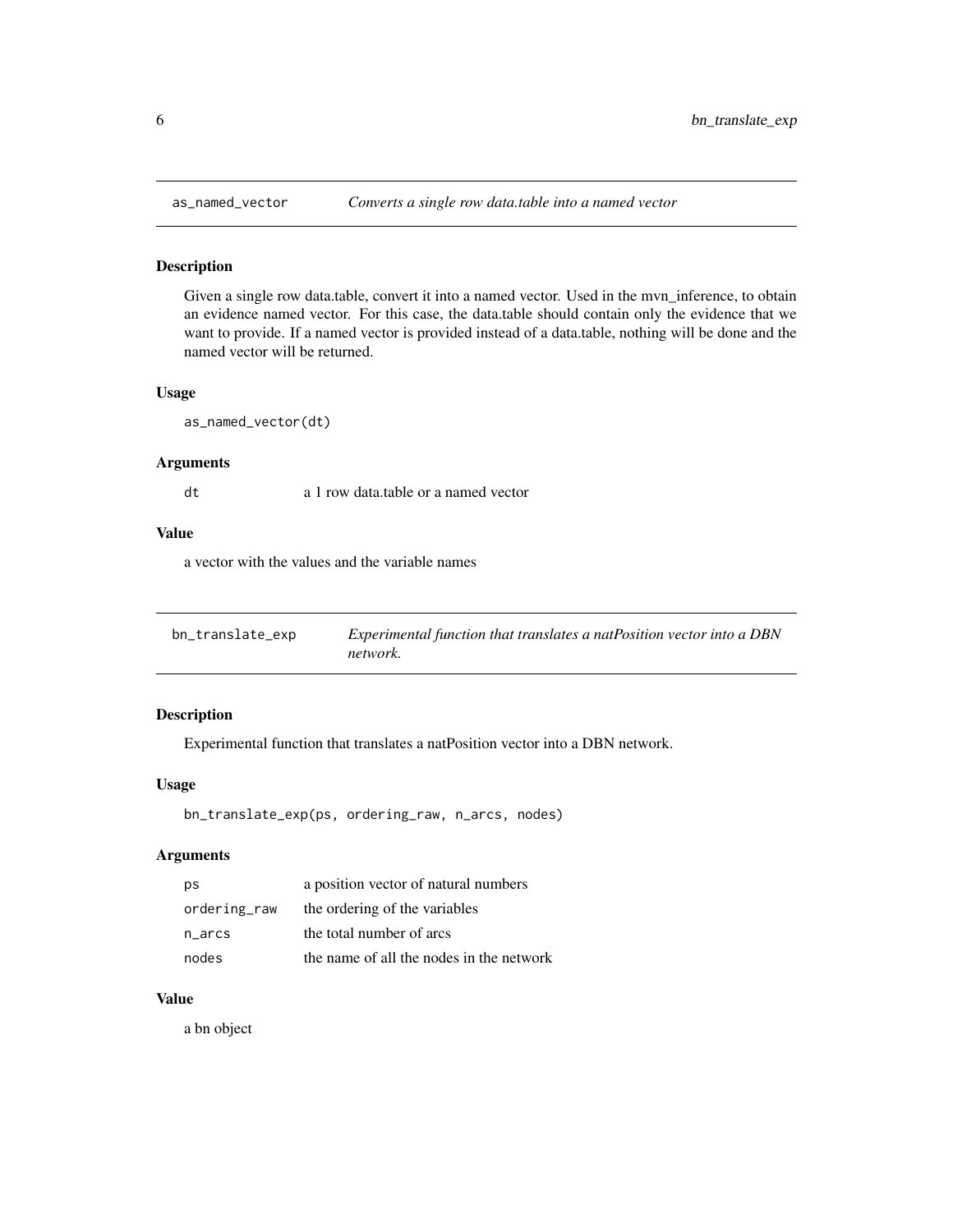<span id="page-6-0"></span>

Calculate the mu vector of means of a Gaussian linear network. Front end of a C++ function.

### Usage

calc\_mu(fit)

### Arguments

fit a bn.fit or dbn.fit object

### Value

a named numeric vector of the means of each variable

### Examples

```
dt_train <- dbnR::motor[200:2500]
net <- bnlearn::mmhc(dt_train)
fit <- bnlearn::bn.fit(net, dt_train, method = "mle")
mu <- calc_mu(fit)
```

| calc_mu_cpp | Calculate the mu vector of means of a Gaussian linear network. This |
|-------------|---------------------------------------------------------------------|
|             | is the $C++$ backend of the function.                               |

### Description

Calculate the mu vector of means of a Gaussian linear network. This is the C++ backend of the function.

#### Usage

```
calc_mu_cpp(fit, order)
```
#### Arguments

| fit   | a bn.fit object as a Repp::List                            |
|-------|------------------------------------------------------------|
| order | a topological ordering of the nodes as a vector of strings |

### Value

the map with the nodes and their mu. Returns as a named numeric vector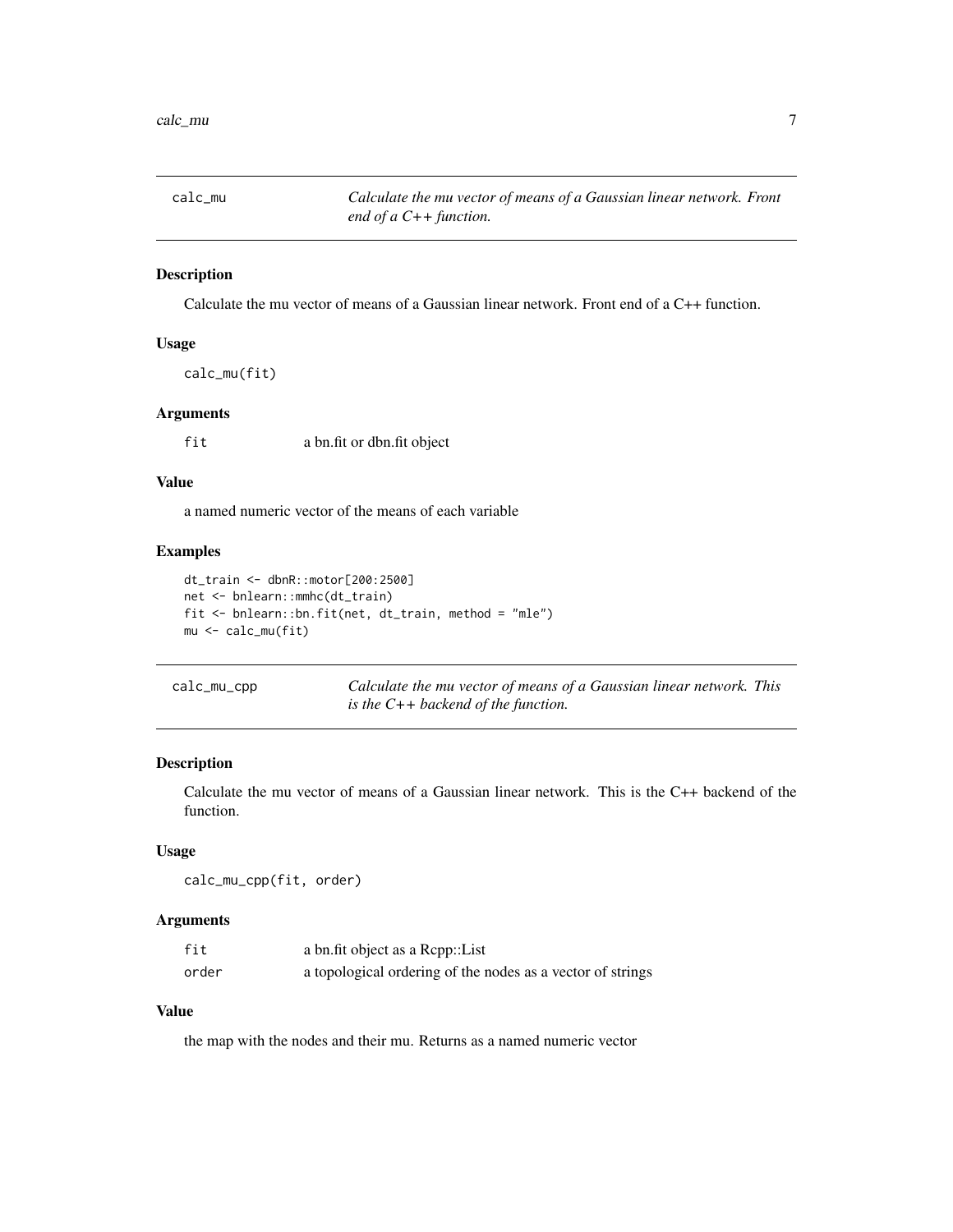<span id="page-7-0"></span>

Calculate the sigma covariance matrix of a Gaussian linear network. Front end of a C++ function.

### Usage

calc\_sigma(fit)

### Arguments

fit a bn.fit or dbn.fit object

#### Value

a numeric covariance matrix of the nodes

### Examples

```
dt_train <- dbnR::motor[200:2500]
net <- bnlearn::mmhc(dt_train)
fit <- bnlearn::bn.fit(net, dt_train, method = "mle")
sigma <- calc_sigma(fit)
```

| calc_sigma_cpp | Calculate the sigma covariance matrix of a Gaussian linear network. |
|----------------|---------------------------------------------------------------------|
|                | This is the $C++$ backend of the function.                          |

### Description

Calculate the sigma covariance matrix of a Gaussian linear network. This is the C++ backend of the function.

### Usage

```
calc_sigma_cpp(fit, order)
```
#### Arguments

| fit   | a bn.fit object as a Repp::List                            |
|-------|------------------------------------------------------------|
| order | a topological ordering of the nodes as a vector of strings |

#### Value

the covariance matrix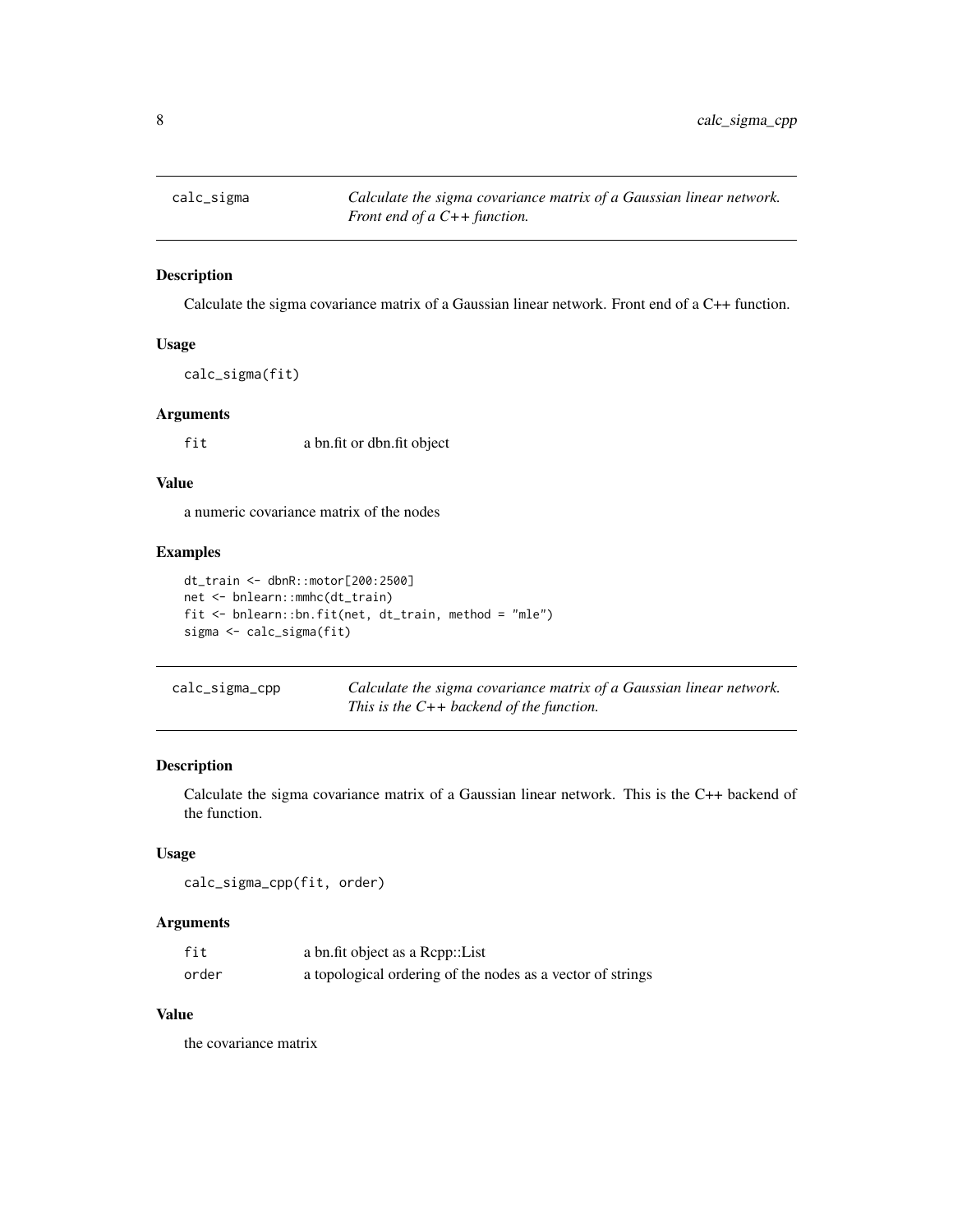<span id="page-8-0"></span>Causlist *This file contains all the classes needed for the PSOHO structure learning algorithm. It was implemented as an independent package in https://github.com/dkesada/PSOHO and then merged into dbnR. All the original source files are merged into one to avoid bloating the R/ folder of the package.*

### Description

Constructor of the 'Causlist' class

#### Arguments

| ordering | a vector with the names of the nodes in t 0 |
|----------|---------------------------------------------|
| size     | number of timeslices of the DBN             |

#### Details

The classes are now not exported because the whole algorithm is encapsulated inside the package and only the resulting dbn structure is wanted. As a result, many security checks have been omitted. R6 class that defines causal lists in the PSO

The causal lists will be the base of the positions and the velocities in the pso part of the algorithm.

#### Value

A new 'causlist' object

#### Fields

cl List of causal units

size Size of the DBN

ordering String vector defining the order of the nodes in a timeslice

check\_time0\_formatted *Checks if the vector of names are time formatted to t0*

#### Description

This will check if the names are properly time formatted in t\_0 to be folded into more time slices. A vector is well formatted in  $t_0$  when all of its column names end in  $'t_0$ .

#### Usage

```
check_time0_formatted(obj)
```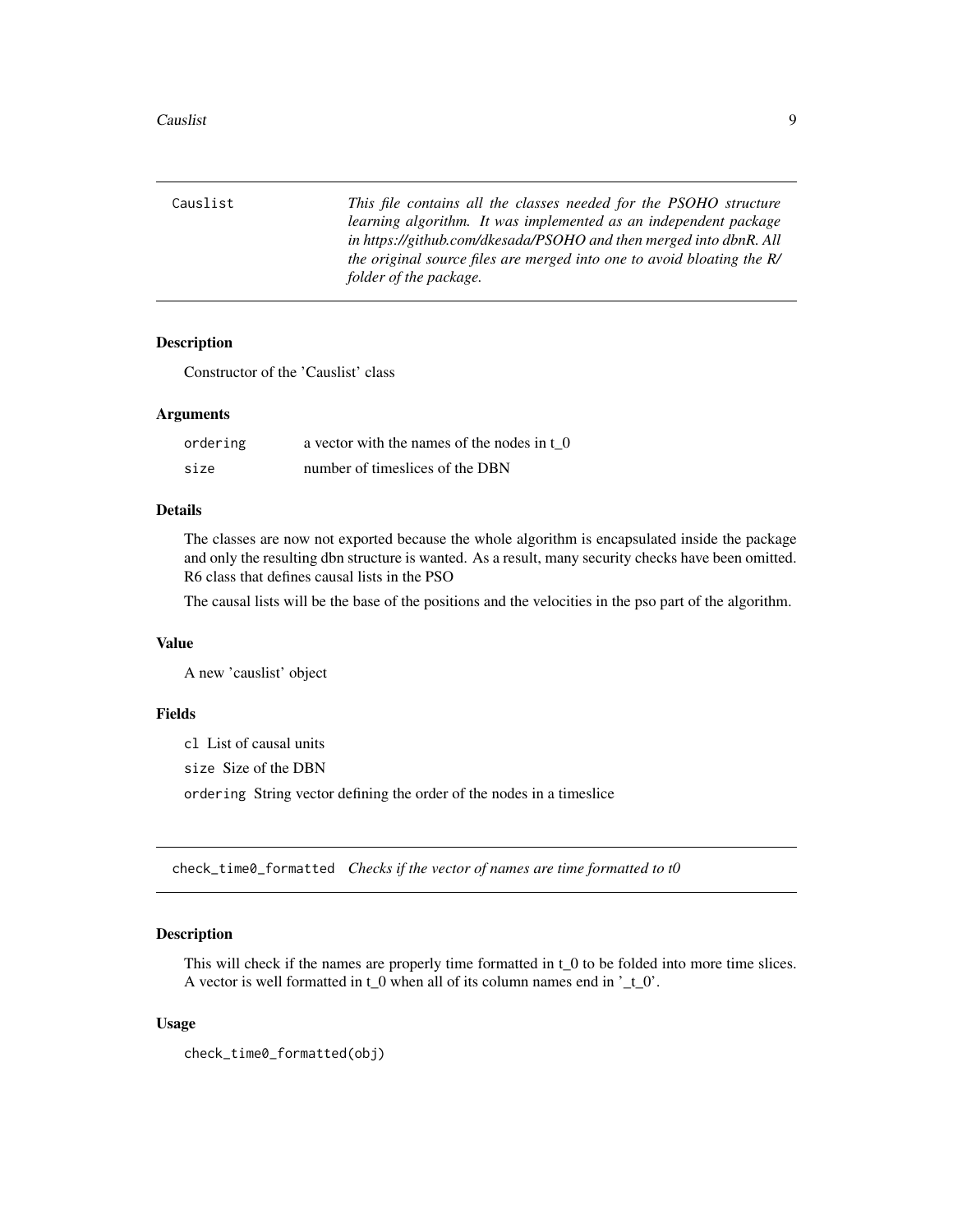#### <span id="page-9-0"></span>Arguments

obj the vector of names

### Value

TRUE if it is well formatted. FALSE in other case.

cl\_to\_arc\_matrix\_cpp *Create a matrix with the arcs defined in a causlist object*

#### Description

Create a matrix with the arcs defined in a causlist object

### Usage

cl\_to\_arc\_matrix\_cpp(cl, ordering, rows)

### Arguments

| -c1      | a causal list                                 |
|----------|-----------------------------------------------|
| ordering | a list with the order of the variables in t 0 |
| rows     | number of arcs in the network                 |

#### Value

a list with a CharacterVector and a NumericVector

create\_blacklist *Creates the blacklist of arcs from a folded data.table*

#### Description

This will create the blacklist of arcs that are not to be learned in the second phase of the dmmhc. This includes arcs backwards in time or inside time-slices.

#### Usage

```
create_blacklist(name, size, acc = NULL, slice = 1)
```
### Arguments

| name  | the names of the first time slice, ended in $\tau$ 0              |
|-------|-------------------------------------------------------------------|
| size  | the number of time slices of the net. Markovian 1 would be size 2 |
| асс   | accumulator of the results in the recursion                       |
| slice | current time slice that is being processed                        |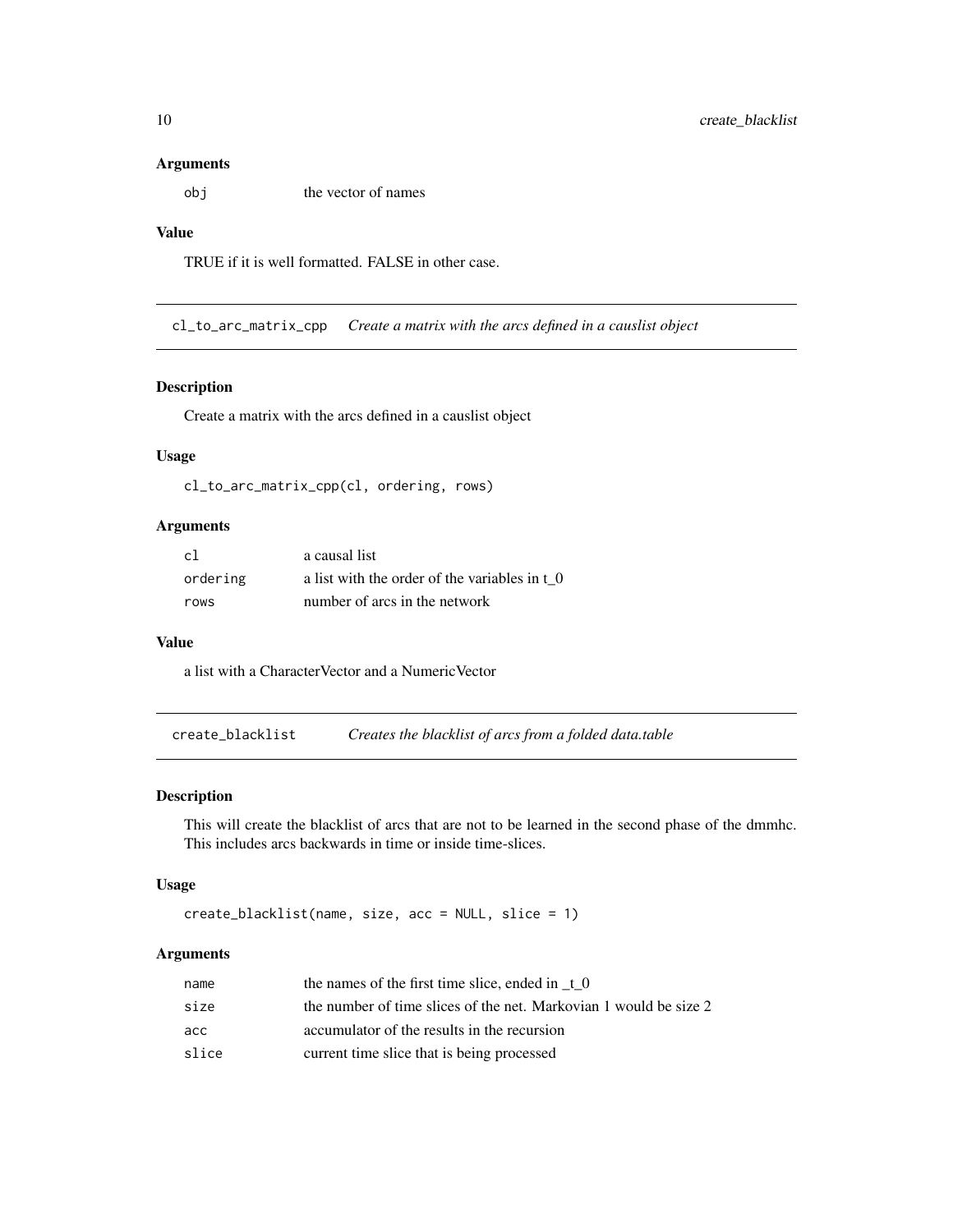### <span id="page-10-0"></span>Value

the two column matrix with the blacklisted arcs

create\_causlist\_cpp *Create a causal list from a DBN. This is the C++ backend of the function.*

### Description

Create a causal list from a DBN. This is the C++ backend of the function.

#### Usage

create\_causlist\_cpp(cl, net, size, ordering)

### Arguments

| c1       | an initialized causality list                      |
|----------|----------------------------------------------------|
| net      | a dbn object treated as a list of lists            |
| size     | the size of the DBN                                |
| ordering | a list with the order of the variables in $\tau$ 0 |

#### Value

a list with a CharacterVector and a NumericVector

create\_natcauslist\_cpp

*Create a natural causal list from a DBN. This is the C++ backend of the function.*

#### Description

Create a natural causal list from a DBN. This is the C++ backend of the function.

#### Usage

create\_natcauslist\_cpp(cl, net, ordering)

### Arguments

| c1       | an initialized causality list                     |
|----------|---------------------------------------------------|
| net      | a dbn object treated as a list of lists           |
| ordering | a vector with the names of the variables in order |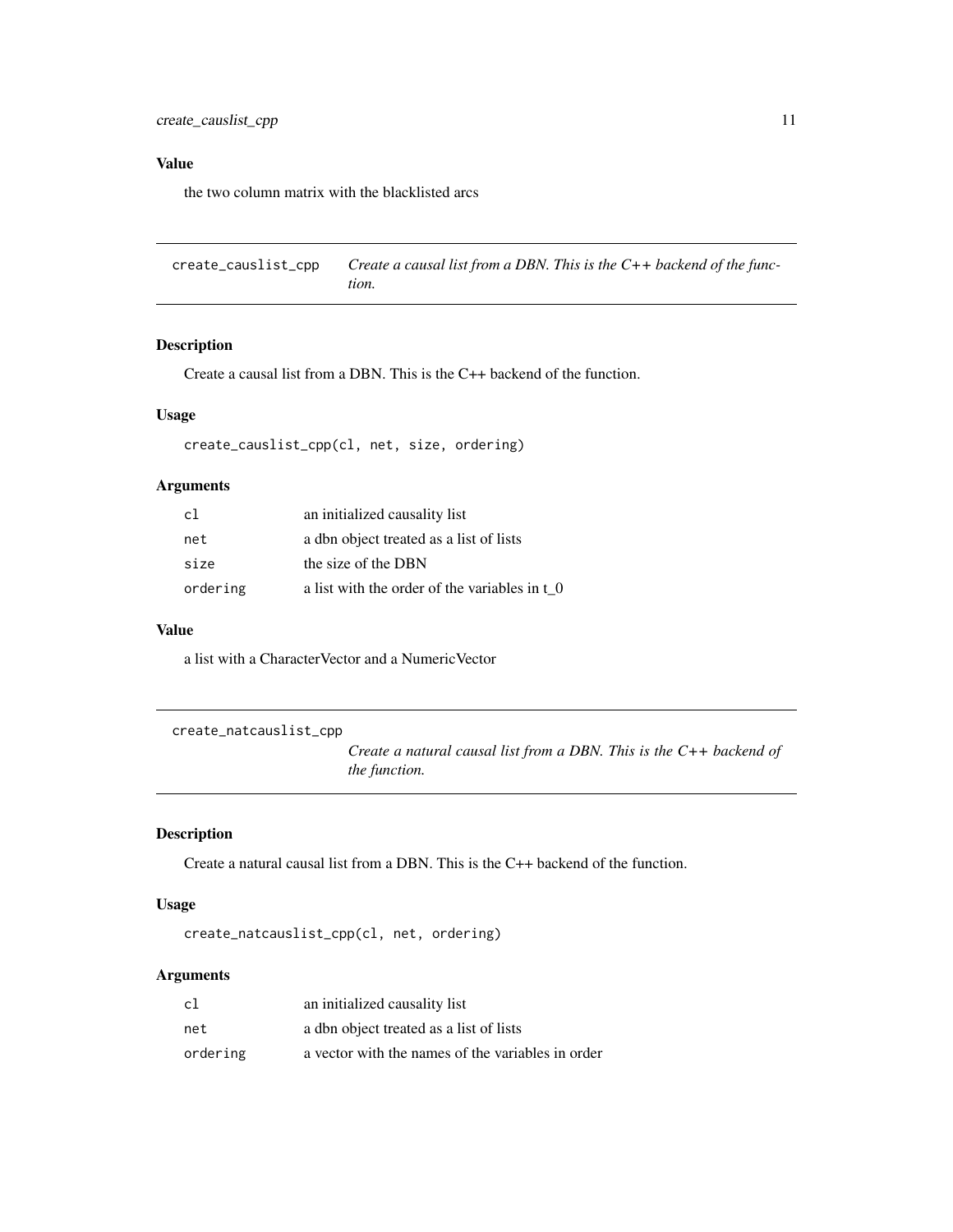### <span id="page-11-0"></span>Value

the natCauslist equivalent to the DBN

crop\_names\_cpp *If the names of the nodes have "\_t\_0" appended at the end, remove it*

### Description

If the names of the nodes have "\_t\_0" appended at the end, remove it

#### Usage

```
crop_names_cpp(names)
```
### Arguments

names a vector with the names of the nodes in t\_0

#### Value

the vector with the names cropped

cte\_times\_vel\_cpp *Multiply a Velocity by a constant real number*

### Description

Multiply a Velocity by a constant real number

#### Usage

```
cte_times_vel_cpp(k, vl, abs_op, max_op)
```
### Arguments

| k         | the constant real number                            |
|-----------|-----------------------------------------------------|
| v1        | the Velocity's causal list                          |
| $abs\_op$ | the final number of 1,-1 operations                 |
| $max_op$  | the maximum number of directions in the causal list |

### Value

a list with the Velocity's new causal list and number of operations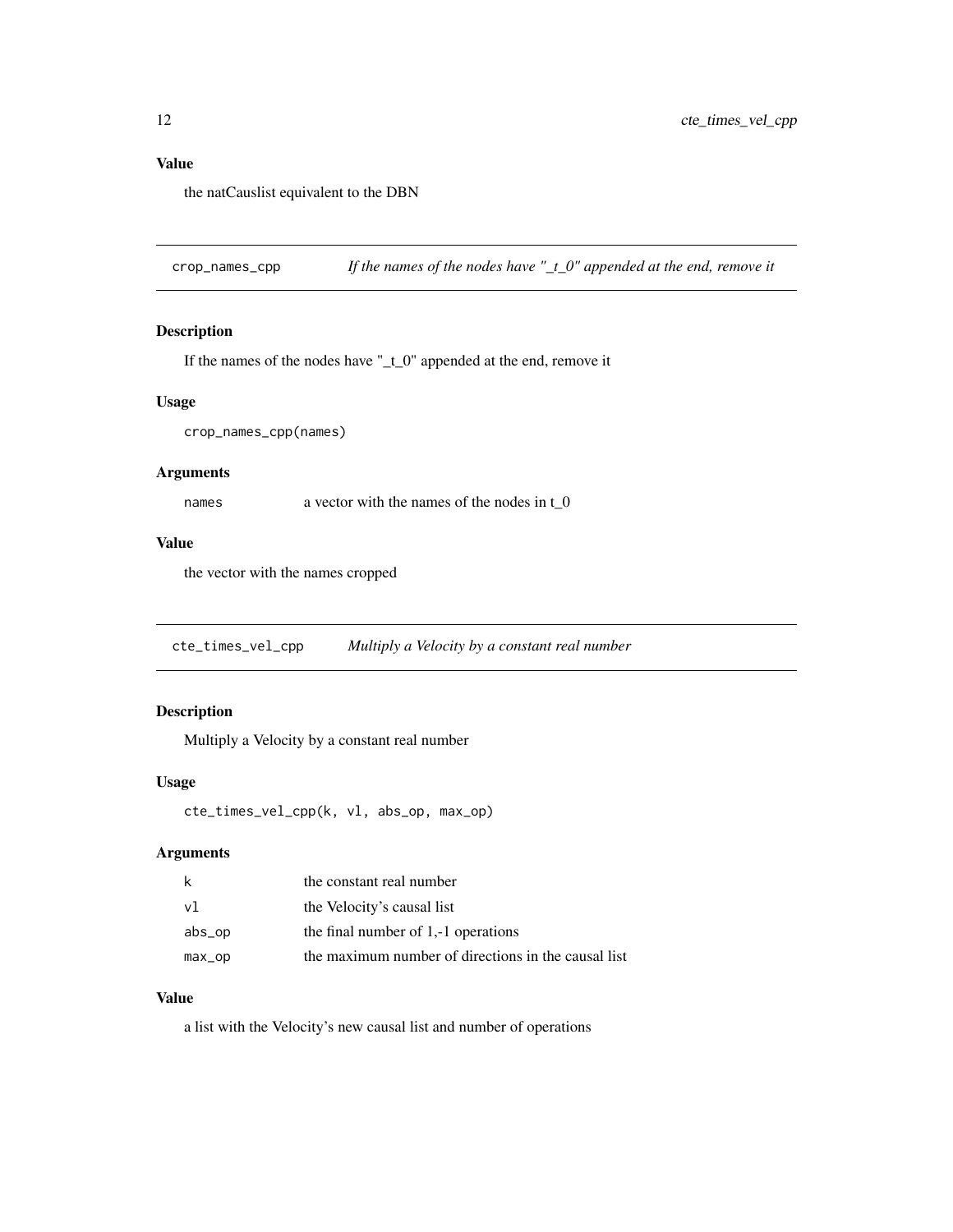<span id="page-12-0"></span>

Learns a gaussian dynamic Bayesian network from a dataset. It allows the creation of markovian n nets rather than only markov 1.

### Usage

```
dmmhc(
  dt,
  size = 2,f_d t = NULL,blacklist = NULL,
  intra = TRUE,
 blacklist_tr = NULL,
  ...
)
```
### Arguments

| dt           | the data.frame or data.table to be used                                                        |
|--------------|------------------------------------------------------------------------------------------------|
| size         | number of time slices of the net. Markovian 1 would be size 2                                  |
| $f$ _dt      | previously folded dataset, in case some specific rows have to be removed after<br>the folding  |
| blacklist    | an optional matrix indicating forbidden arcs between nodes                                     |
| intra        | if TRUE, the intra-slice arcs of the network will be learnt. If FALSE, they will<br>be ignored |
| blacklist_tr | an optional matrix indicating forbidden intra-slice arcs between nodes                         |
| $\cdots$     | additional parameters for rsmax2 function                                                      |

### Value

the structure of the net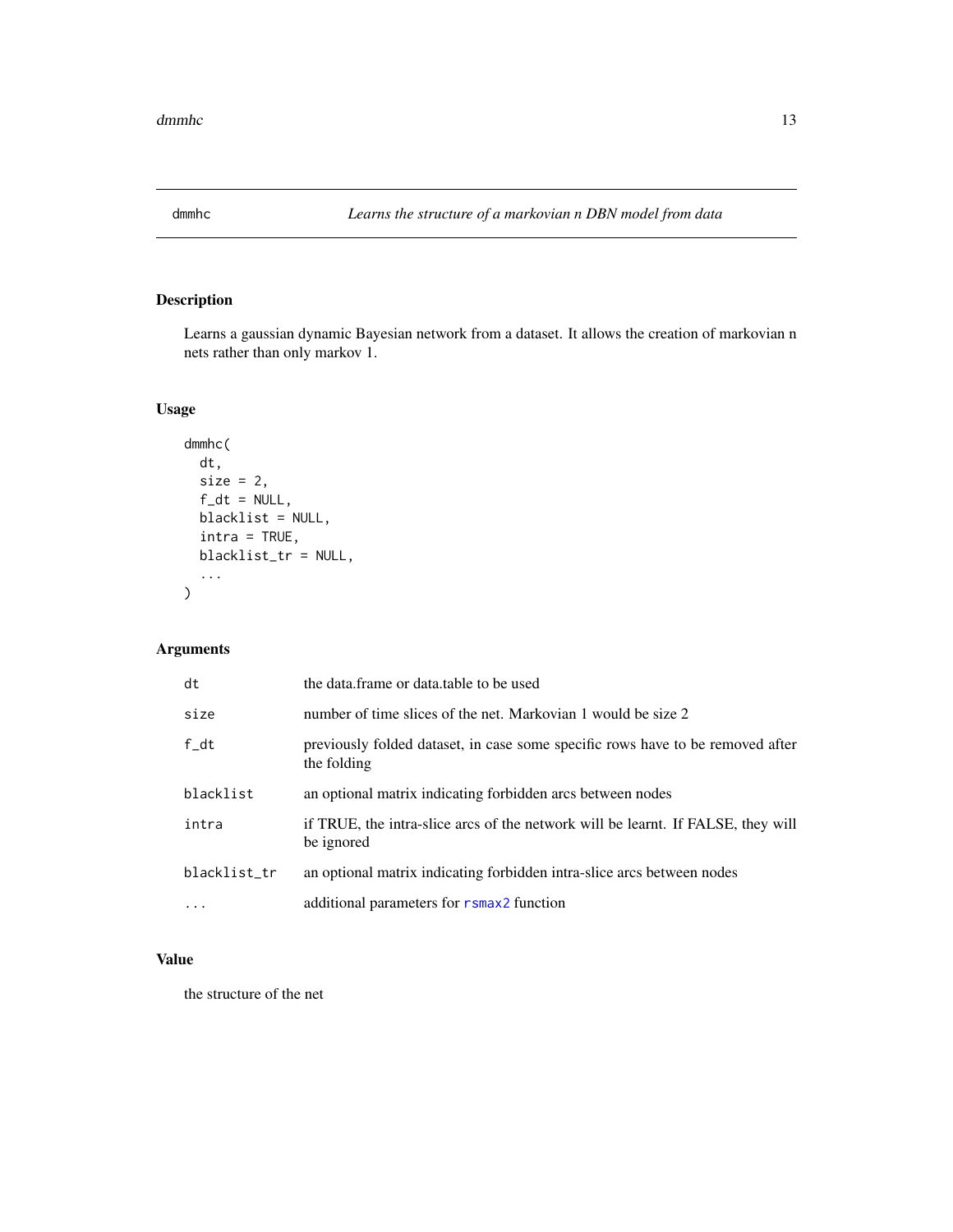<span id="page-13-0"></span>

This method gets the structure of a DBN, isolates the nodes of a single time slice and then gives a topological ordering of them.

#### Usage

dynamic\_ordering(structure)

### Arguments

structure the structure of the network.

### Value

the ordered nodes of t\_0

exact\_inference *Performs exact inference forecasting with the GDBN over a data set*

### Description

Given a bn.fit object, the size of the net and a data.set, performs exact forecasting over the initial evidence taken from the data set.

#### Usage

exact\_inference(dt, fit, obj\_vars, ini, len, prov\_ev)

### Arguments

| dt       | data.table object with the TS data                            |
|----------|---------------------------------------------------------------|
| fit      | bn.fit object                                                 |
| obj_vars | variables to be predicted                                     |
| ini      | starting point in the data set to forecast.                   |
| len      | length of the forecast                                        |
| prov_ev  | variables to be provided as evidence in each forecasting step |

### Value

the results of the forecast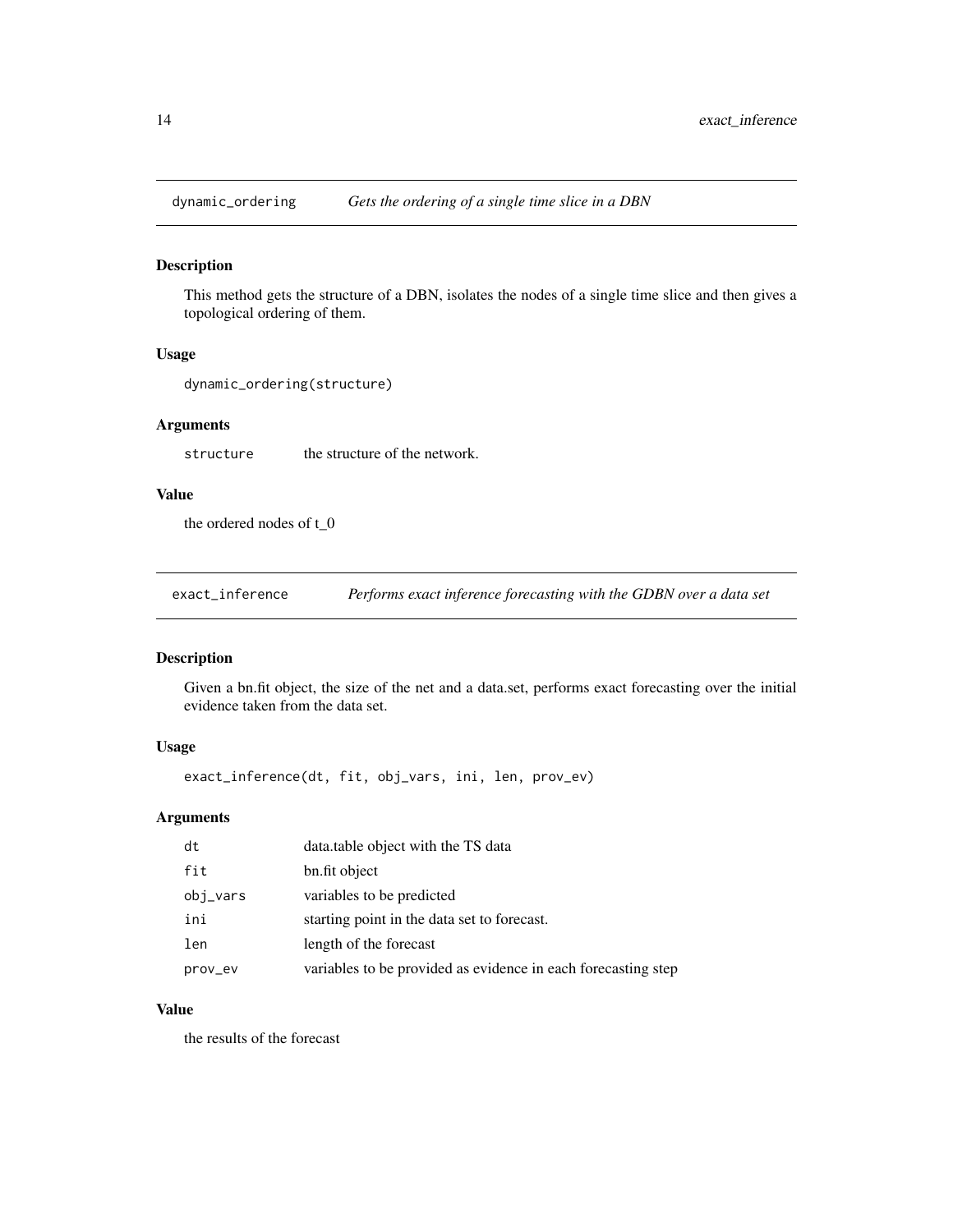<span id="page-14-0"></span>exact\_inference\_backwards

*Performs exact inference smoothing with the GDBN over a data set*

### Description

Given a bn.fit object, the size of the net and a data.set, performs exact smoothing over the initial evidence taken from the data set. Take notice that the smoothing is done backwards in time, as opposed to forecasting.

#### Usage

```
exact_inference_backwards(dt, fit, obj_vars, ini, len, prov_ev)
```
#### Arguments

| dt       | data.table object with the TS data                                                                  |
|----------|-----------------------------------------------------------------------------------------------------|
| fit      | bn.fit object                                                                                       |
| obj_vars | variables to be predicted. Should be in the oldest time step                                        |
| ini      | starting point in the data set to smooth                                                            |
| len      | length of the smoothing                                                                             |
| prov_ev  | variables to be provided as evidence in each forecasting step. Should be in the<br>oldest time step |

#### Value

the results of the smoothing

exact\_prediction\_step *Performs exact inference in a time slice of the dbn*

#### Description

Given a bn.fit object and some variables, performs exact MVN inference over such variables in the net for a given time slice.

#### Usage

```
exact_prediction_step(fit, variables, evidence)
```
### Arguments

| fit       | list with the mu and sigma of the MVN model |
|-----------|---------------------------------------------|
| variables | variables to be predicted                   |
| evidence  | a list with the provided evidence           |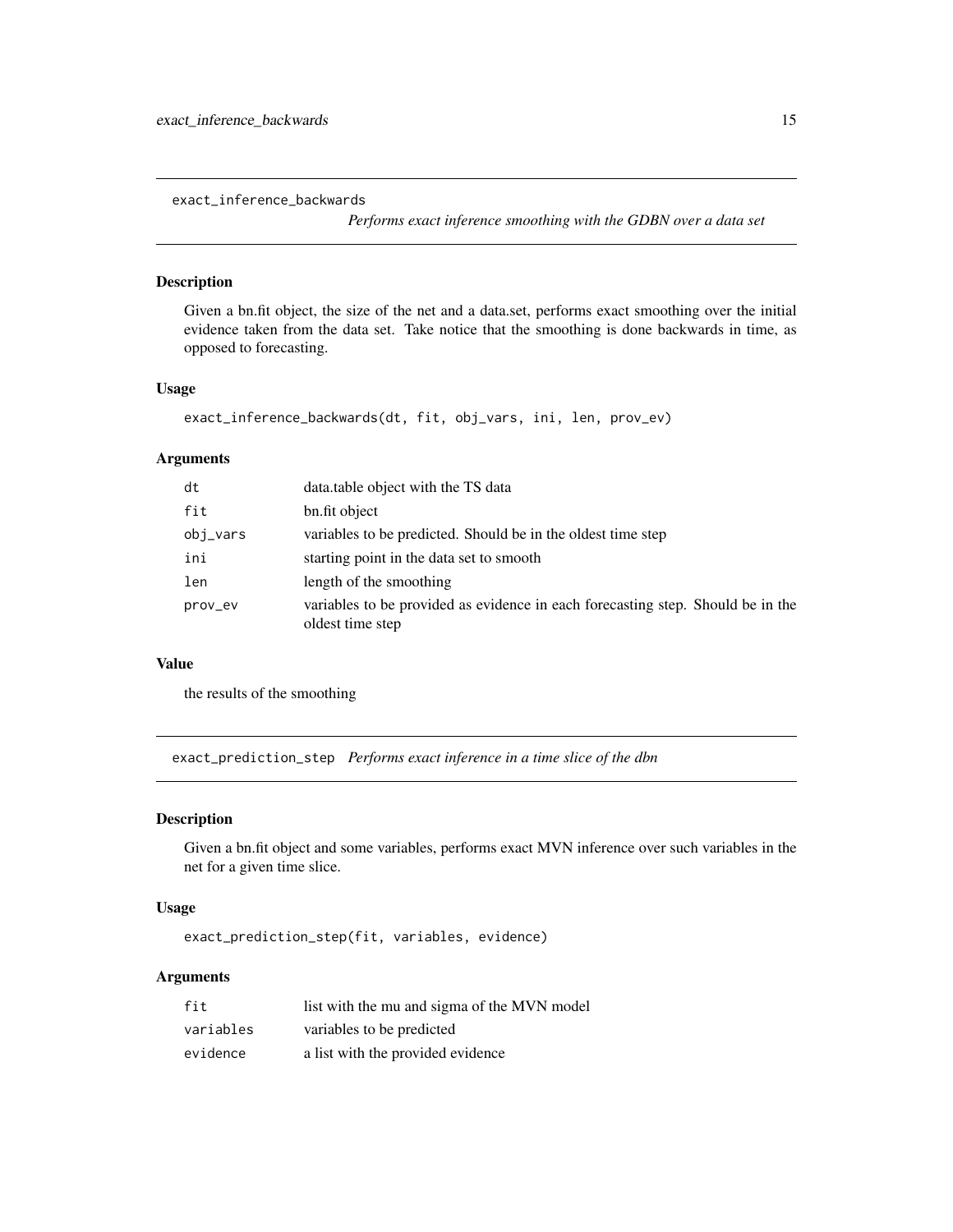#### <span id="page-15-0"></span>Value

the inferred particles

expand\_time\_nodes *Extends the names of the nodes in t\_0 to t\_(max-1)*

### Description

This method extends the names of the nodes to the given maximum and maintains the order of the nodes in each slice, so as to plotting the nodes in all slices relative to their homonyms in the first slice.

#### Usage

expand\_time\_nodes(name, acc, max, i)

### Arguments

| name | the names of the nodes in the t 0 slice             |
|------|-----------------------------------------------------|
| acc  | accumulator of the resulting names in the recursion |
| max  | number of time slices in the net                    |
|      | current slice being processed                       |

#### Value

the extended names

filtered\_fold\_dt *Fold a dataset to a certain size and avoid overlapping of different timeseries*

#### Description

If the dataset that is going to be folded contains several different time-series instances of the same process, folding it could introduce false rows with data from different time-series. Given an id variable that labels the different instances of a time series inside a dataset and a desired size, this function folds the dataset and avoids mixing data from different origins in the same instance.

#### Usage

```
filtered_fold_dt(dt, size, id_var, clear_id_var = TRUE)
```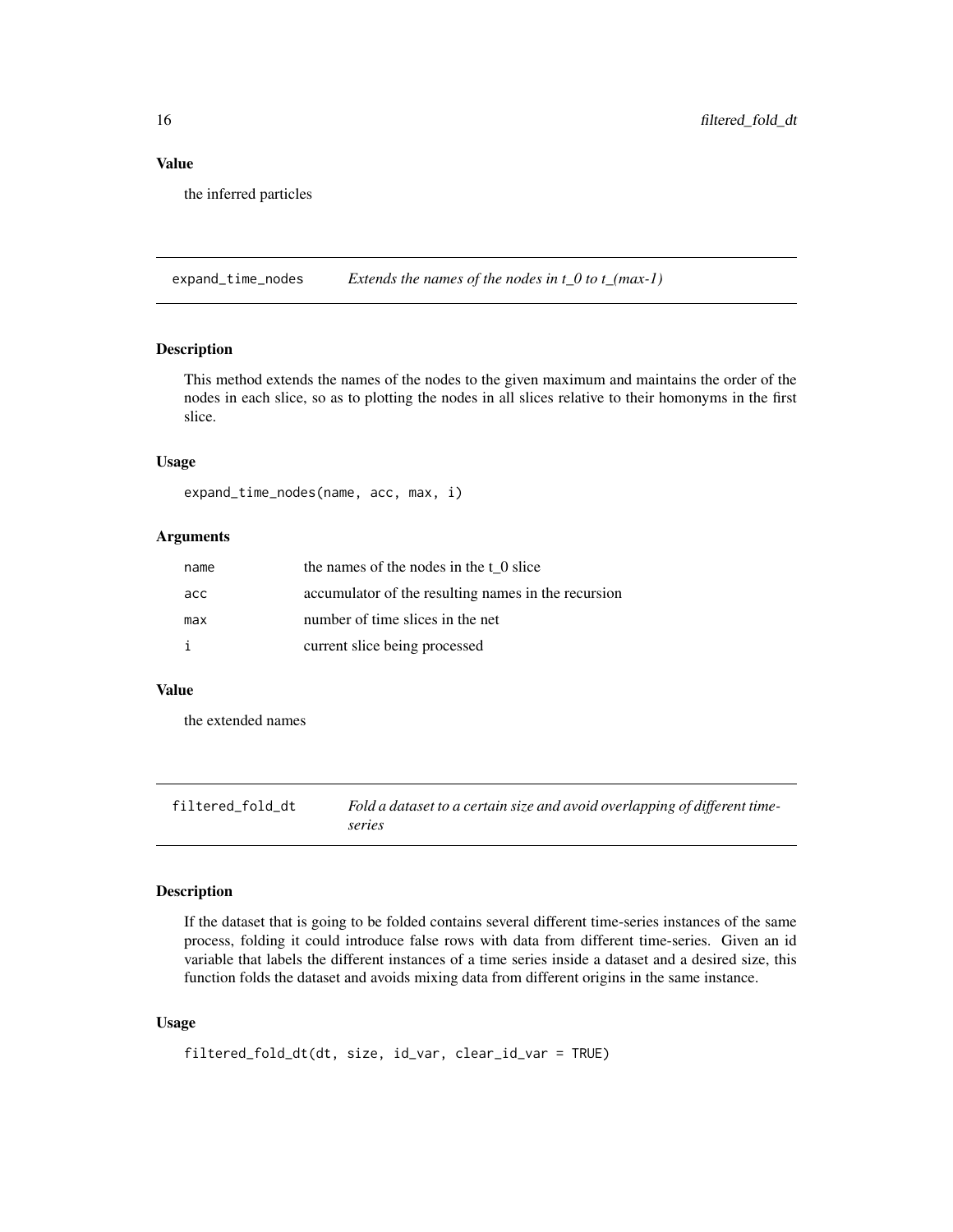### <span id="page-16-0"></span>filter\_same\_cycle 17

### Arguments

| dt           | data.table to be folded                                              |
|--------------|----------------------------------------------------------------------|
| size         | the size of the data.table                                           |
| id var       | the variable that labels each individual instance of the time-series |
| clear_id_var | boolean that decides whether or not the id var column is deleted     |

### Value

the filtered dataset

| filter_same_cycle | Filter the instances in a data table that have values of different ids in |
|-------------------|---------------------------------------------------------------------------|
|                   | each row                                                                  |

### Description

Given an id variable that labels the different instances of a time series inside a dataset, discard the rows that have values from more than 1 id.

### Usage

filter\_same\_cycle(f\_dt, size, id\_var)

### Arguments

| f dt   | folded data.table                                                    |
|--------|----------------------------------------------------------------------|
| size   | the size of the data table                                           |
| id var | the variable that labels each individual instance of the time series |

## Value

the filtered dataset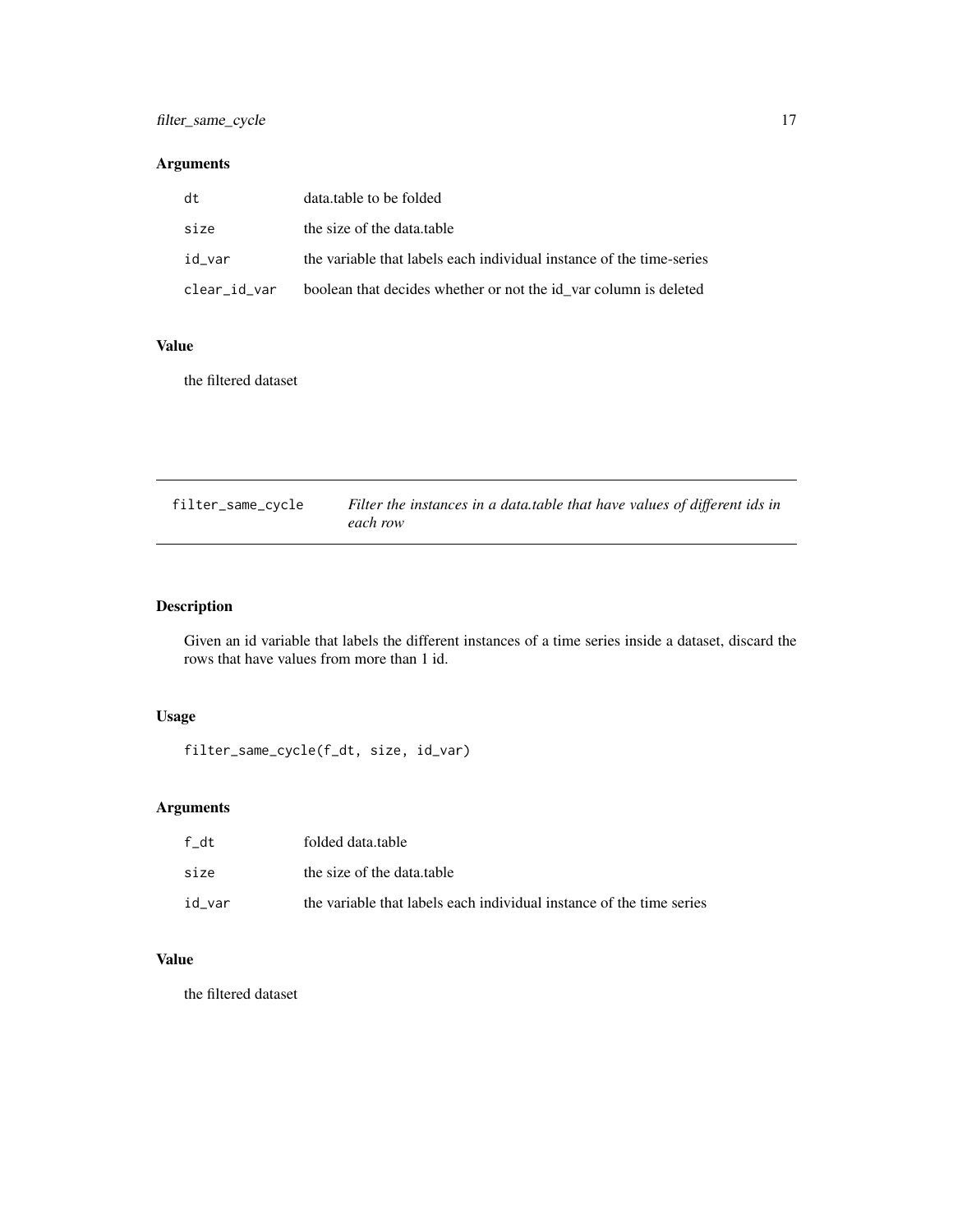<span id="page-17-0"></span>

Fits the parameters of the DBN via MLE. The "mu" vector of means and the "sigma" covariance matrix are set as attributes of the dbn.fit object for future exact inference.

#### Usage

```
fit_dbn_params(net, f_dt, ...)
```
#### Arguments

| net  | the structure of the DBN                       |
|------|------------------------------------------------|
| f dt | a folded data.table                            |
| .    | additional parameters for the bn. fit function |

### Value

the fitted net

#### Examples

```
size = 3dt_train <- dbnR::motor[200:2500]
net <- learn_dbn_struc(dt_train, size)
f_dt_train <- fold_dt(dt_train, size)
fit <- fit_dbn_params(net, f_dt_train, method = "mle")
```
fold\_dt *Widens the dataset to take into account the t previous time slices*

### Description

This will widen the dataset to put the t previous time slices in each row, so that it can be used to learn temporal arcs in the second phase of the dmmhc.

#### Usage

fold\_dt(dt, size)

### Arguments

| dt   | the data, table to be treated                                |
|------|--------------------------------------------------------------|
| size | number of time slices to unroll. Markovian 1 would be size 2 |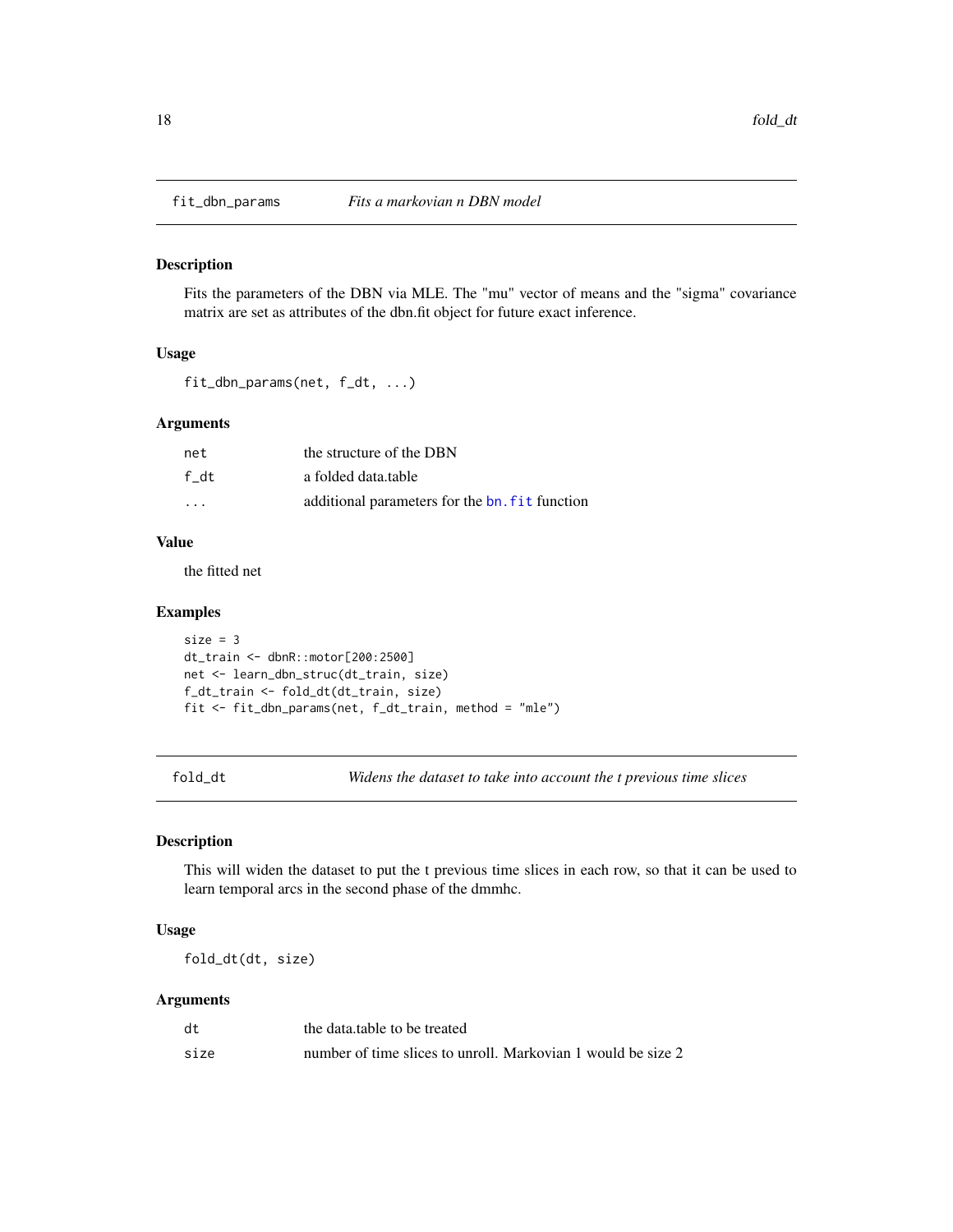<span id="page-18-0"></span>fold\_dt\_rec 19

### Value

the extended data.table

### Examples

```
data(motor)
size <-3dt <- fold_dt(motor, size)
```
fold\_dt\_rec *Widens the dataset to take into account the t previous time slices*

#### Description

This will widen the dataset to put the t previous time slices in each row, so that it can be used to learn temporal arcs in the second phase of the dmmhc. Recursive version not exported, the user calls from the handler 'fold\_dt'

#### Usage

fold\_dt\_rec(dt, n\_prev, size, slice = 1)

#### Arguments

| dt     | the data table to be treated                                                     |
|--------|----------------------------------------------------------------------------------|
| n_prev | names of the previous time slice                                                 |
| size   | number of time slices to unroll. Markovian 1 would be size 2                     |
| slice  | the current time slice being treated. Should not be modified when first calling. |

### Value

the extended data.table

forecast\_ts *Performs forecasting with the GDBN over a data set*

### Description

Given a dbn.fit object, the size of the net and a folded data.set, performs a forecast over the initial evidence taken from the data set.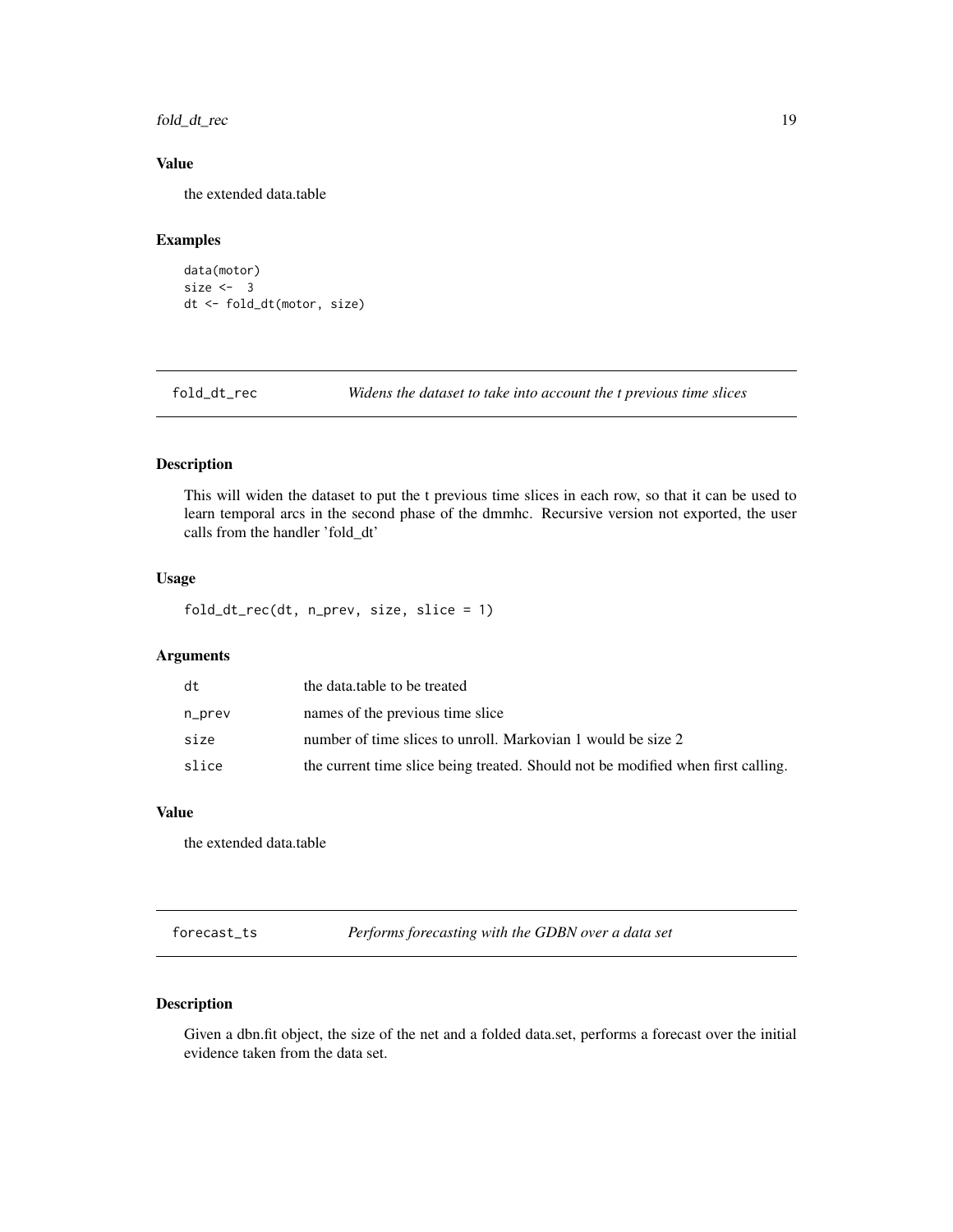### Usage

```
forecast_ts(
 dt,
  fit,
 size = NULL,
 obj_vars,
 ini = 1,len = dim(dt)[1] - ini,rep = 1,
 num_p = 50,
 print_res = TRUE,
 plot_res = TRUE,
 mode = "exact",prov_ev = NULL
)
```
### Arguments

| dt        | data.table object with the TS data                                          |
|-----------|-----------------------------------------------------------------------------|
| fit       | dbn.fit object                                                              |
| size      | number of time slices of the net. Deprecated, will be removed in the future |
| obj_vars  | variables to be predicted                                                   |
| ini       | starting point in the data set to forecast.                                 |
| len       | length of the forecast                                                      |
| rep       | number of times to repeat the approximate forecasting                       |
| $num_p$   | number of particles in the approximate forecasting                          |
| print_res | if TRUE prints the mae and sd metrics of the forecast                       |
| plot_res  | if TRUE plots the results of the forecast                                   |
| mode      | "exact" for exact inference, "approx" for approximate                       |
| prov_ev   | variables to be provided as evidence in each forecasting step               |

### Value

the results of the forecast

### Examples

```
size = 3data(motor)
dt_train <- motor[200:2500]
dt_val <- motor[2501:3000]
obj <- c("pm_t_0")
net <- learn_dbn_struc(dt_train, size)
f_dt_train <- fold_dt(dt_train, size)
f_dt_val <- fold_dt(dt_val, size)
fit <- fit_dbn_params(net, f_dt_train, method = "mle")
```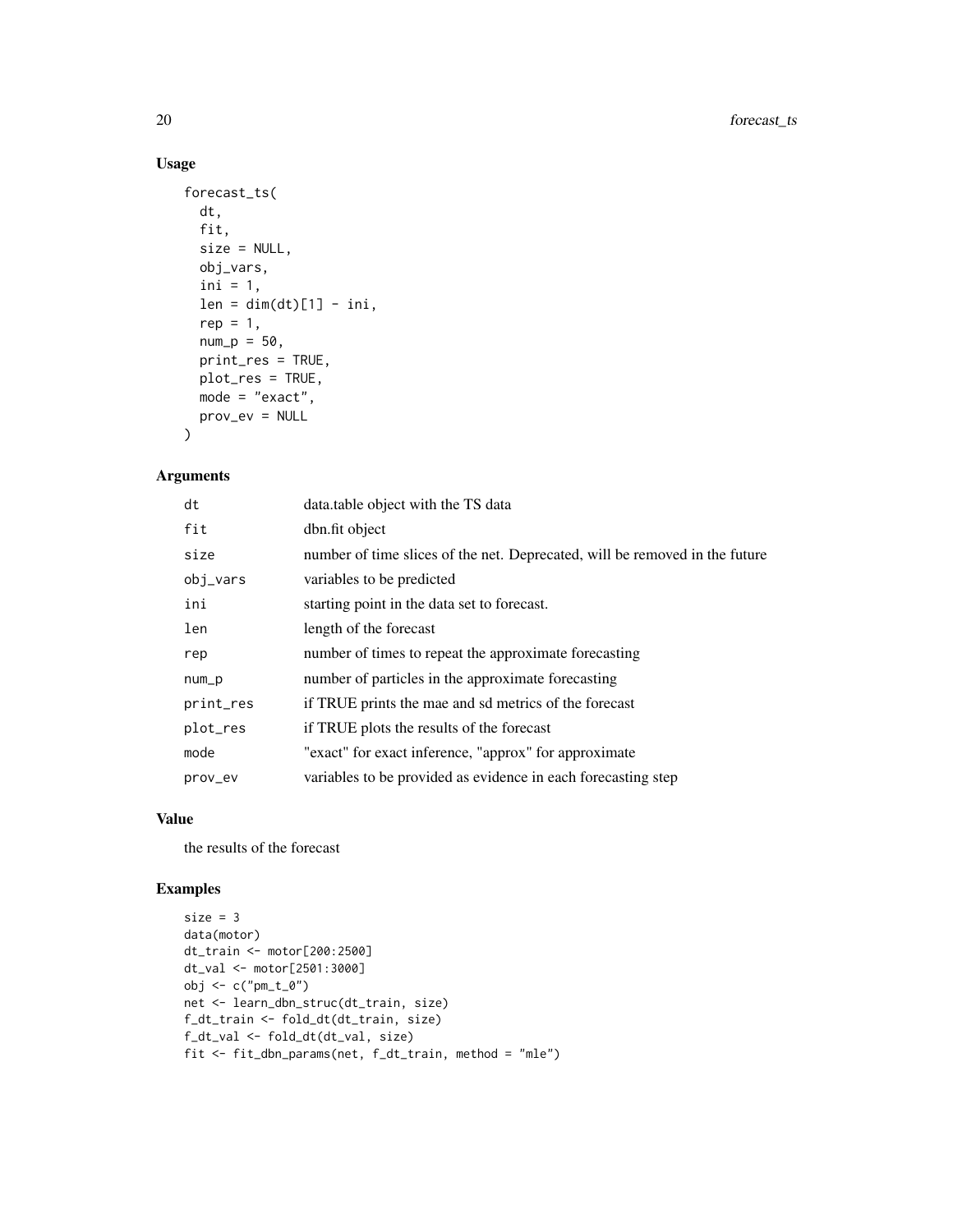```
res <- suppressWarnings(forecast_ts(f_dt_val, fit,
       obj_vars = obj, print_res = FALSE, plot_res = FALSE))
```
generate\_random\_network\_exp

*Experimental function that generates a random DBN and samples a dataset that defines it*

#### Description

This function generates both a random DBN and a dataset that can be used to learn its structure from data. It's intended for experimental use.

### Usage

```
generate_random_network_exp(
 n_vars,
  size,
 min_mu,
 max_mu,
 min_sd,
 max_sd,
 min_coef,
 max_coef,
  seed = NULL
```

```
)
```
### Arguments

| $n_vars$     | number of desired variables per time-slice           |
|--------------|------------------------------------------------------|
| size         | desired size of the networks                         |
| min_mu       | minimum mean allowed for the variables               |
| $max_m$      | maximum mean allowed for the variables               |
| min_sd       | minimum standard deviation allowed for the variables |
| max_sd       | maximum standard deviation allowed for the variables |
| $min\_coeff$ | minimum coefficient allowed for the parent nodes     |
| max_coef     | maximum coefficient allowed for the parent nodes     |
| seed         | the seed of the experiment                           |

### Value

a dictionary with the original network structure and the sampled dataset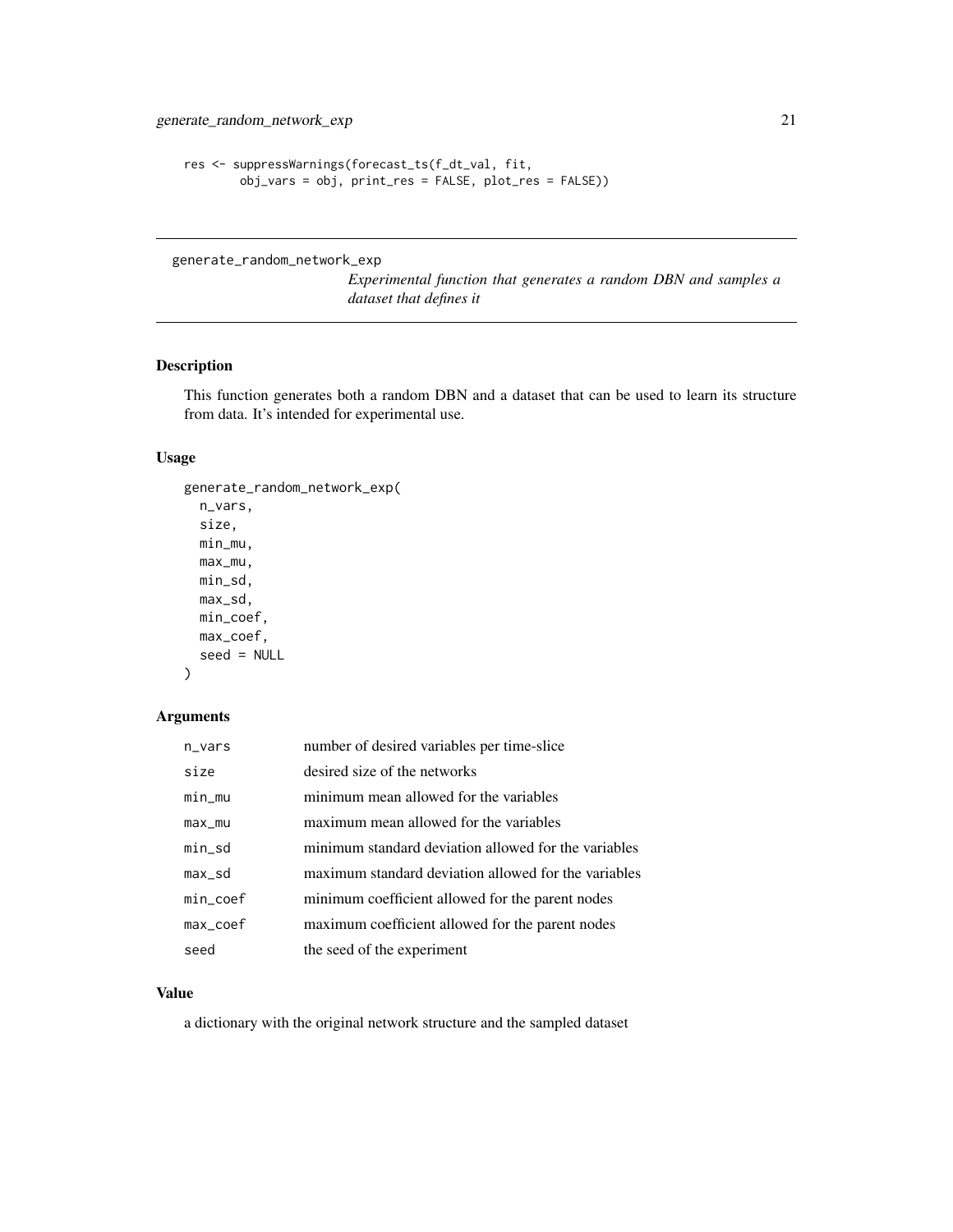<span id="page-21-0"></span>initialize\_cl\_cpp *Create a causality list and initialize it*

### Description

Create a causality list and initialize it

#### Usage

initialize\_cl\_cpp(ordering, size)

### Arguments

| ordering | a list with the order of the variables in t 0 |
|----------|-----------------------------------------------|
| size     | the size of the DBN                           |

#### Value

a causality list

init\_cl\_cpp *Initialize the nodes vector*

## Description

Initialize the vector in C++

### Usage

```
init_cl_cpp(n_nodes)
```
### Arguments

n\_nodes number of receiving nodes

#### Value

a list with the randomly initialized particles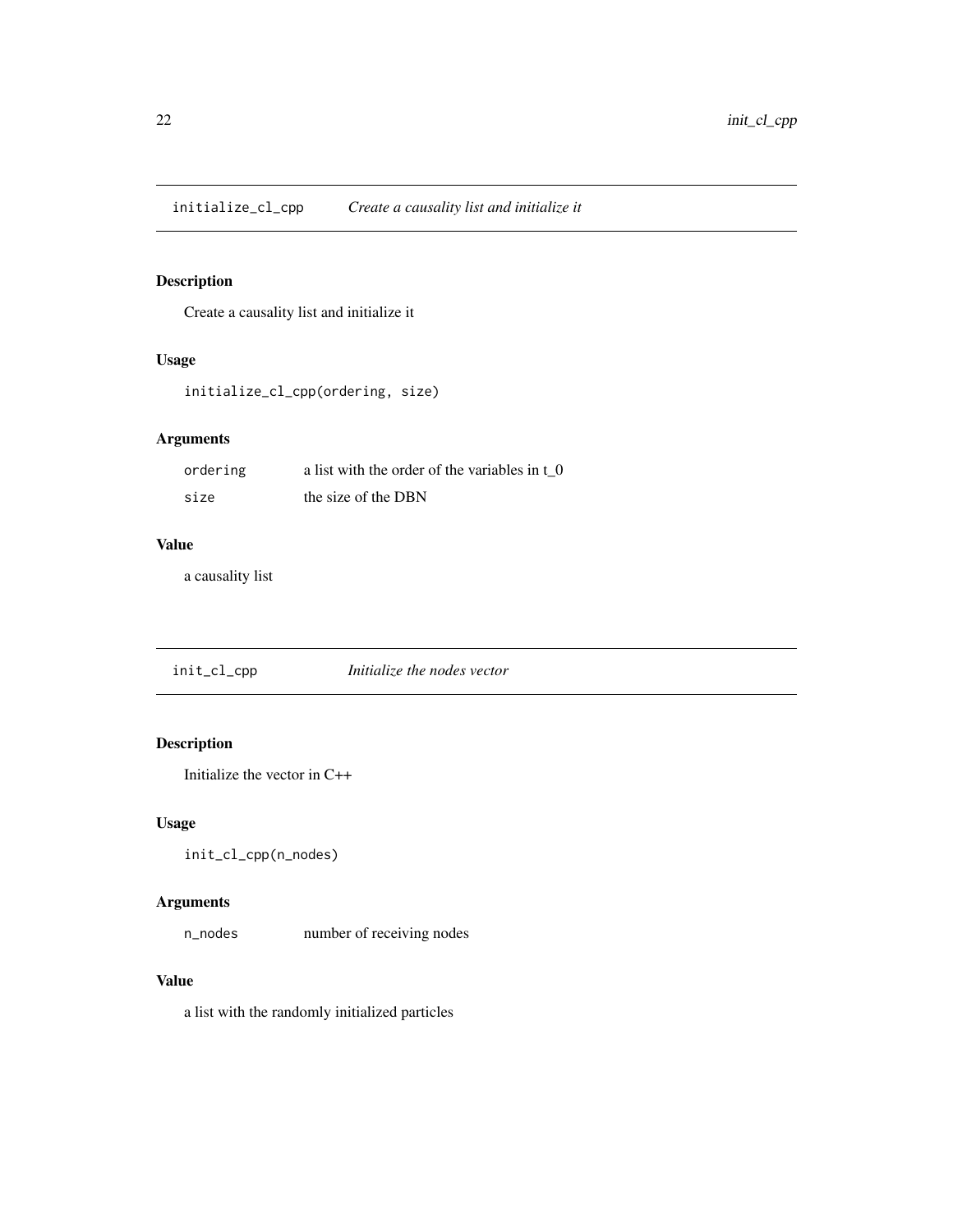<span id="page-22-0"></span>init\_list\_cpp *Initialize the particles*

### Description

Initialize the particles

### Usage

init\_list\_cpp(nodes, size, n\_inds)

### Arguments

| nodes  | the names of the nodes  |
|--------|-------------------------|
| size   | the size of the DBN     |
| n inds | the number of particles |

### Value

a list with the randomly initialized particles

learn\_dbn\_struc *Learns the structure of a markovian n DBN model from data*

### Description

Learns a gaussian dynamic Bayesian network from a dataset. It allows the creation of markovian n nets rather than only markov 1.

### Usage

 $learn_dbn\_struc(dt, size = 2, method = "dmmhc", f_dt = NULL, ...)$ 

### Arguments

| dt     | the data.frame or data.table to be used                                                       |
|--------|-----------------------------------------------------------------------------------------------|
| size   | number of time slices of the net. Markovian 1 would be size 2                                 |
| method | the structure learning method of choice to use                                                |
| f_dt   | previously folded dataset, in case some specific rows have to be removed after<br>the folding |
|        | additional parameters for rsmax2 function                                                     |

### Value

the structure of the net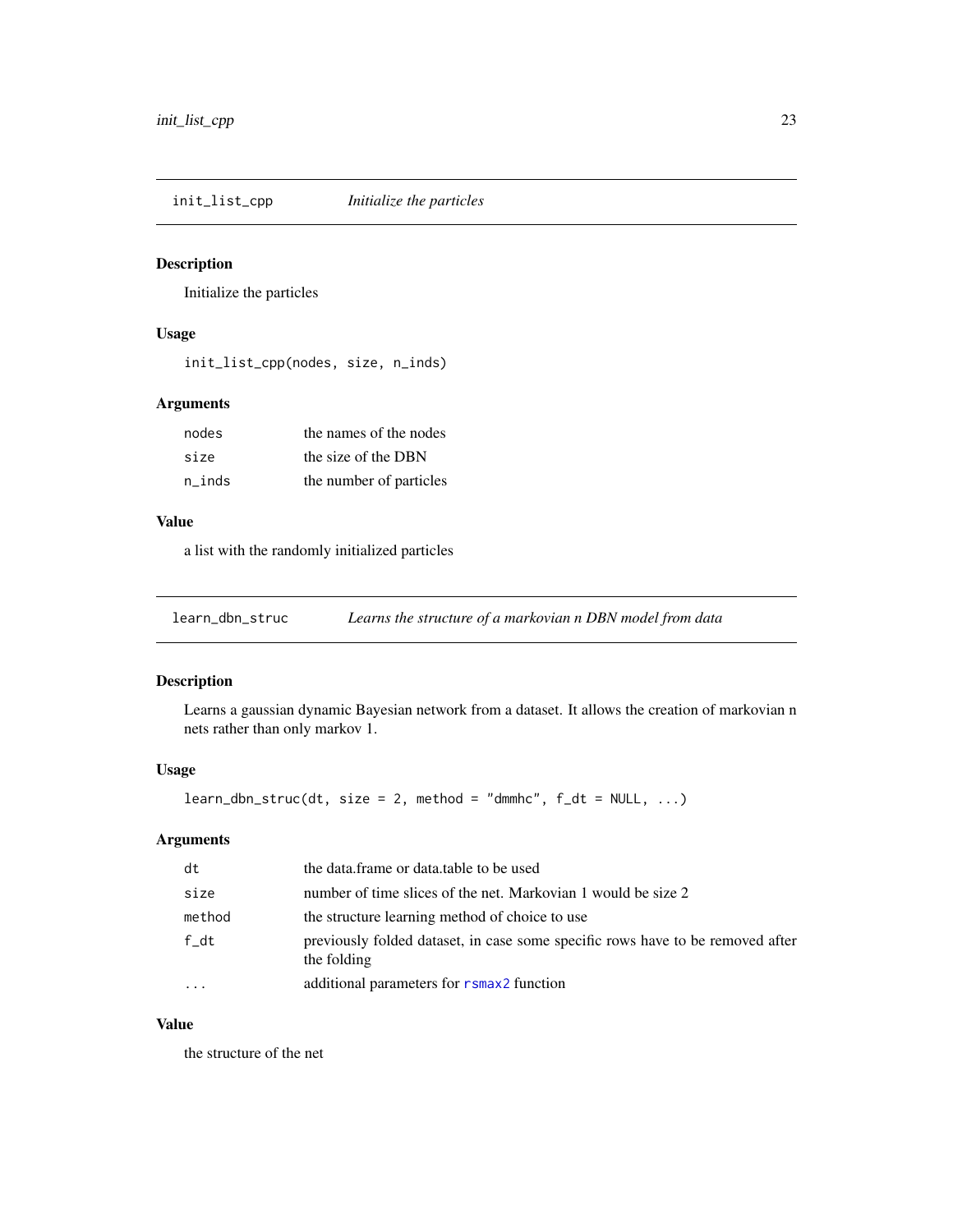### Examples

```
data("motor")
net <- learn_dbn_struc(motor, size = 3)
```

| merge_nets |  |
|------------|--|
|------------|--|

Merges and replicates the arcs in the static BN into all the time-slices *in the DBN*

#### Description

This will join the static net and the state transition net by replicating the arcs in the static net in all the time slices.

#### Usage

merge\_nets(net0, netCP1, size, acc = NULL, slice = 1)

### Arguments

| net0   | the structure of the static net                                   |
|--------|-------------------------------------------------------------------|
| netCP1 | the state transition net                                          |
| size   | the number of time slices of the net. Markovian 1 would be size 2 |
| acc    | accumulator of the results in the recursion                       |
| slice  | current time slice that is being processed                        |

#### Value

the merged nets

| motor | Multivariate time series dataset on the temperature of an electric mo- |
|-------|------------------------------------------------------------------------|
|       | tor                                                                    |

### Description

Data from several sensors on an electric motor that records different benchmark sessions of measurements at 2 Hz. The dataset is reduced to 3000 instances from the 60th session in order to include it in the package for testing purposes. For the complete dataset, refer to the source.

#### Usage

data(motor)

<span id="page-23-0"></span>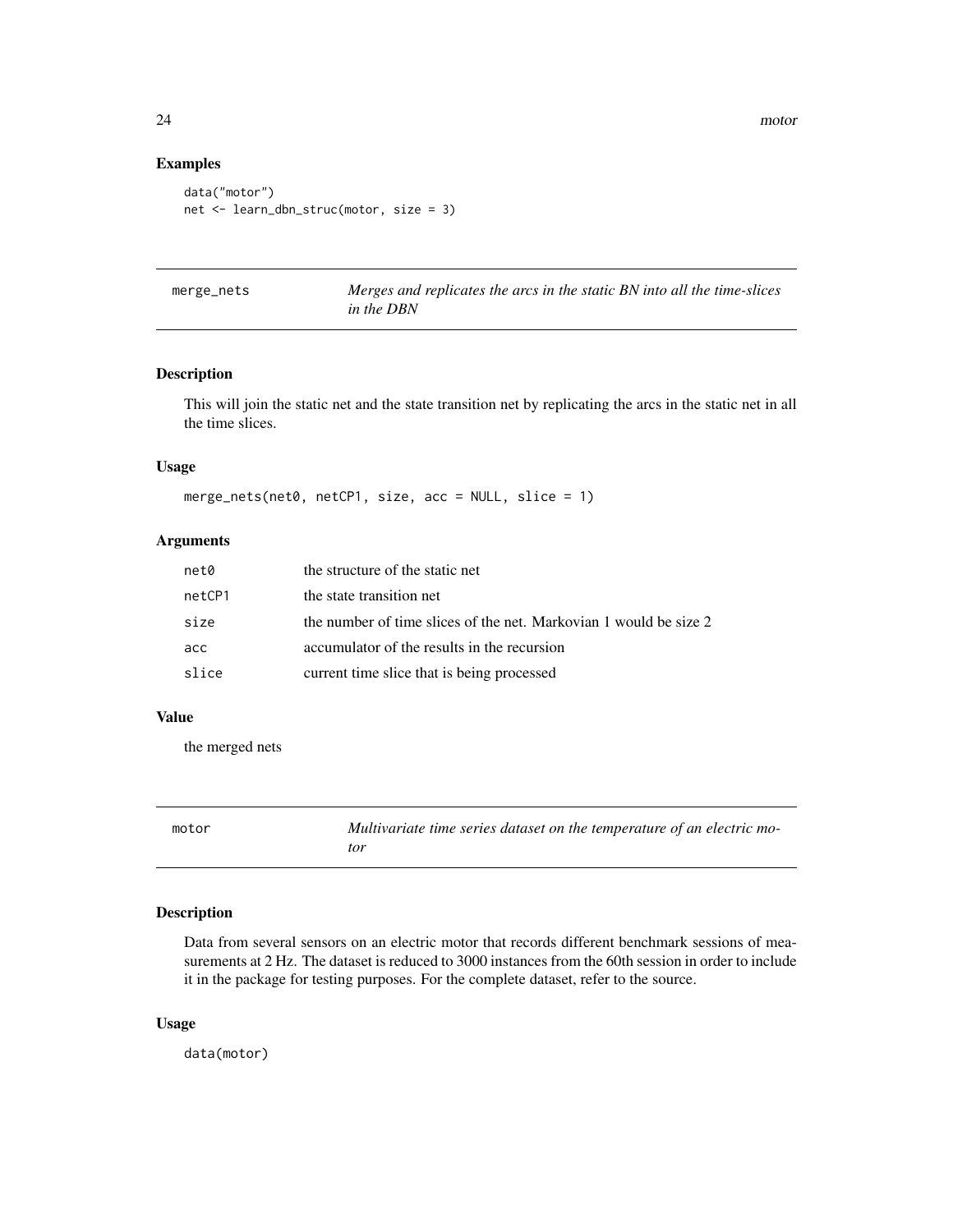#### <span id="page-24-0"></span>mvn\_inference 25

### Format

An object of class data.table (inherits from data.frame) with 3000 rows and 11 columns.

#### Source

Kaggle, <https://www.kaggle.com/wkirgsn/electric-motor-temperature>

mvn\_inference *Performs inference over a multivariate normal distribution*

#### Description

Performs inference over a multivariate normal distribution given some evidence. After converting a Gaussian linear network to its MVN form, this kind of inference can be performed. It's recommended to use the [predict\\_bn](#page-42-1) or [predict\\_dt](#page-43-1) functions instead unless you need the posterior mean vector and covariance matrix.

#### Usage

mvn\_inference(mu, sigma, evidence)

#### Arguments

| mu       | the mean vector                                                                                           |
|----------|-----------------------------------------------------------------------------------------------------------|
| sigma    | the covariance matrix                                                                                     |
| evidence | a single row data table or a named vector with the values and names of the<br>variables given as evidence |

### Value

the posterior mean and covariance matrix

#### Examples

```
size = 3data(motor)
dt_train <- motor[200:2500]
dt_val <- motor[2501:3000]
obj \leftarrow c("pm_t_0")net <- learn_dbn_struc(dt_train, size)
f_dt_train <- fold_dt(dt_train, size)
f_dt_val <- fold_dt(dt_val, size)
ev \leftarrow f_d t\_val[1, .SD, .SDCols = obj]fit <- fit_dbn_params(net, f_dt_train, method = "mle")
pred <- mvn_inference(calc_mu(fit), calc_sigma(fit), ev)
```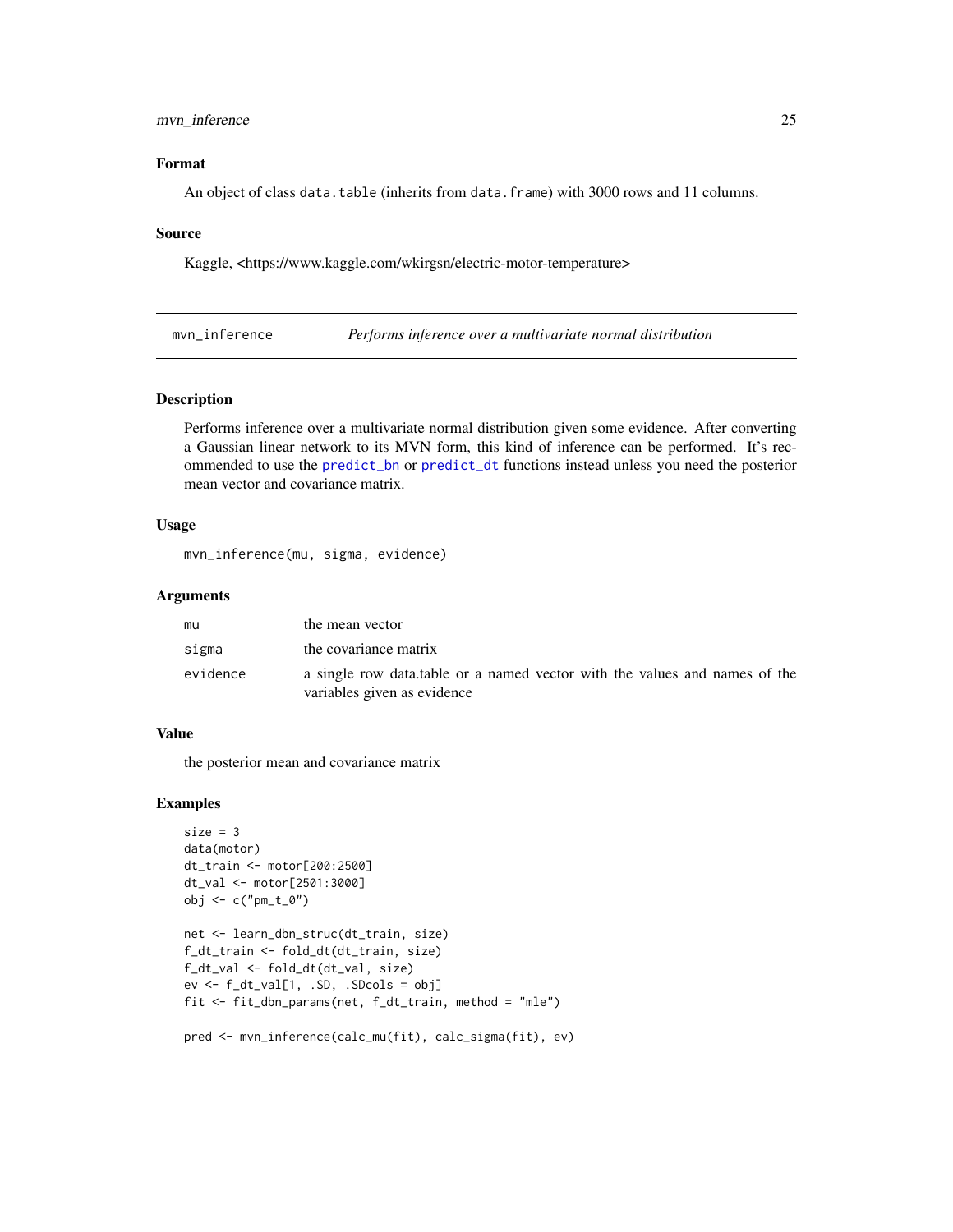<span id="page-25-0"></span>natCauslist *This file contains all the classes needed for the natPSOHO structure learning algorithm. It was implemented as an independent package in https://github.com/dkesada/natPSOHO and then merged into dbnR. All the original source files are merged into one to avoid bloating the R/ folder of the package.*

### **Description**

Constructor of the 'natCauslist' class

#### Arguments

| ordering     | a vector with the names of the nodes in t 0                          |
|--------------|----------------------------------------------------------------------|
| ordering_raw | a vector with the names of the nodes without the appended " $_t_0$ " |

### Details

The classes are now not exported because the whole algorithm is encapsulated inside the package and only the resulting dbn structure is wanted. As a result, many security checks have been omitted. R6 class that defines causal lists in the PSO

The causal lists will be the base of the positions and the velocities in the pso part of the algorithm. They will not have the same structure as their binary counterparts, but their class skeleton will serve as a base.

#### Value

A new 'natCauslist' object

#### Fields

cl List of causal units

ordering String vector defining the order of the nodes in t\_0

ordering String vector defining the order of the nodes without the appended "\_t\_0"

natParticle *R6 class that defines a Particle in the PSO algorithm*

#### **Description**

Constructor of the 'natParticle' class

Evaluate the score of the particle's position

Evaluate the score of the particle's position. Updates the local best if the new one is better.

Update the position of the particle with the velocity

Update the position of the particle given the constants after calculating the new velocity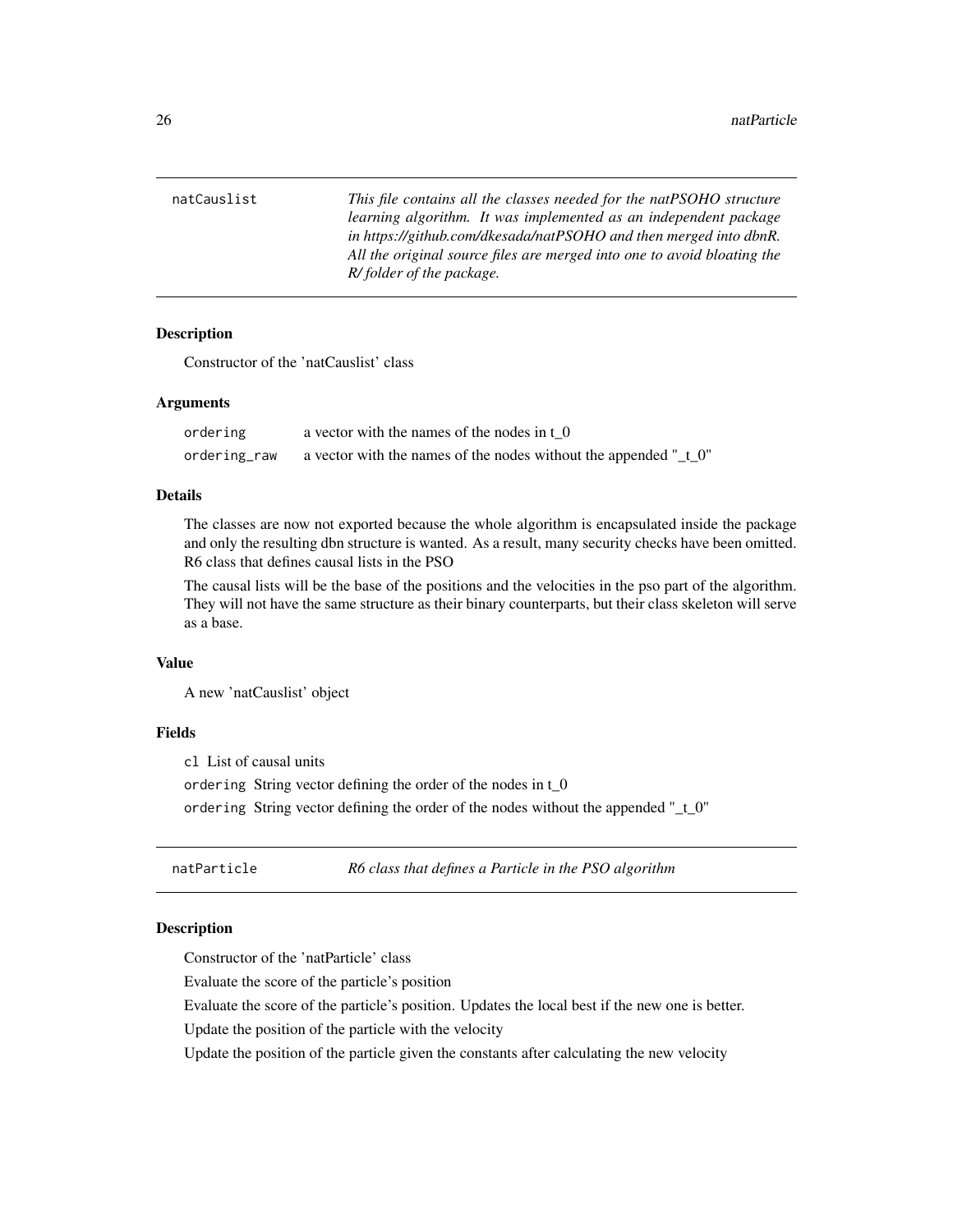#### natParticle 27

### Arguments

| nodes        | a vector with the names of the nodes                                      |
|--------------|---------------------------------------------------------------------------|
| ordering     | a vector with the names of the nodes in t 0                               |
| ordering_raw | a vector with the names of the nodes without the appended " $_t$ - $_0$ " |
| max_size     | maximum number of timeslices of the DBN                                   |
| v_probs      | vector of probabilities for the velocity sampling                         |
| p            | parameter of the truncated geometric distribution                         |
| score        | bnlearn score function used                                               |
| dt           | dataset to evaluate the fitness of the particle                           |
| in_cte       | parameter that varies the effect of the inertia                           |
| gb_cte       | parameter that varies the effect of the global best                       |
| gb_ps        | position of the global best                                               |
| lb_cte       | parameter that varies the effect of the local best                        |
| r_probs      | vector that defines the range of random variation of gb_cte and lb_cte    |

### Details

A particle has a Position, a Velocity and a local best

### Value

A new 'natParticle' object The score of the current position

### Fields

- ps position of the particle
- cl velocity of the particle
- velocity that takes the particle to the global best
- velocity that takes the particle to the local best
- lb local best score obtained
- lb\_ps local best position found
- score bnlearn score function used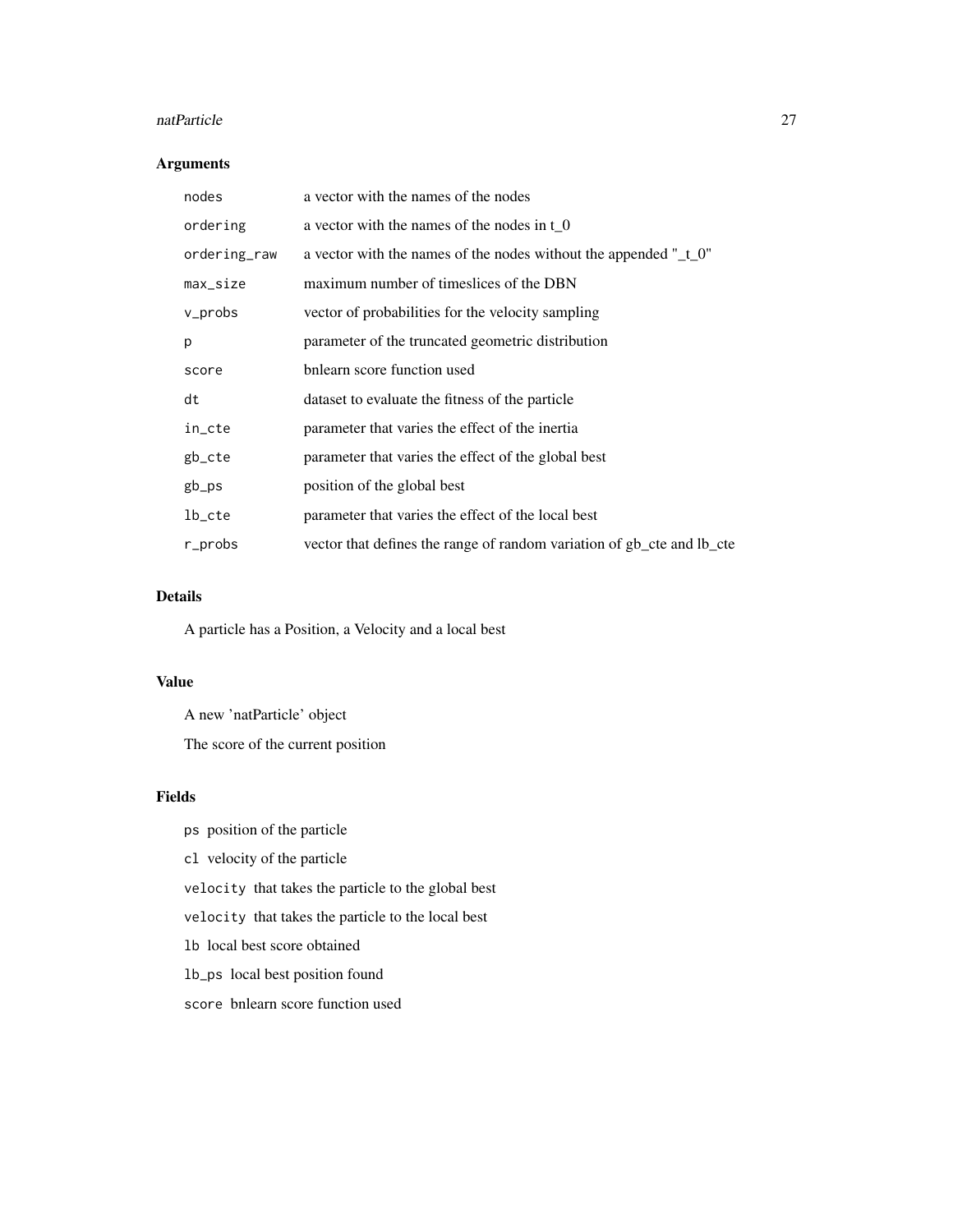<span id="page-27-0"></span>

Constructor of the 'natPosition' class

Translate the vector into a DBN network

Uses this object private cl and transforms it into a DBN.

Add a velocity to the position

Given a natVelocity object, add it to the current position.

Return the static node ordering

This function takes as input a dbn and return the node ordering of the variables inside a timeslice. This ordering is needed to understand a position vector.

Translate a DBN into a position vector

This function takes as input a network from a DBN and transforms the structure into a vector of natural numbers if it is a valid DBN. Valid DBNs have only inter-timeslice edges and only allow variables in t\_0 to have parents.

Generates a random position

This function takes as input the number of variables, the maximum size and the parameter p and returns a random position with arcs sampled either from the uniform distribution or from a truncated geometric distribution. Much faster than the binary implementation with lists of lists and random bn generation into translation.

Recount the number of arcs in the cl

#### Arguments

| nodes        | a vector with the names of the nodes                                                                                       |
|--------------|----------------------------------------------------------------------------------------------------------------------------|
| ordering     | a vector with the names of the nodes in $\tau$ 0                                                                           |
| ordering_raw | a vector with the names of the nodes without the appended " $_t$ - $_0$ "                                                  |
| $max_size$   | Maximum number of timeslices of the DBN                                                                                    |
| v1           | a natVelocity object                                                                                                       |
| net          | a dbn object                                                                                                               |
| $n_vars$     | the number of variables in t 0                                                                                             |
| p            | the parameter of the truncated geometric sampler. If lesser or equal to 0, a<br>uniform distribution will be used instead. |

#### Details

A natPosition represents a single HO-DBN structure with a vector. Its function is to encode the solutions in the PSO framework. Each particle will have a position.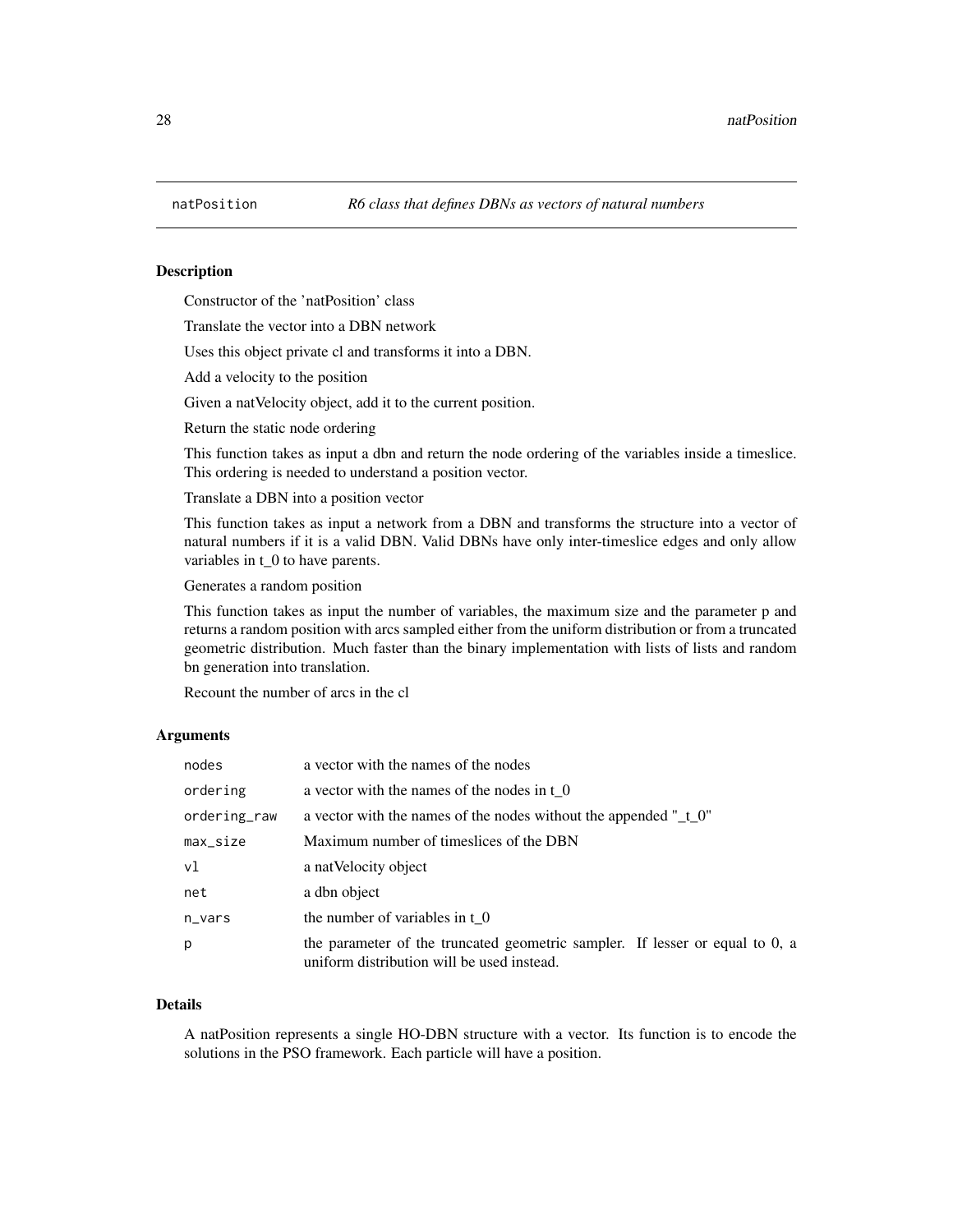#### <span id="page-28-0"></span>natPsoCtrl 29

### Value

A new 'natPosition' object a dbn object the ordering of the nodes in t\_0 a random position the number of arcs

### Fields

n\_arcs Number of arcs in the network max\_size Maximum number of timeslices of the DBN p Parameter of the sampling truncated geometric distribution nodes Names of the nodes in the network

### natPsoCtrl *R6 class that defines the PSO controller*

### Description

Constructor of the 'natPsoCtrl' class If the names of the nodes have "\_t\_0" appended at the end, remove it Initialize the particles for the algorithm to random positions and velocities.

### Arguments

| $n$ _it   | maximum number of iterations of the pso algorithm                                                    |
|-----------|------------------------------------------------------------------------------------------------------|
| in_cte    | parameter that varies the effect of the inertia                                                      |
| gb_cte    | parameter that varies the effect of the global best                                                  |
| lb_cte    | parameter that varies the effect of the local best                                                   |
| r_probs   | vector that defines the range of random variation of gb_cte and lb_cte                               |
| cte       | boolean that defines whether the parameters remain constant or vary as the exe-<br>cution progresses |
| nodes     | a vector with the names of the nodes                                                                 |
| ordering  | a vector with the names of the nodes in $t_0$                                                        |
| max_size  | maximum number of timeslices of the DBN                                                              |
| $n$ _inds | number of particles that the algorithm will simultaneously process                                   |
| v_probs   | vector that defines the random velocity initialization probabilities                                 |
| p         | parameter of the truncated geometric distribution for sampling edges                                 |
| score     | bnlearn score function used                                                                          |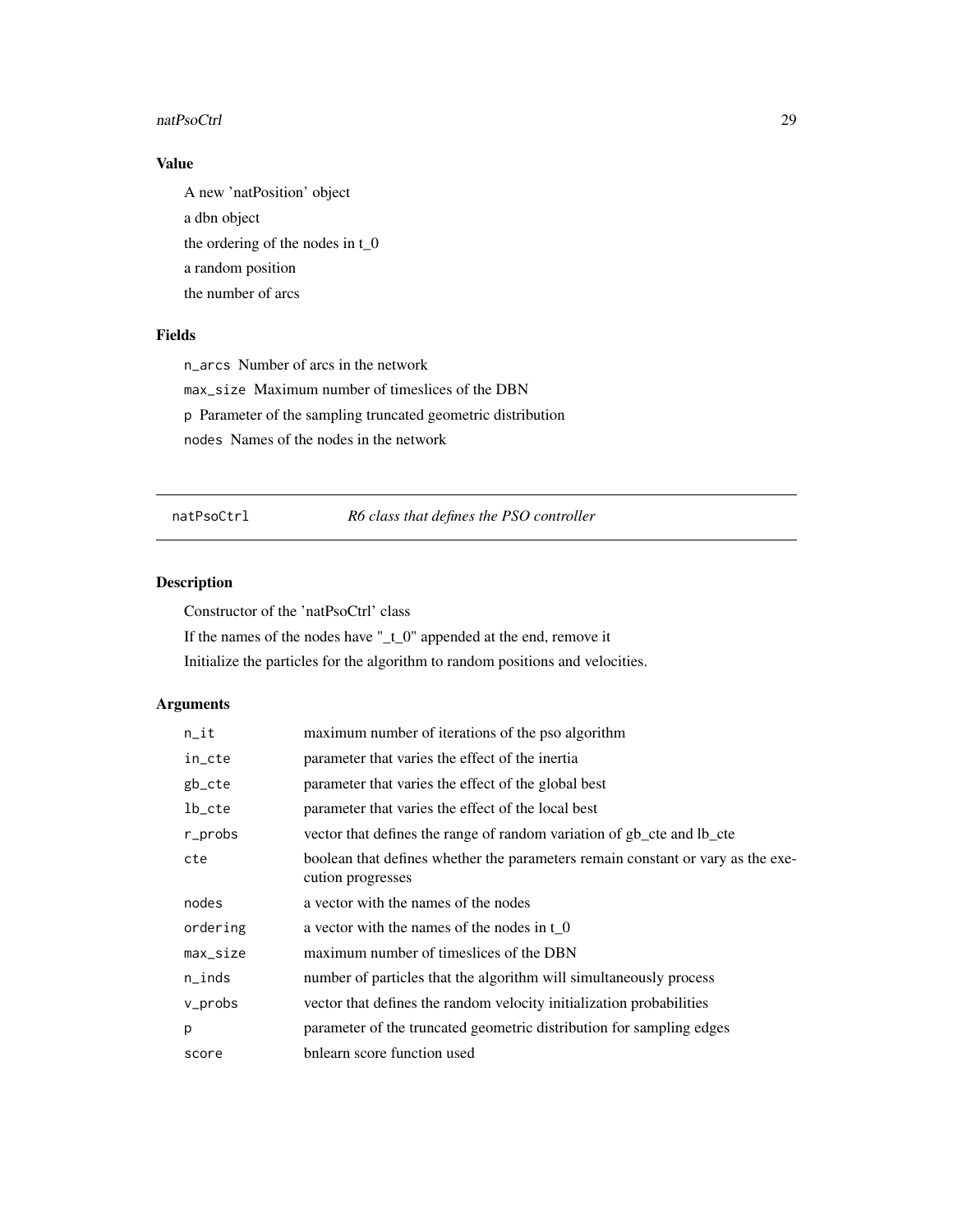### <span id="page-29-0"></span>Details

The controller will encapsulate the particles and run the algorithm. This time, it extends the class "PsoCtrl" in the "structure\_learning\_psoho.R" file, because both controllers are practically the same. The particles, positions and velocities are too different to extend one another though.

#### Value

A new 'natPsoCtrl' object

the ordering with the names cropped

natPsoho *Learn a DBN structure with a PSO approach*

#### Description

Given a dataset and the desired Markovian order, this function returns a DBN structure ready to be fitted. Original algorithm at https://link.springer.com/chapter/10.1007/978-3-030-86271-8\_14

#### Usage

```
natPsoho(
  dt,
  size,
  f_d t = NULL,n\_inds = 50,
  n_{i} = 50,
  in\_cte = 1,
  gb_{\text{c}}cte = 0.5,
  lb\_cte = 0.5,
  v_{\text{probs}} = c(10, 65, 25),
  r_{\text{probs}} = c(-0.5, 1.5),
  score = "bge",
  p = 0.06,
  cte = TRUE
)
```
#### Arguments

| dt        | a data table with the data of the network to be trained                                        |
|-----------|------------------------------------------------------------------------------------------------|
| size      | Maximum number of timeslices of the DBN allowed. Markovian order 1 equals<br>size 2, and so on |
| f/dt      | previously folded dataset, in case some specific rows have to be removed after<br>the folding  |
| $n$ _inds | Number of particles used in the algorithm                                                      |
| n it      | Maximum number of iterations that the algorithm can perform                                    |
|           |                                                                                                |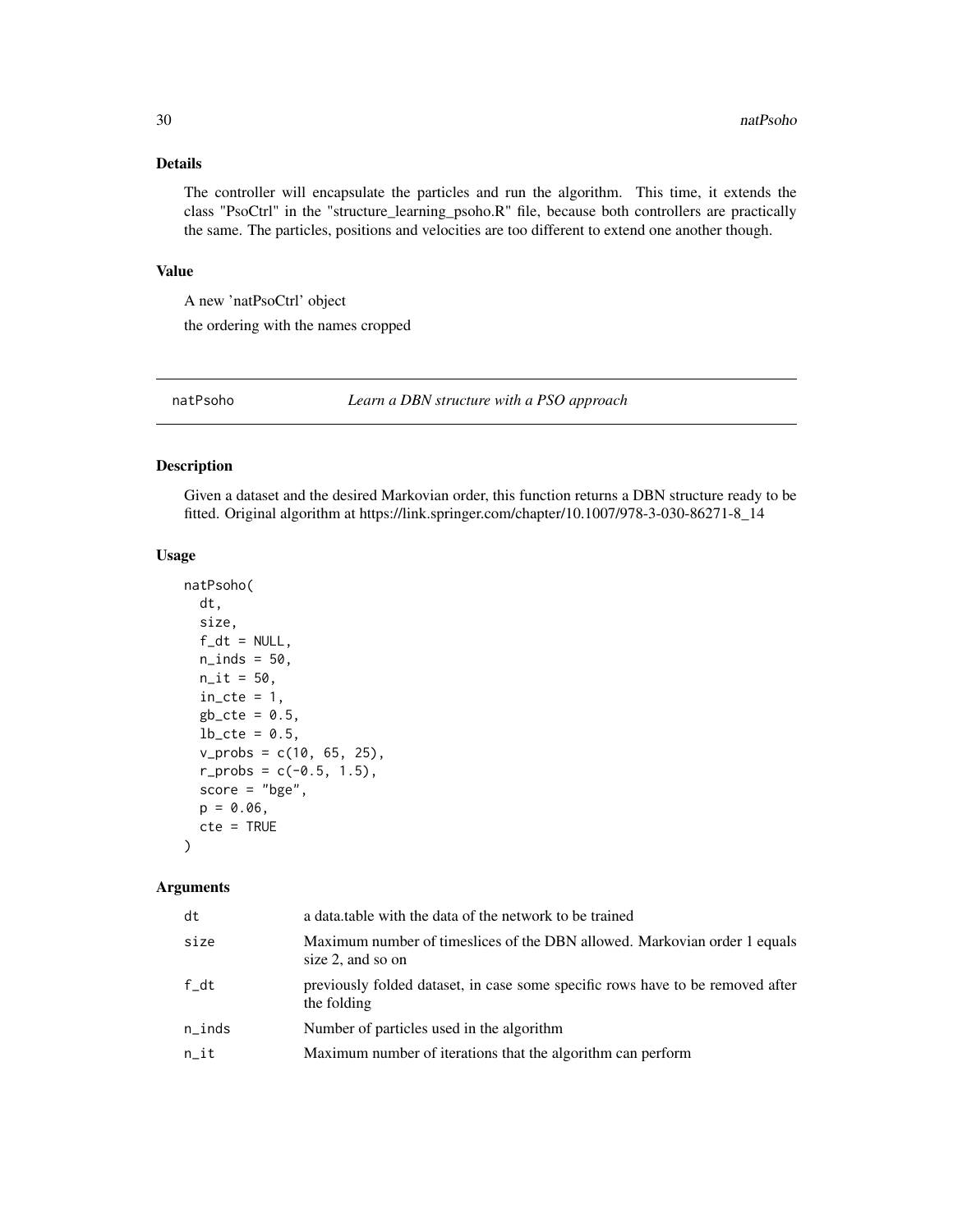#### <span id="page-30-0"></span>natVelocity 31

| in_cte  | parameter that varies the effect of the inertia                                                                                                                                                                                                                                     |
|---------|-------------------------------------------------------------------------------------------------------------------------------------------------------------------------------------------------------------------------------------------------------------------------------------|
| gb_cte  | parameter that varies the effect of the global best                                                                                                                                                                                                                                 |
| lb_cte  | parameter that varies the effect of the local best                                                                                                                                                                                                                                  |
| v_probs | vector that defines the random velocity initialization probabilities                                                                                                                                                                                                                |
| r_probs | vector that defines the range of random variation of gb_cte and lb_cte                                                                                                                                                                                                              |
| score   | bnlearn score function used                                                                                                                                                                                                                                                         |
| р       | parameter of the truncated geometric distribution for sampling edges                                                                                                                                                                                                                |
| cte     | a boolean that determines whether the inertia, global best and local best param-<br>eters remain constant or vary as the algorithm progresses. Inertia and local best<br>values decrease as the global best increases, to favor exploration at first and<br>exploitation at the end |

#### Value

A 'dbn' object with the structure of the best network found

natVelocity *R6 class that defines velocities in the PSO*

#### Description

Constructor of the 'natVelocity' class. Only difference with the natCauslist one is that it has a negative cl attribute.

Getter of the abs\_op attribute.

return the number of operations that the velocity performs

Setter of the abs\_op attribute. Intended for inside use only. This should be a 'protected' function in Java-like OOP, but there's no such thing in R6. This function should not be used from outside the package.

Randomizes the Velocity's directions.

Given two positions, returns the velocity that gets the first position to the other one.

Add both velocities directions

Multiply the Velocity by a constant real number

This function multiplies the Velocity by a constant real number. It is non deterministic by definition. When calculating  $k^*|V|$ , the result will be floored and bounded to the set  $[-max\_op, max\_op]$ , where max\_op is the maximum number of arcs that can be present in the network.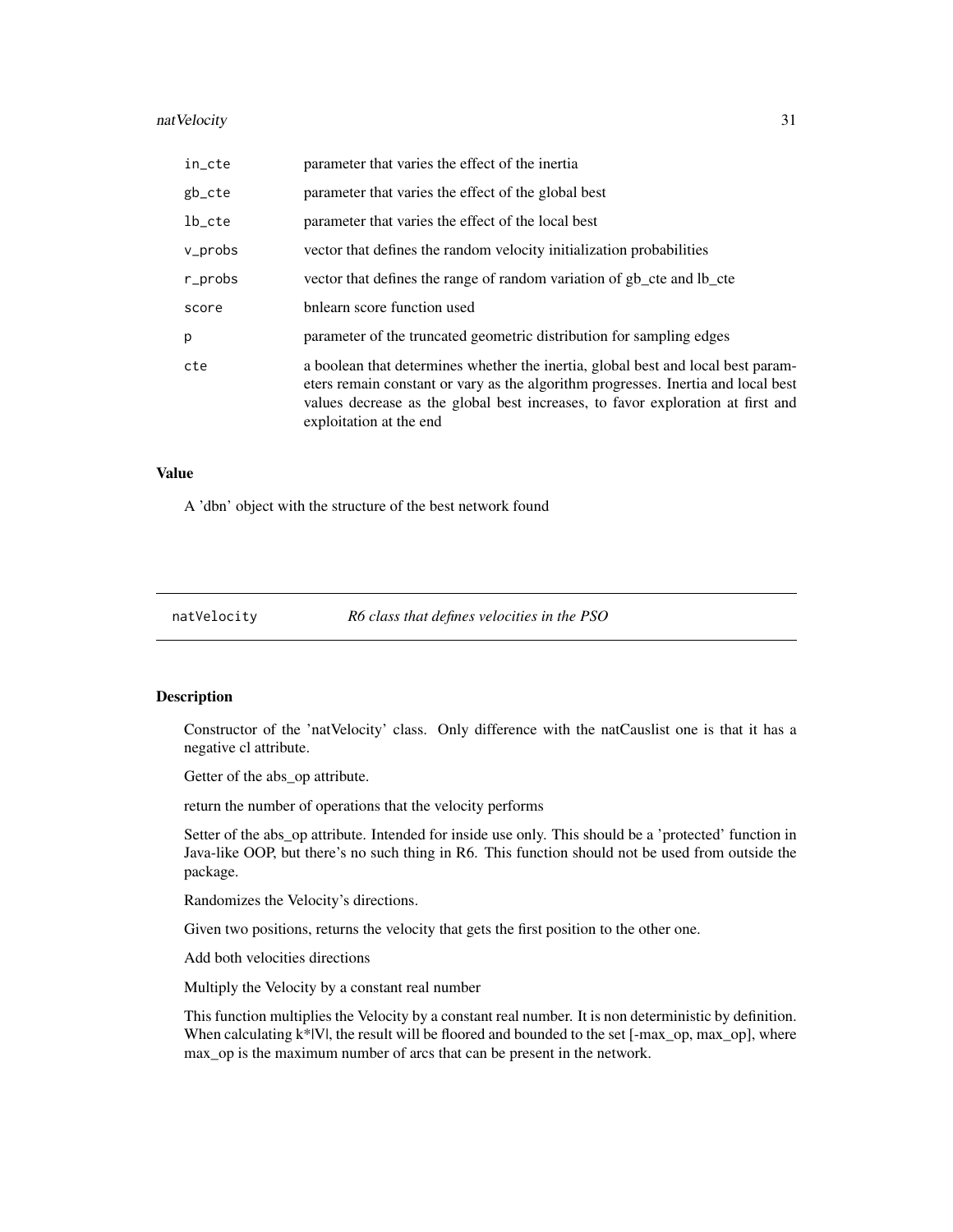### <span id="page-31-0"></span>Arguments

| ordering     | a vector with the names of the nodes in t 0                                                         |
|--------------|-----------------------------------------------------------------------------------------------------|
| ordering_raw | a vector with the names of the nodes without the appended " $_t$ = 0"                               |
| max_size     | maximum number of timeslices of the DBN                                                             |
| n            | the new number of operations that the velocity performs                                             |
| probs        | the weight of each value $-1,0,1$ . They define the probability that each of them<br>will be picked |
| p            | the parameter of the geometric distribution                                                         |
| ps1          | the origin nat Position object                                                                      |
| ps2          | the objective nat Position object                                                                   |
| vl           | a Velocity object                                                                                   |
| k            | a real number                                                                                       |

### Details

The velocities will be defined as two natural vectors where each element in them represents the arcs from a temporal family of nodes to a receiving node. 1-bits in the binary representation of this number represent arc additions/deletions

#### Value

A new 'natVelocity' object the natVelocity that gets the ps1 to ps2

#### Fields

abs\_op Total number of operations 1 or -1 in the velocity max\_size Maximum number of timeslices of the DBN cl\_neg Negative part of the velocity

nat\_cl\_to\_arc\_matrix\_cpp

*Create a matrix with the arcs defined in a causlist object*

### Description

Create a matrix with the arcs defined in a causlist object

#### Usage

nat\_cl\_to\_arc\_matrix\_cpp(cl, ordering, rows)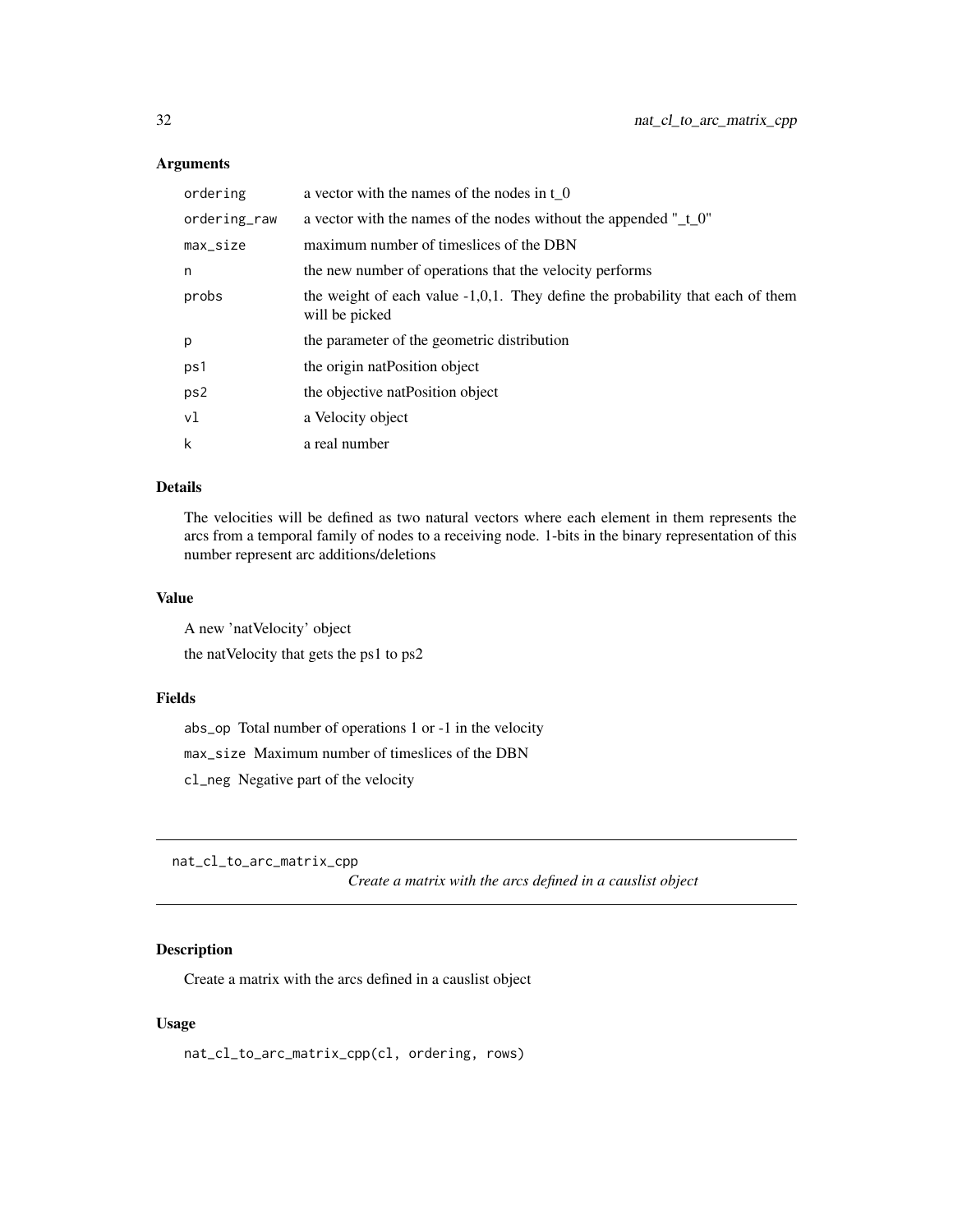### <span id="page-32-0"></span>Arguments

| -c1      | a causal list                                 |
|----------|-----------------------------------------------|
| ordering | a list with the order of the variables in t 0 |
| rows     | number of arcs in the network                 |

### Value

a StringMatrix with the parent nodes and the children nodes

nat\_cte\_times\_vel\_cpp *Multiply a Velocity by a constant real number*

### Description

Multiply a Velocity by a constant real number

### Usage

nat\_cte\_times\_vel\_cpp(k, vl, vl\_neg, abs\_op, max\_size)

### Arguments

| k         | the constant real number              |
|-----------|---------------------------------------|
| vl        | the Velocity's positive causal list   |
| $v1$ _neg | the Velocity's negative causal list   |
| abs_op    | the final number of $1,-1$ operations |
| max_size  | the maximum size of the network       |

### Value

the new total number of operations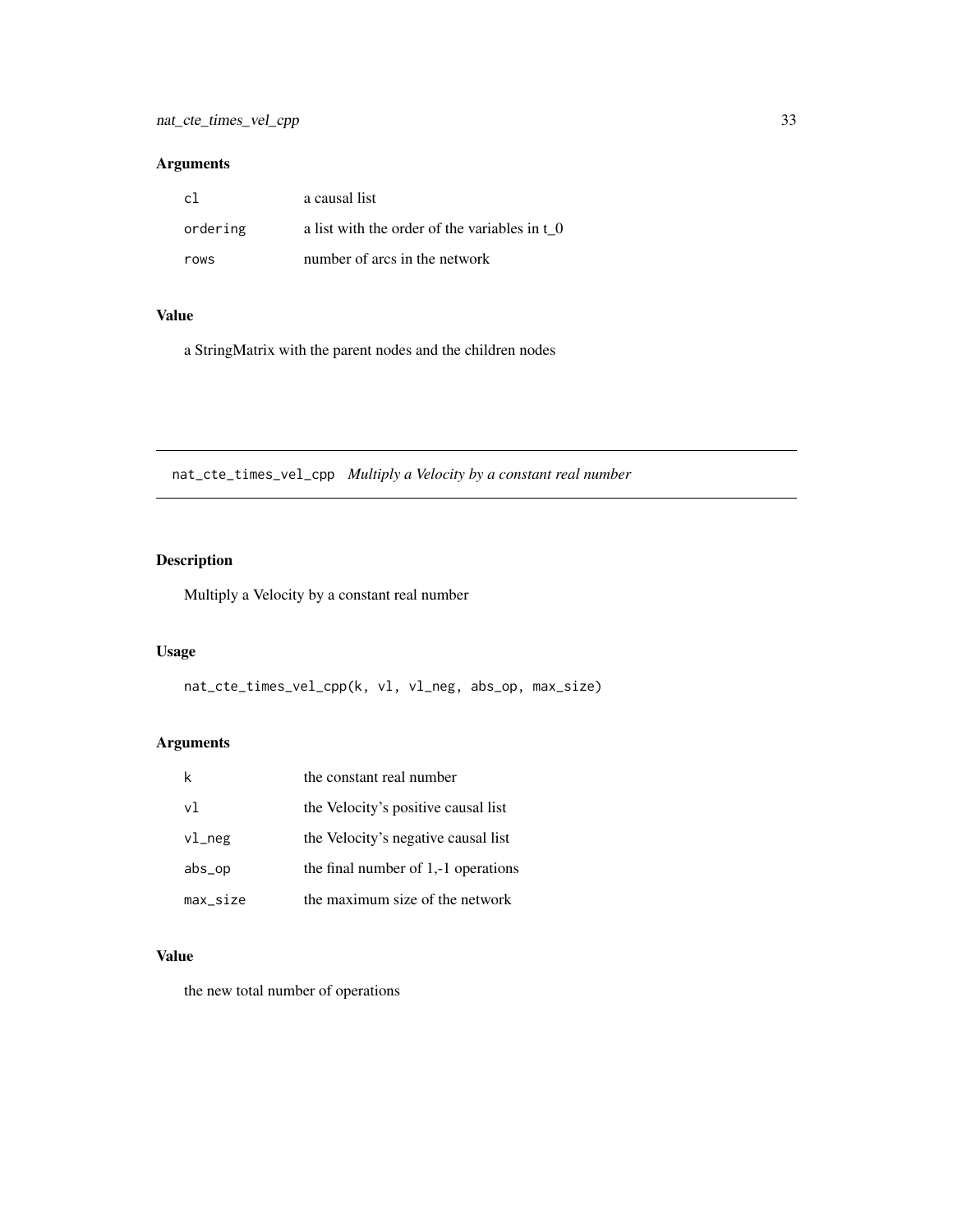<span id="page-33-0"></span>nat\_pos\_minus\_pos\_cpp *Subtracts two natPositions to obtain the natVelocity that transforms ps1 into ps2*

### Description

Subtracts two natPositions to obtain the natVelocity that transforms ps1 into ps2

### Usage

```
nat_pos_minus_pos_cpp(ps1, ps2, vl, vl_neg)
```
### Arguments

| ps1    | the first position's causal list        |
|--------|-----------------------------------------|
| ps2    | the second position's causal list       |
| v1     | the nat Velocity's positive causal list |
| vl_neg | the nat Velocity's negative causal list |

#### Value

the velocity's causal lists by reference and the number of operations by return

nat\_pos\_plus\_vel\_cpp *Add a velocity to a position*

### Description

Add a velocity to a position

### Usage

```
nat_pos_plus_vel_cpp(cl, vl, vl_neg, n_arcs)
```
### Arguments

| cl         | the position's causal list                                                                                                   |
|------------|------------------------------------------------------------------------------------------------------------------------------|
| vl         | the velocity's positive causal list                                                                                          |
| $v1$ neg   | velocity's negative causal list                                                                                              |
| $n_{arcs}$ | number of arcs present in the position. Remainder: can't return integers by<br>reference, they get casted to 1 sized vectors |

### Value

the new position by reference and the new number of arcs by return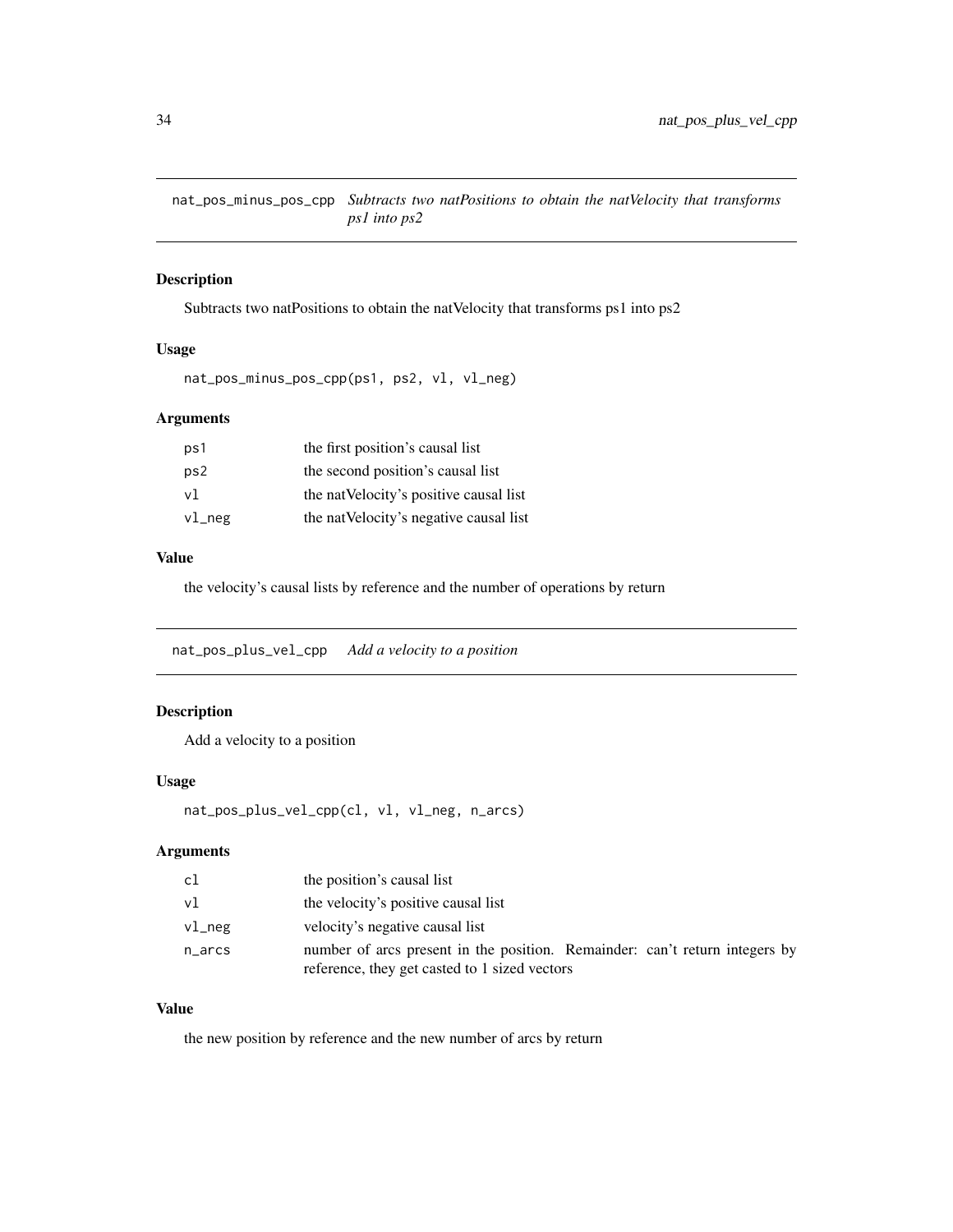#### <span id="page-34-0"></span>nat\_vel\_plus\_vel\_cpp *Adds two natVelocities*

#### **Description**

Adds two natVelocities represented as two numeric vectors: one with the positive part and one with the negative part. Adding them is a process that does a bitwise 'or' with both the positive and negative parts of the two velocities, adjusts the new abs\_op, removes duplicated arcs in the final velocity by using a bitwise 'xor' with both parts and adjusts the final abs\_op. The results are returned via modifying the original vl1 and vl1\_neg by reference and returning the final abs\_op normally. I can't have an integer edited by reference because it automatically gets casted and cannot be used to return values.

### Usage

nat\_vel\_plus\_vel\_cpp(vl1, vl1\_neg, vl2, vl2\_neg, abs\_op1, abs\_op2)

#### Arguments

| v11        | the first Velocity's positive part                    |
|------------|-------------------------------------------------------|
| $v11$ _neg | the first Velocity's negative part                    |
| v12        | the second Velocity's positive part                   |
| $v12$ _neg | the first Velocity's negative part                    |
| abs_op1    | the number of $1,-1$ operations in the first velocity |
| $abs\_op2$ | the number of 1,-1 operations in the second velocity  |

#### Value

the total number of resulting operations

nodes\_gen\_exp *Generates the names of the nodes in t\_0 and in all the network*

### Description

Given the names of the desired variables, this function generates the names of the variables in a DBN without needing a previous dataset. It's just a wrapper around the 'fold\_dt' function.

#### Usage

nodes\_gen\_exp(ordering, size)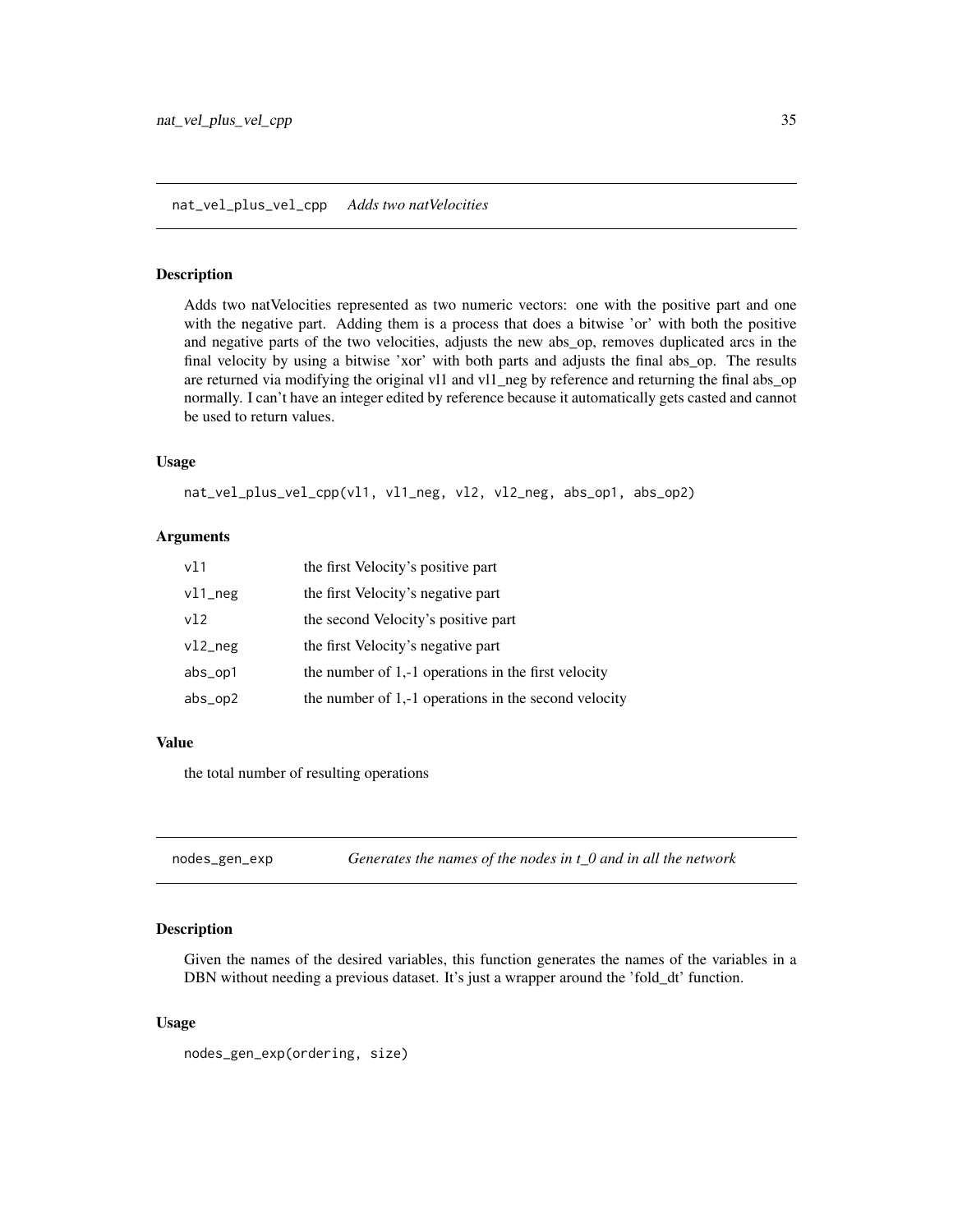#### <span id="page-35-0"></span>Arguments

| ordering | the names of the variables  |
|----------|-----------------------------|
| size     | the desired size of the dbn |

### Value

a dictionary with the variable names in t\_0 and in all other time slices

node\_levels *Defines a level for every node in the net*

### Description

Calculates the levels in which the nodes will be distributed when plotting the structure. This level is defined by their parent nodes: a node with no parents will always be in the level 0. Subsequently, the level of a node will be one more of the maximum level of his parents.

### Usage

node\_levels(net, order, lvl = 1, acc = NULL)

### Arguments

| net   | the structure of the network.                                                                    |
|-------|--------------------------------------------------------------------------------------------------|
| order | a topological order of the nodes, with the orphan nodes in the first place. See<br>node.ordering |
| 1v1   | current level being processed                                                                    |
| acc   | accumulator of the nodes already processed                                                       |

#### Value

a matrix with the names of the nodes in the first row and their level on the second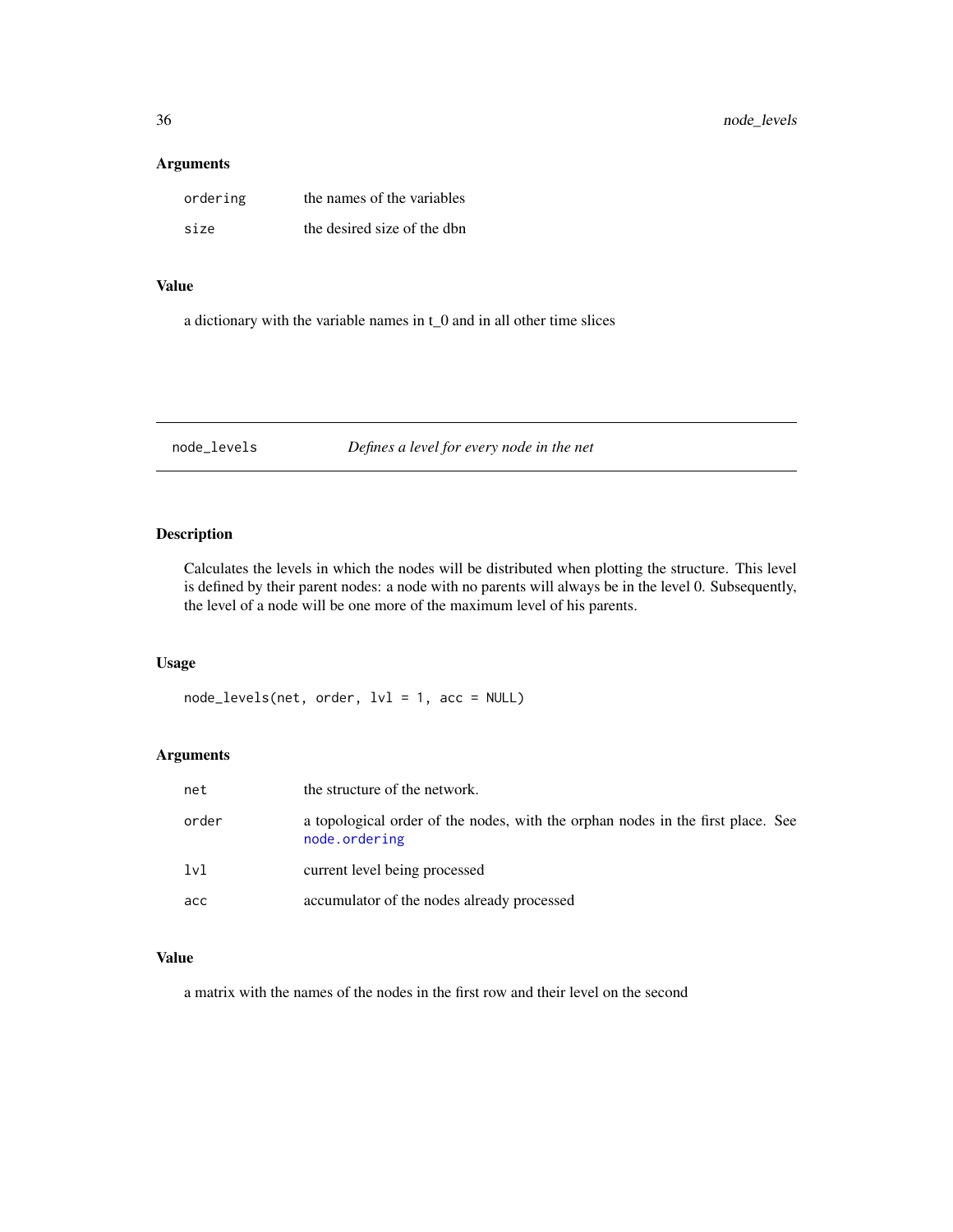<span id="page-36-0"></span>

Given a natural number, return the natural number equivalent to its one-hot encoding. Examples: 3  $-$  > 100  $-$  > 4, 5  $-$  > 10000  $-$  > 16

### Usage

```
one_hot(nat)
```
### Arguments

nat the natural number to convert

#### Value

the converted number

one\_hot\_cpp *One-hot encoder for natural numbers without the 0*

### Description

Given a natural number, return the natural number equivalent to its one-hot encoding. Instead of pow, the '«' operator will be used. Examples: 3 -> 100 -> 4, 5 -> 10000 -> 16

#### Usage

one\_hot\_cpp(nat)

#### Arguments

nat the natural number to convert

#### Value

the converted number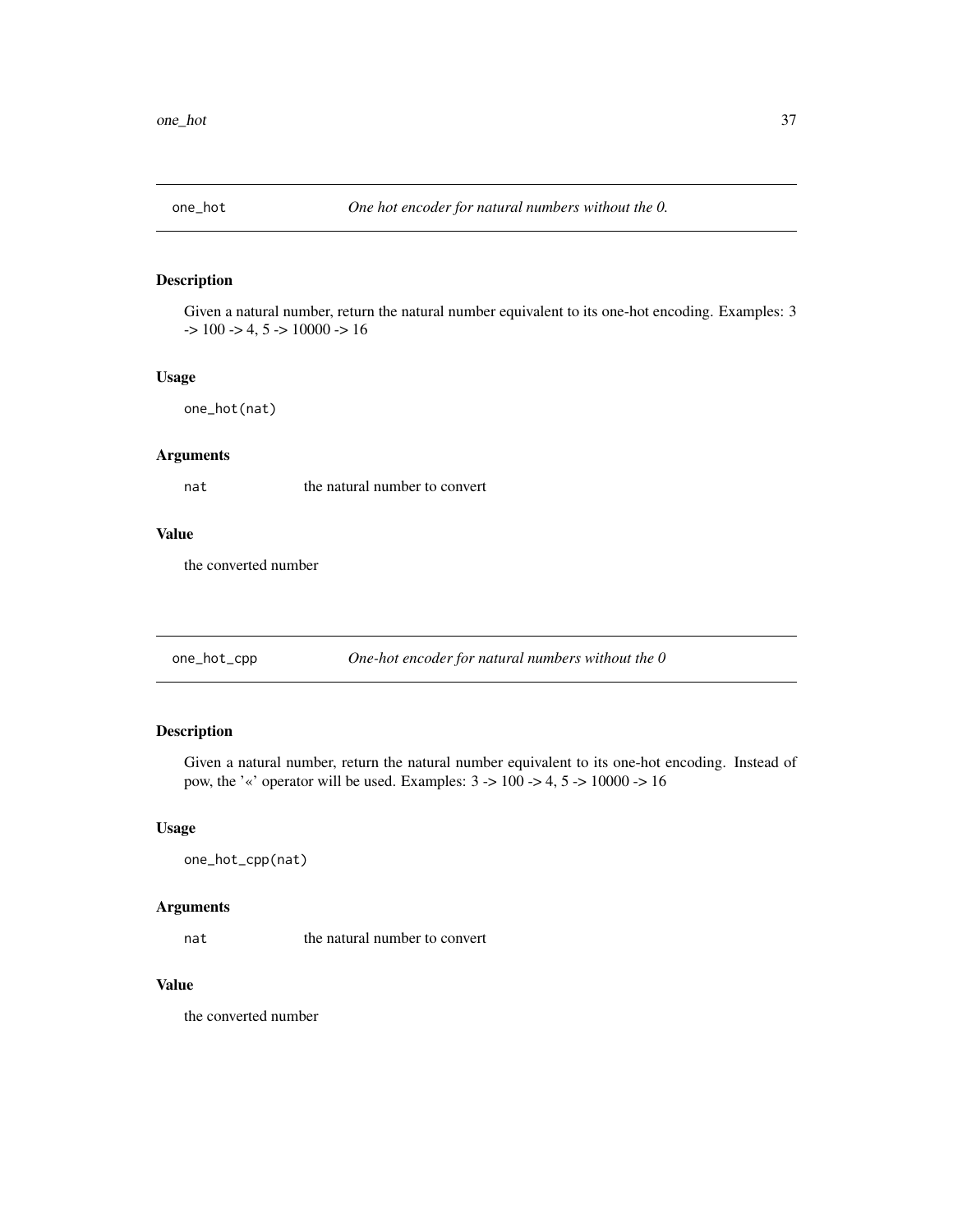<span id="page-37-0"></span>ordering\_gen\_exp *Generates the names of n variables.*

#### Description

Given the total number of variables, this function generates a character vector with variables named "Xi", where i is a number in the interval [0,n-1]

### Usage

ordering\_gen\_exp(n)

### Arguments

n the total number of variables desired

#### Value

a character vector with the variable names

Particle *R6 class that defines a Particle in the PSO algorithm*

### Description

Constructor of the 'Particle' class

Evaluate the score of the particle's position

Evaluate the score of the particle's position. Updates the local best if the new one is better.

Update the position of the particle with the velocity

Update the position of the particle given the constants after calculating the new velocity

#### Arguments

| ordering | a vector with the names of the nodes in $t_0$                          |
|----------|------------------------------------------------------------------------|
| size     | number of timeslices of the DBN                                        |
| v_probs  | vector that defines the random velocity initialization probabilities   |
| score    | bnlearn score function used                                            |
| dt       | dataset to evaluate the fitness of the particle                        |
| in_cte   | parameter that varies the effect of the inertia                        |
| gb_cte   | parameter that varies the effect of the global best                    |
| gb_ps    | position of the global best                                            |
| lb_cte   | parameter that varies the effect of the local best                     |
| r_probs  | vector that defines the range of random variation of gb_cte and lb_cte |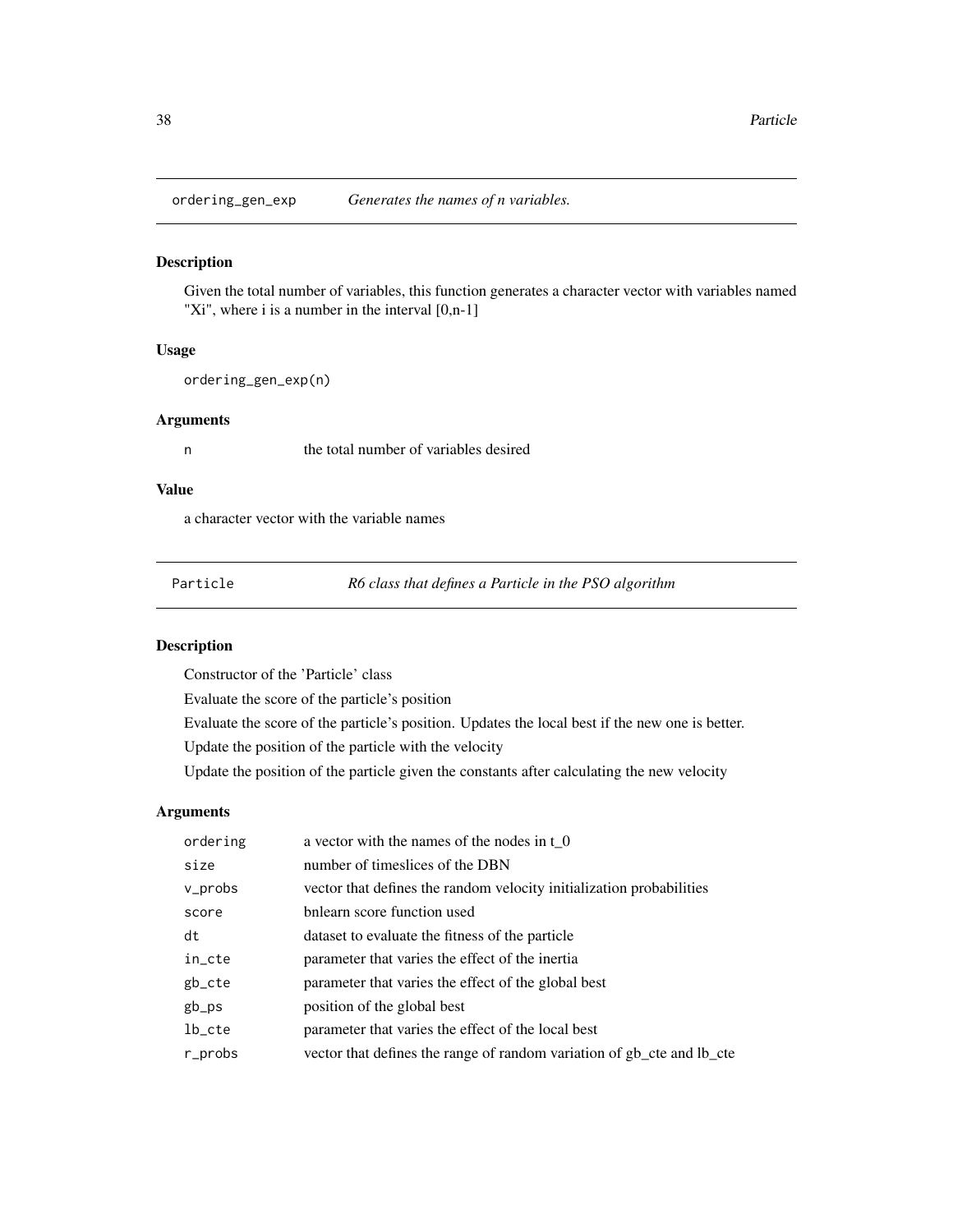### <span id="page-38-0"></span>Details

A particle has a Position, a Velocity and a local best

#### Value

A new 'Particle' object The score of the current position

### Fields

ps position of the particle cl velocity of the particle lb local best score obtained lb\_ps local best position found score bnlearn score function used

plot\_dynamic\_network *Plots a dynamic Bayesian network in a hierarchical way*

### Description

To plot the DBN, this method first computes a hierarchical structure for a time slice and replicates it for each slice. Then, it calculates the relative position of each node with respect to his equivalent in the first slice. The result is a net where each time slice is ordered and separated from one another, where the leftmost slice is the oldest and the rightmost represents the present time.

#### Usage

```
plot_dynamic_network(structure, offset = 200, subset_nodes = NULL)
```
#### Arguments

| structure    | the structure or fit of the network.                         |
|--------------|--------------------------------------------------------------|
| offset       | the blank space between time slices                          |
| subset_nodes | a vector containing the names of the subset of nodes to plot |

### Value

the visualization of the DBN

### Examples

```
size = 3dt_train <- dbnR::motor[200:2500]
net <- learn_dbn_struc(dt_train, size)
plot_dynamic_network(net)
```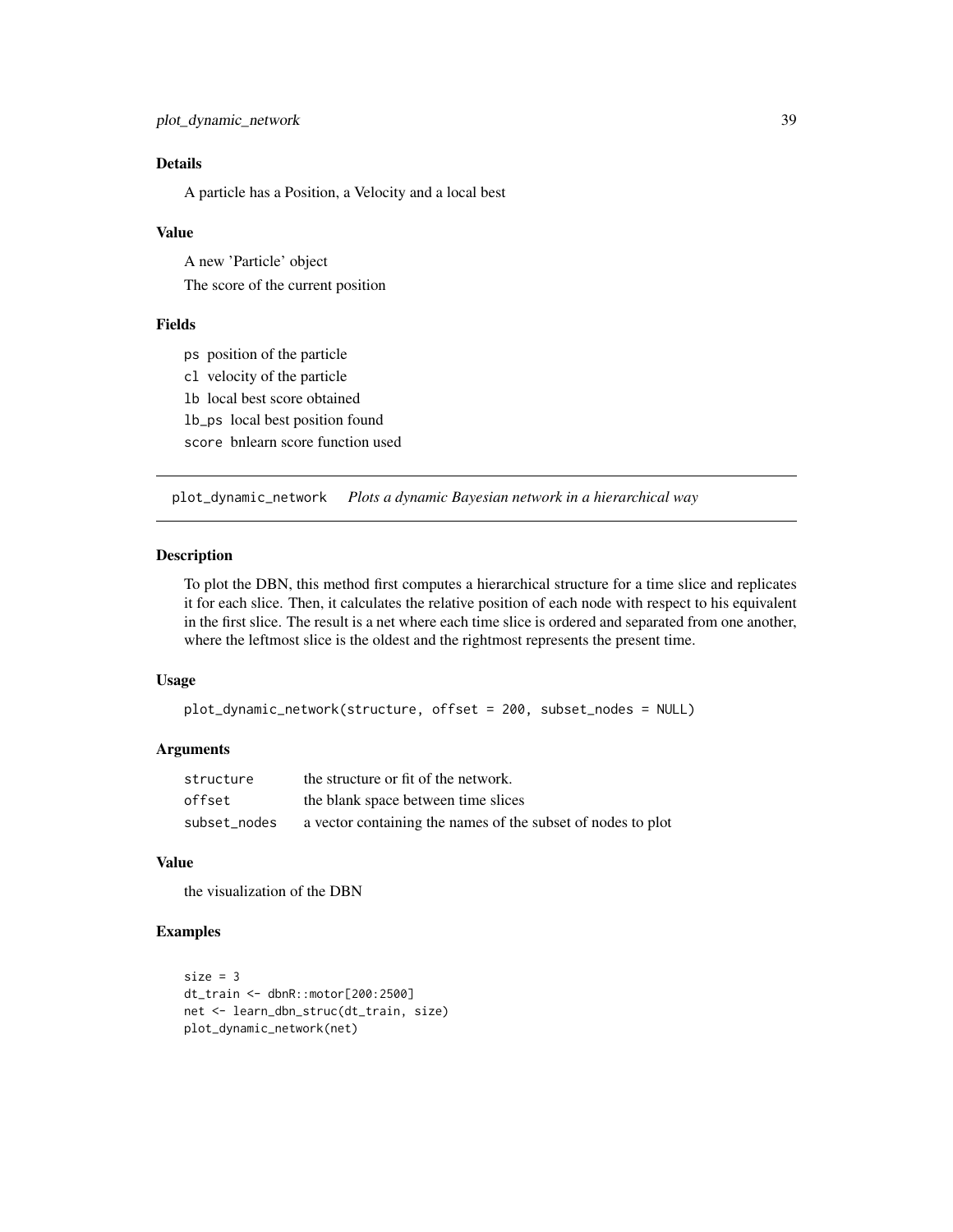<span id="page-39-0"></span>

Selects the appropriate function depending on the class of the object

#### Usage

plot\_network(structure, ...)

#### Arguments

| structure | the structure or fit of the network.                 |
|-----------|------------------------------------------------------|
| $\cdots$  | additional parameters for the visualization of a DBN |

plot\_static\_network *Plots a Bayesian networks in a hierarchical way*

### Description

Calculates the levels of each node and then plots them in a hierarchical layout in visNetwork.

#### Usage

```
plot_static_network(structure)
```
### Arguments

structure the structure or fit of the network.

#### Examples

```
dt_train <- dbnR::motor[200:2500]
net <- bnlearn::mmhc(dt_train)
plot_network(net)
fit <- bnlearn::bn.fit(net, dt_train, method = "mle")
plot_network(fit) # Works for both the structure and the fitted net
```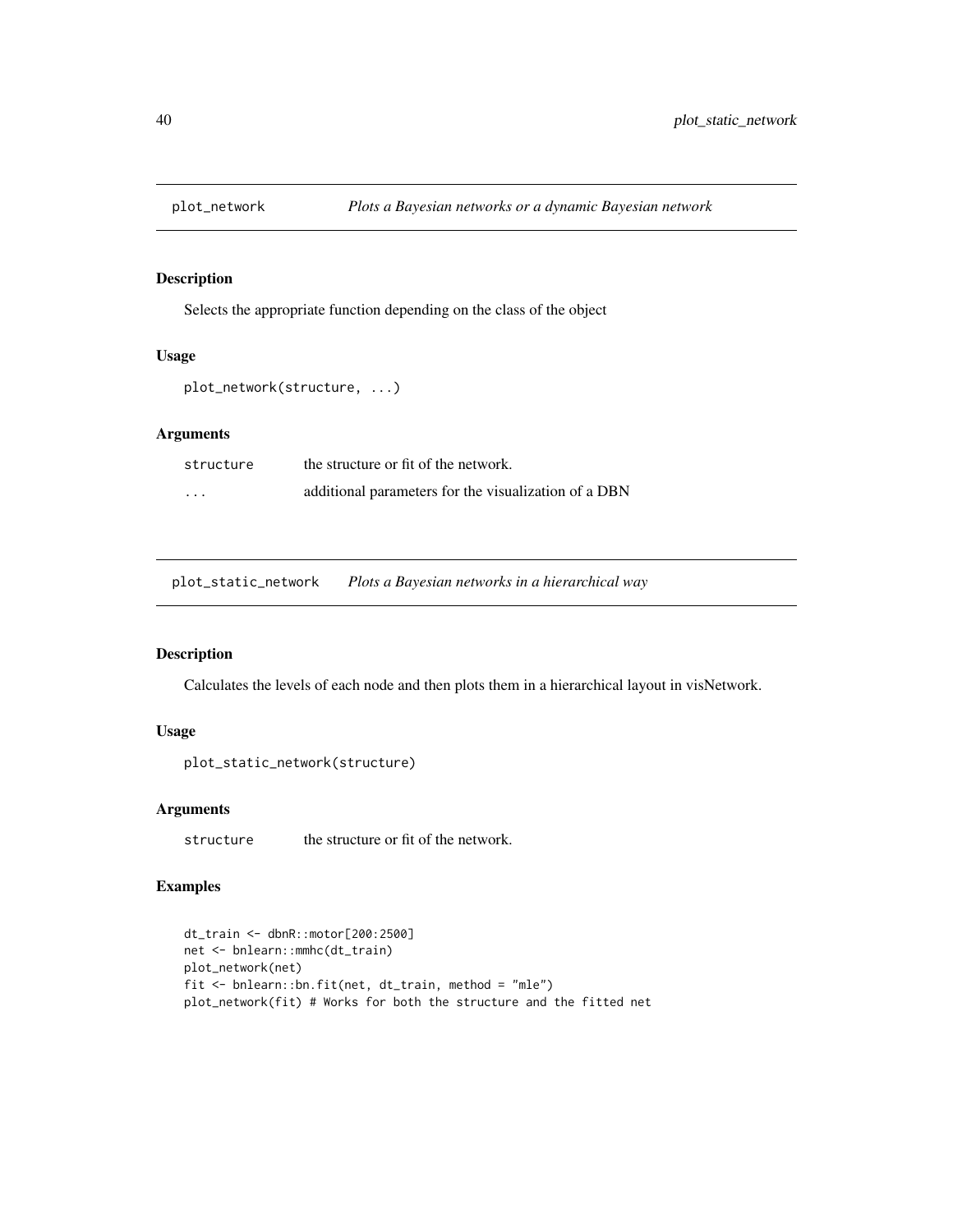<span id="page-40-0"></span>

Constructor of the 'causlist' class

Translate the causality list into a DBN network

Uses this object private causality list and transforms it into a DBN.

Add a velocity to the position

Given a Velocity object, add it to the current position.

Given another position, returns the velocity that gets this position to the other.

Return the static node ordering

This function takes as input a dbn and return the node ordering of the variables inside a timeslice. This ordering is needed to understand a causal list.

Translate a DBN into a causality list

This function takes as input a network from a DBN and transforms the structure into a causality list if it is a valid DBN. Valid DBNs have only inter-timeslice edges and only allow variables in t\_0 to have parents.

Generates a random DBN valid for causality list translation

This function takes as input a list with the names of the nodes and the desired size of the network and returns a random DBN structure.

Fixes a DBN structure to make it suitable for causality list translation

This function takes as input a DBN structure and removes the intra-timeslice arcs and the arcs that end in a node not in t\_0.

### Arguments

| v1        | a Velocity object                                                            |
|-----------|------------------------------------------------------------------------------|
| ps        | a Position object return the Velocity that gets this position to the new one |
| nodes     | a character vector with the names of the nodes in the net                    |
| size      | the desired size of the DBN                                                  |
| net       | the DBN structure                                                            |
| nodes_t_0 | a vector with the names of the nodes in $\tau$ 0                             |

### Details

A causality list has a list with causal units, a size representing the Markovian order of the network and a specific node ordering.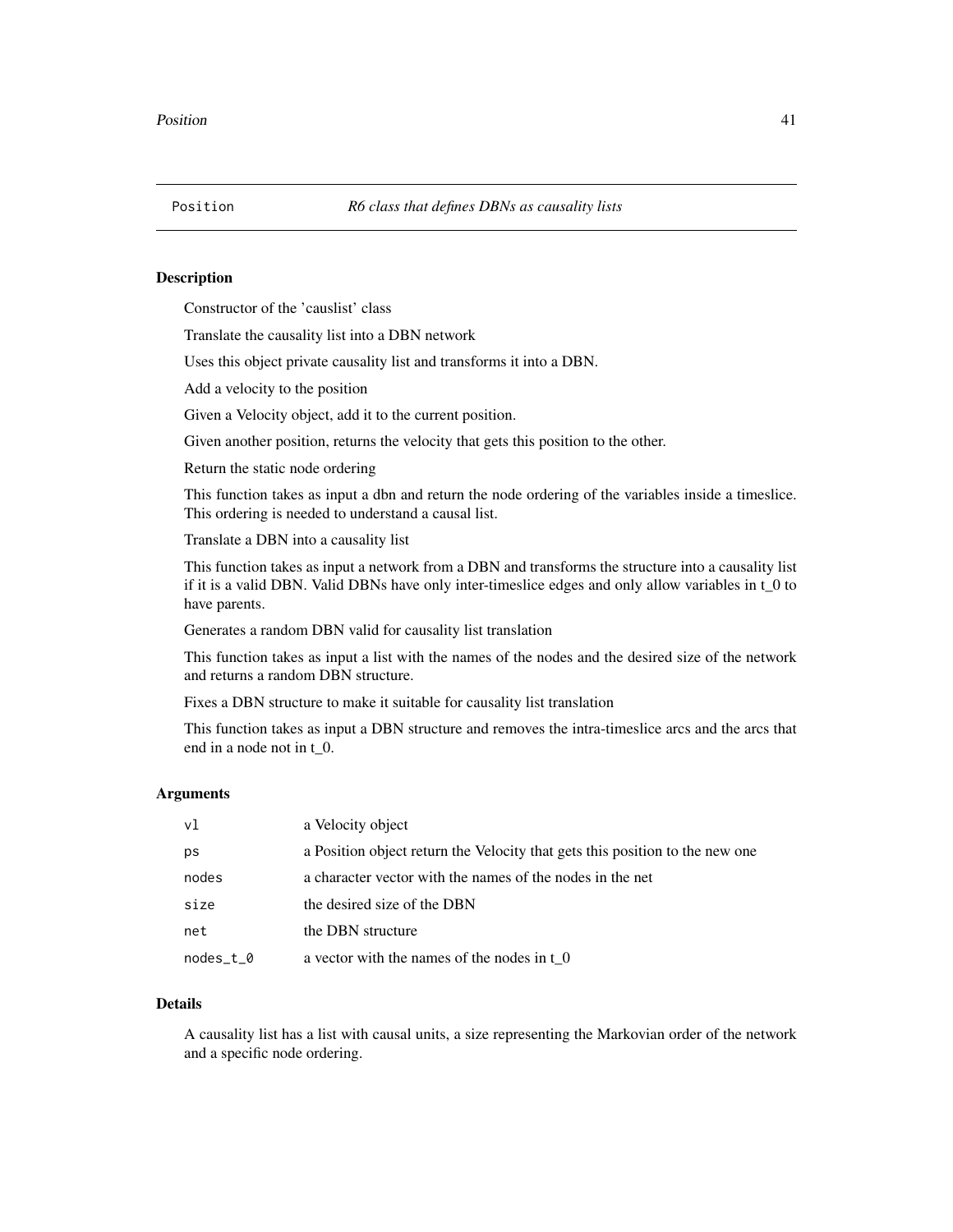### Value

A new 'causlist' object a dbn object the ordering of the nodes in t\_0 a causlist object a random dbn structure the fixed network

### Fields

n\_arcs Number of arcs in the network nodes Names of the nodes in the network

pos\_minus\_pos\_cpp *Subtracts two Positions to obtain the Velocity that transforms one into the other*

### Description

Subtracts two Positions to obtain the Velocity that transforms one into the other

### Usage

```
pos_minus_pos_cpp(cl, ps, vl)
```
### Arguments

| c1 | the first position's causal list  |
|----|-----------------------------------|
| ps | the second position's causal list |
| νl | the Velocity's causal list        |

#### Value

a list with the Velocity's causal list and the number of operations

<span id="page-41-0"></span>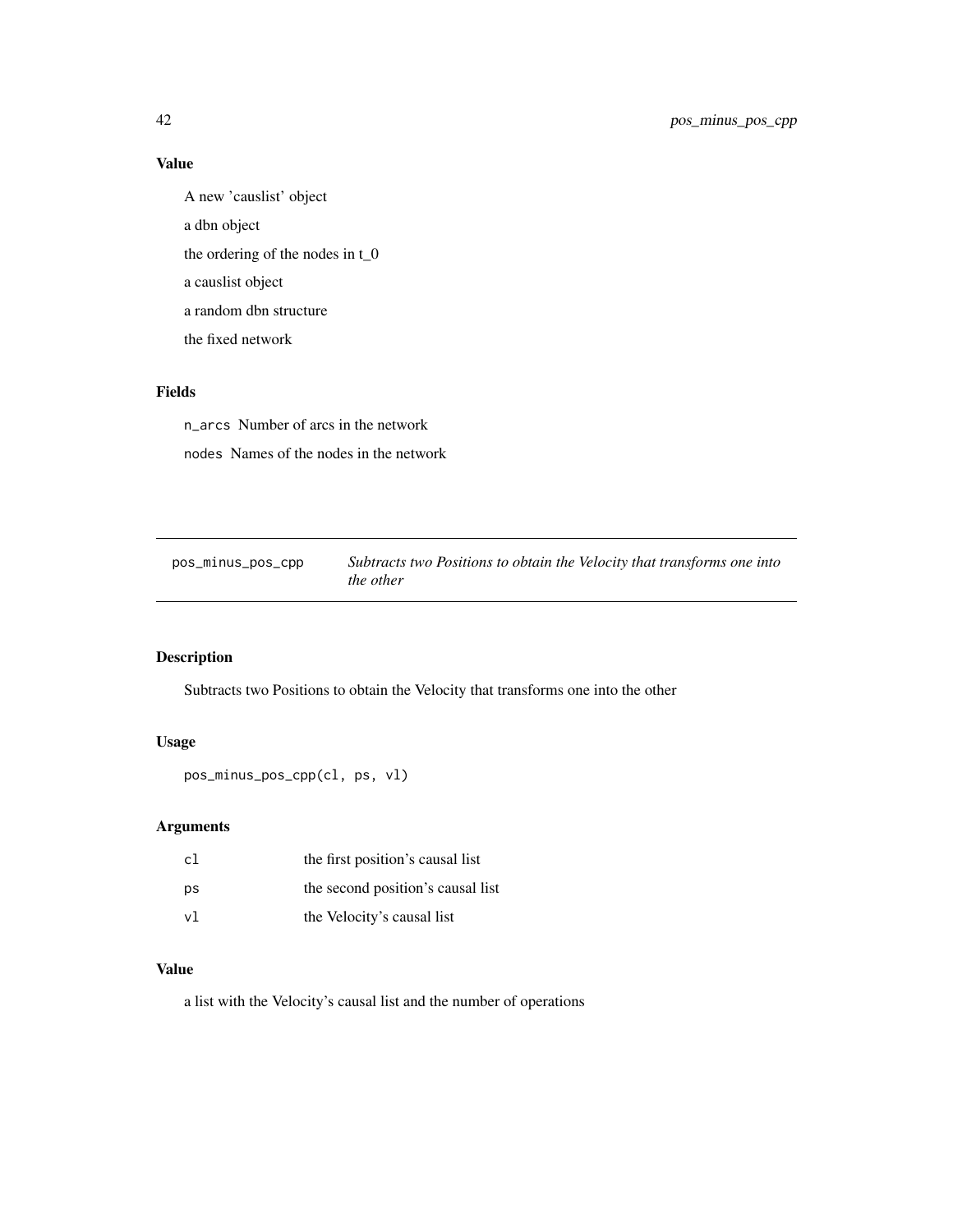<span id="page-42-0"></span>pos\_plus\_vel\_cpp *Add a velocity to a position*

#### Description

Add a velocity to a position

### Usage

pos\_plus\_vel\_cpp(cl, vl, n\_arcs)

### Arguments

| c1        | the position's causal list             |
|-----------|----------------------------------------|
| v1        | the velocity's causal list             |
| $n\_arcs$ | number of arcs present in the position |

#### Value

a list with the modified position and the new number of arcs

<span id="page-42-1"></span>

| predict_bn | Performs inference over a fitted GBN |
|------------|--------------------------------------|
|------------|--------------------------------------|

### Description

Performs inference over a Gaussian BN. It's thought to be used in a map for a data.table, to use as evidence each separate row. If not specifically needed, it's recommended to use the function [predict\\_dt](#page-43-1) instead.

### Usage

```
predict_bn(fit, evidence)
```
### Arguments

| fit      | the fitted bn                                        |
|----------|------------------------------------------------------|
| evidence | values of the variables used as evidence for the net |

### Value

the mean of the particles for each row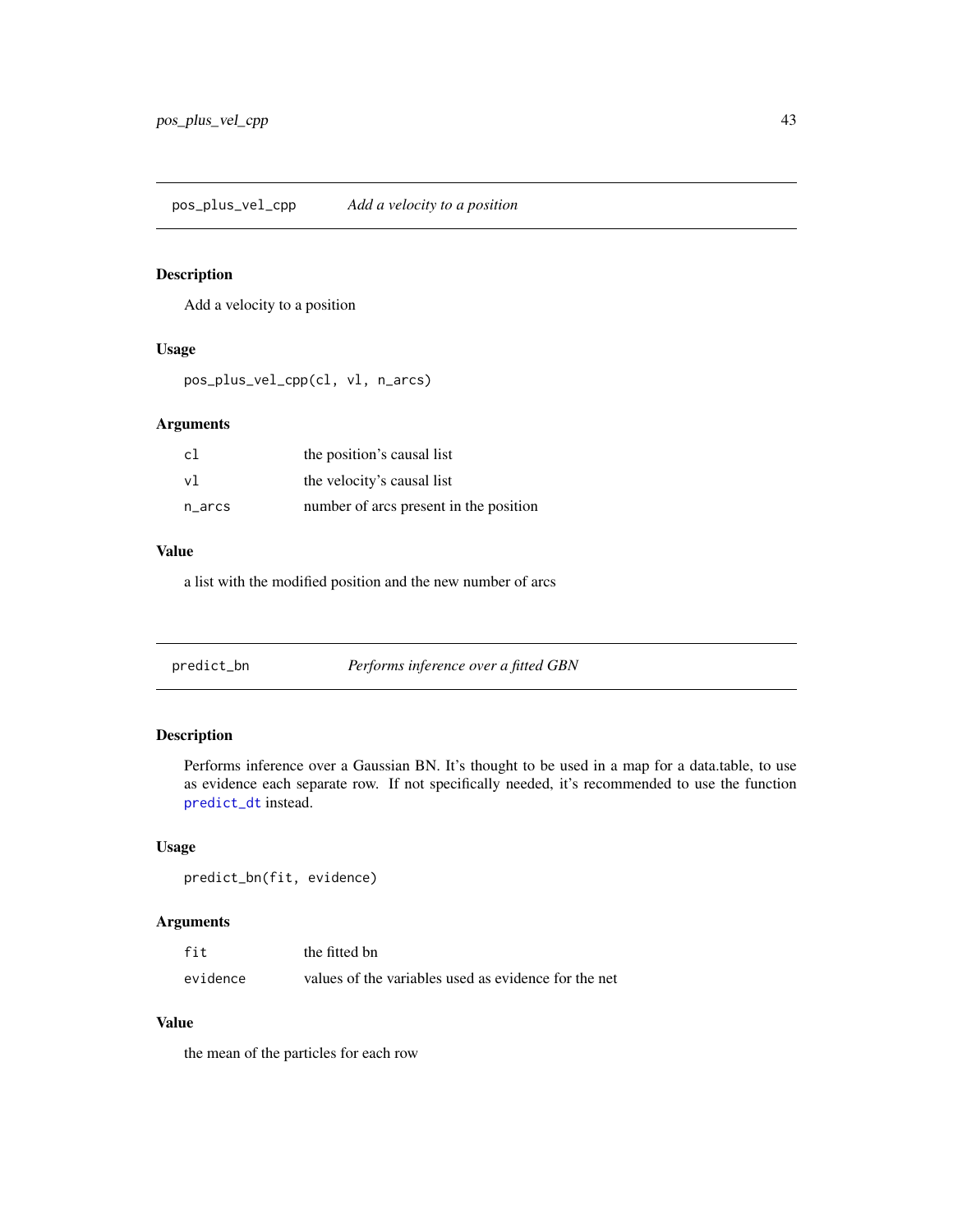#### Examples

```
size = 3data(motor)
dt_train <- motor[200:2500]
dt_val <- motor[2501:3000]
net <- learn_dbn_struc(dt_train, size)
f_dt_train <- fold_dt(dt_train, size)
f_dt_val <- fold_dt(dt_val, size)
fit <- fit_dbn_params(net, f_dt_train, method = "mle")
res <- f_dt_val[, predict_bn(fit, .SD), by = 1:nrow(f_dt_val)]
```
<span id="page-43-1"></span>predict\_dt *Performs inference over a test data set with a GBN*

#### Description

Performs inference over a test data set, plots the results and gives metrics of the accuracy of the results.

#### Usage

predict\_dt(fit, dt, obj\_nodes, verbose = T)

#### Arguments

| fit       | the fitted bn                                                                     |
|-----------|-----------------------------------------------------------------------------------|
| dt        | the test data set                                                                 |
| obj_nodes | the nodes that are going to be predicted. They are all predicted at the same time |
| verbose   | if TRUE, displays the metrics and plots the real values against the predictions   |

#### Value

the prediction results

#### Examples

```
size = 3data(motor)
dt_train <- motor[200:2500]
dt_val <- motor[2501:3000]
# With a DBN
obj <- c("pm_t_0")
net <- learn_dbn_struc(dt_train, size)
f_dt_train <- fold_dt(dt_train, size)
f_dt_val <- fold_dt(dt_val, size)
fit <- fit_dbn_params(net, f_dt_train, method = "mle")
res <- suppressWarnings(predict_dt(fit, f_dt_val, obj_nodes = obj, verbose = FALSE))
```
<span id="page-43-0"></span>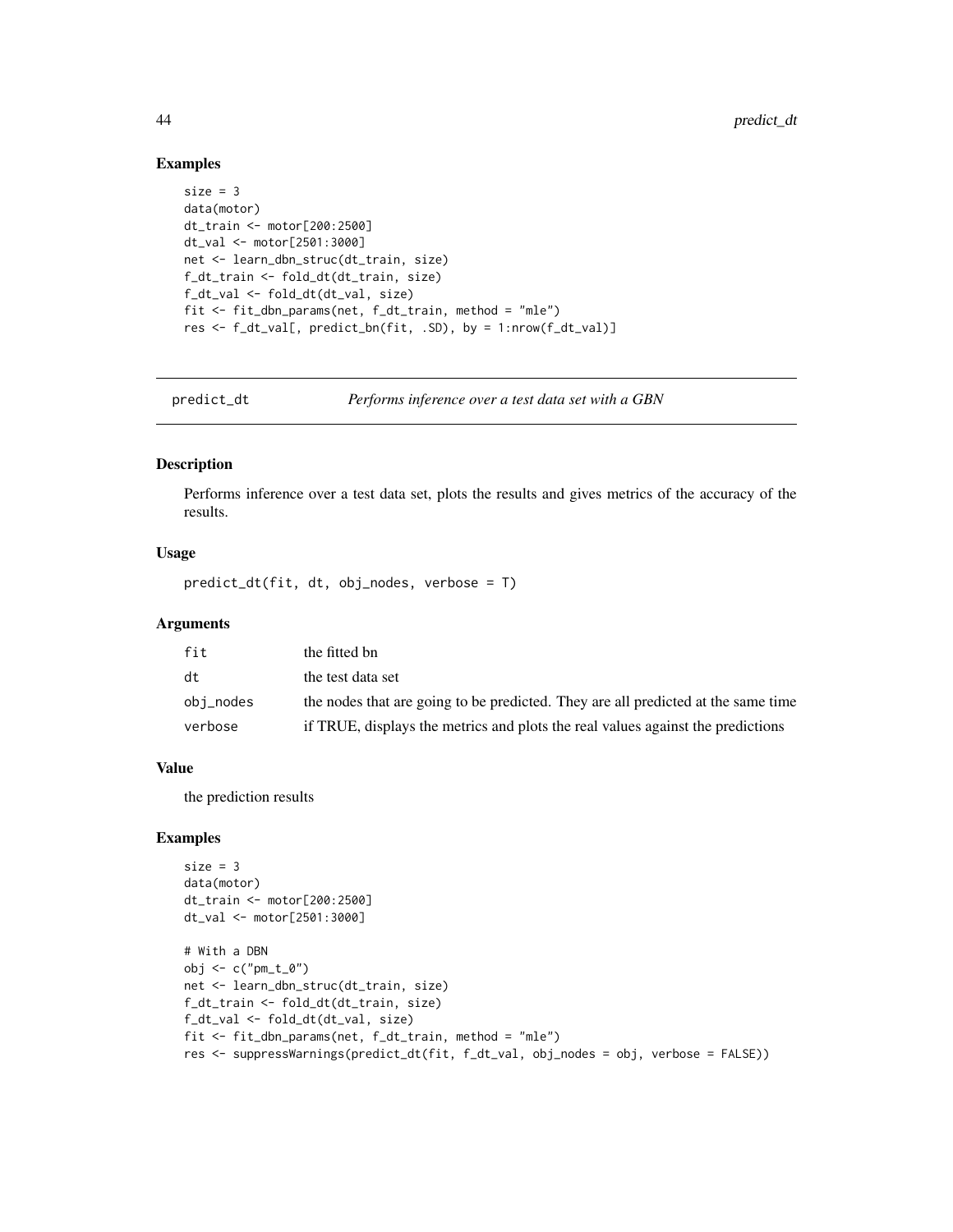#### <span id="page-44-0"></span>PsoCtrl 25 and 25 and 26 and 26 and 26 and 26 and 26 and 26 and 26 and 26 and 26 and 26 and 26 and 26 and 26 and 26 and 26 and 26 and 26 and 26 and 26 and 26 and 26 and 26 and 26 and 26 and 26 and 26 and 26 and 26 and 26 a

```
# With a Gaussian BN directly from bnlearn
obj <- c("pm")
net <- bnlearn::mmhc(dt_train)
fit <- bnlearn::bn.fit(net, dt_train, method = "mle")
res <- suppressWarnings(predict_dt(fit, dt_val, obj_nodes = obj, verbose = FALSE))
```
PsoCtrl *R6 class that defines the PSO controller*

### Description

Constructor of the 'PsoCtrl' class

Getter of the cluster attribute

Transforms the best position found into a bn structure and returns it

Main function of the pso algorithm.

Initialize the particles for the algorithm to random positions and velocities.

Evaluate the particles and update the global best

Modify the PSO parameters after each iteration

### Arguments

| $n$ _it   | maximum number of iterations of the pso algorithm                                                                                                                                                                                                                       |
|-----------|-------------------------------------------------------------------------------------------------------------------------------------------------------------------------------------------------------------------------------------------------------------------------|
| in_cte    | parameter that varies the effect of the inertia                                                                                                                                                                                                                         |
| gb_cte    | parameter that varies the effect of the global best                                                                                                                                                                                                                     |
| $lb\_cte$ | parameter that varies the effect of the local best                                                                                                                                                                                                                      |
| r_probs   | vector that defines the range of random variation of gb_cte and lb_cte                                                                                                                                                                                                  |
| cte       | a boolean that determines whether the parameters remain constant or vary as the<br>algorithm progresses. The increases and decreases are calculated as a function<br>of the total number of iterations, decreasing until close to 0 and increasing until<br>close to 1. |
| ordering  | a vector with the names of the nodes in $t_0$                                                                                                                                                                                                                           |
| size      | number of timeslices of the DBN                                                                                                                                                                                                                                         |
| n_inds    | number of particles that the algorithm will simultaneously process                                                                                                                                                                                                      |
| v_probs   | vector that defines the random velocity initialization probabilities                                                                                                                                                                                                    |
| score     | bnlearn score function used                                                                                                                                                                                                                                             |
| dt        | the dataset used to evaluate the position                                                                                                                                                                                                                               |

### Details

The controller will encapsulate the particles and run the algorithm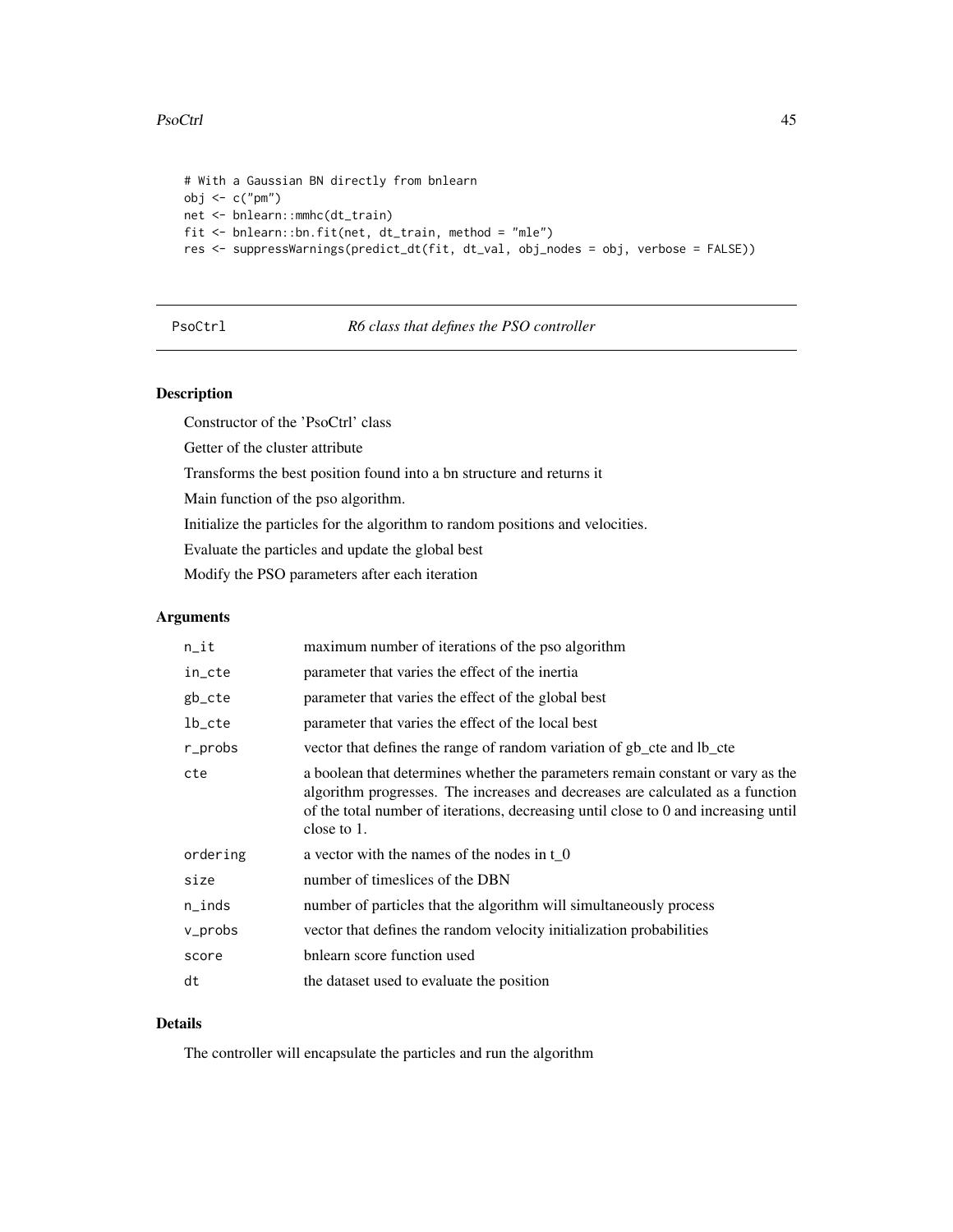46 psoho

### Value

A new 'PsoCtrl' object the cluster attribute the size attribute

### Fields

parts list with all the particles in the algorithm

cl cluster for the parallel computations

n\_it maximum number of iterations of the pso algorithm

in\_cte parameter that varies the effect of the inertia

gb\_cte parameter that varies the effect of the global best

lb\_cte parameter that varies the effect of the local best

b\_ps global best position found

b\_scr global best score obtained

r\_probs vector that defines the range of random variation of gb\_cte and lb\_cte

cte boolean that defines whether the parameters remain constant or vary as the execution progresses

in\_var decrement of the inertia each iteration

gb\_var increment of the global best parameter each iteration

lb\_var increment of the local best parameter each iteration

psoho *Learn a DBN structure with a PSO approach*

#### **Description**

Given a dataset and the desired Markovian order, this function returns a DBN structure ready to be fitted. It requires a folded dataset. Original algorithm at https://doi.org/10.1109/BRC.2014.6880957

#### Usage

```
psoho(
  dt,
  size,
  f_d t = NULL,n<sub>l</sub>inds = 50,
  n_{i} = 50,
  in\_cte = 1,
  gb_{cte} = 0.5,
  lb\_cte = 0.5,
  v_{\text{probs}} = c(10, 65, 25),
```
<span id="page-45-0"></span>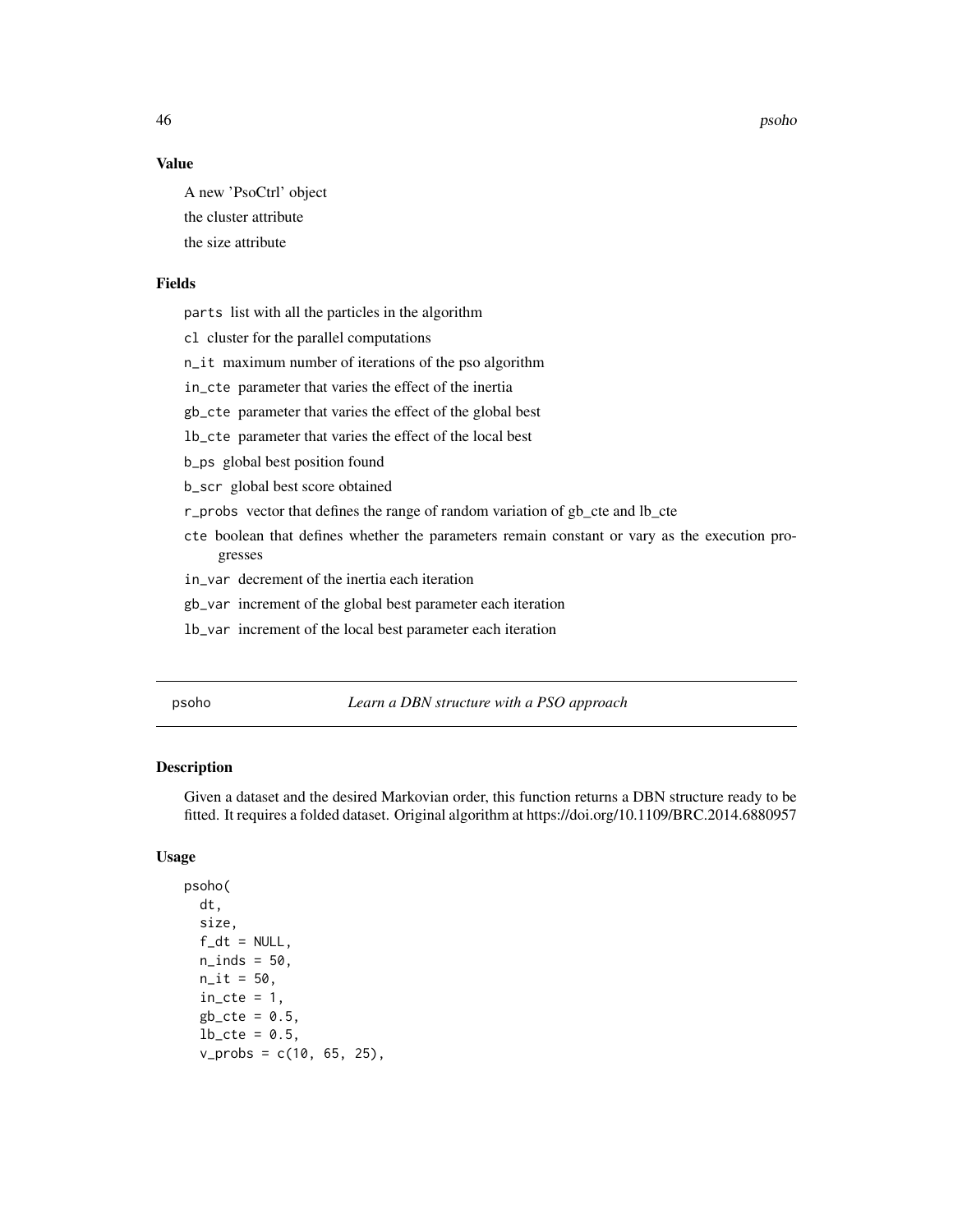```
r_{\text{probs}} = c(-0.5, 1.5),
score = "bge",
cte = TRUE
```
### Arguments

)

| dt        | a data table with the data of the network to be trained                                                                                                                                                                                                                              |
|-----------|--------------------------------------------------------------------------------------------------------------------------------------------------------------------------------------------------------------------------------------------------------------------------------------|
| size      | Number of timeslices of the DBN. Markovian order 1 equals size 2, and so on.                                                                                                                                                                                                         |
| $f_d$     | previously folded dataset, in case some specific rows have to be removed after<br>the folding                                                                                                                                                                                        |
| $n$ _inds | Number of particles used in the algorithm.                                                                                                                                                                                                                                           |
| $n$ _it   | Maximum number of iterations that the algorithm can perform.                                                                                                                                                                                                                         |
| in_cte    | parameter that varies the effect of the inertia                                                                                                                                                                                                                                      |
| gb_cte    | parameter that varies the effect of the global best                                                                                                                                                                                                                                  |
| lb_cte    | parameter that varies the effect of the local best                                                                                                                                                                                                                                   |
| v_probs   | vector that defines the random velocity initialization probabilities                                                                                                                                                                                                                 |
| r_probs   | vector that defines the range of random variation of gb_cte and lb_cte                                                                                                                                                                                                               |
| score     | bnlearn score function used                                                                                                                                                                                                                                                          |
| cte       | a boolean that determines whether the inertia, global best and local best param-<br>eters remain constant or vary as the algorithm progresses. Inertia and local best<br>values decrease as the global best increases, to favor exploration at first and<br>exploitation at the end. |

### Value

A 'dbn' object with the structure of the best network found

randomize\_vl\_cpp *Randomize a velocity with the given probabilities*

### Description

Randomize a velocity with the given probabilities

### Usage

```
randomize_vl_cpp(vl, probs)
```
### Arguments

| vl    | a velocity list                                     |
|-------|-----------------------------------------------------|
| probs | the probabilities of each value in the set $-1,0,1$ |

### Value

a velocity list with randomized values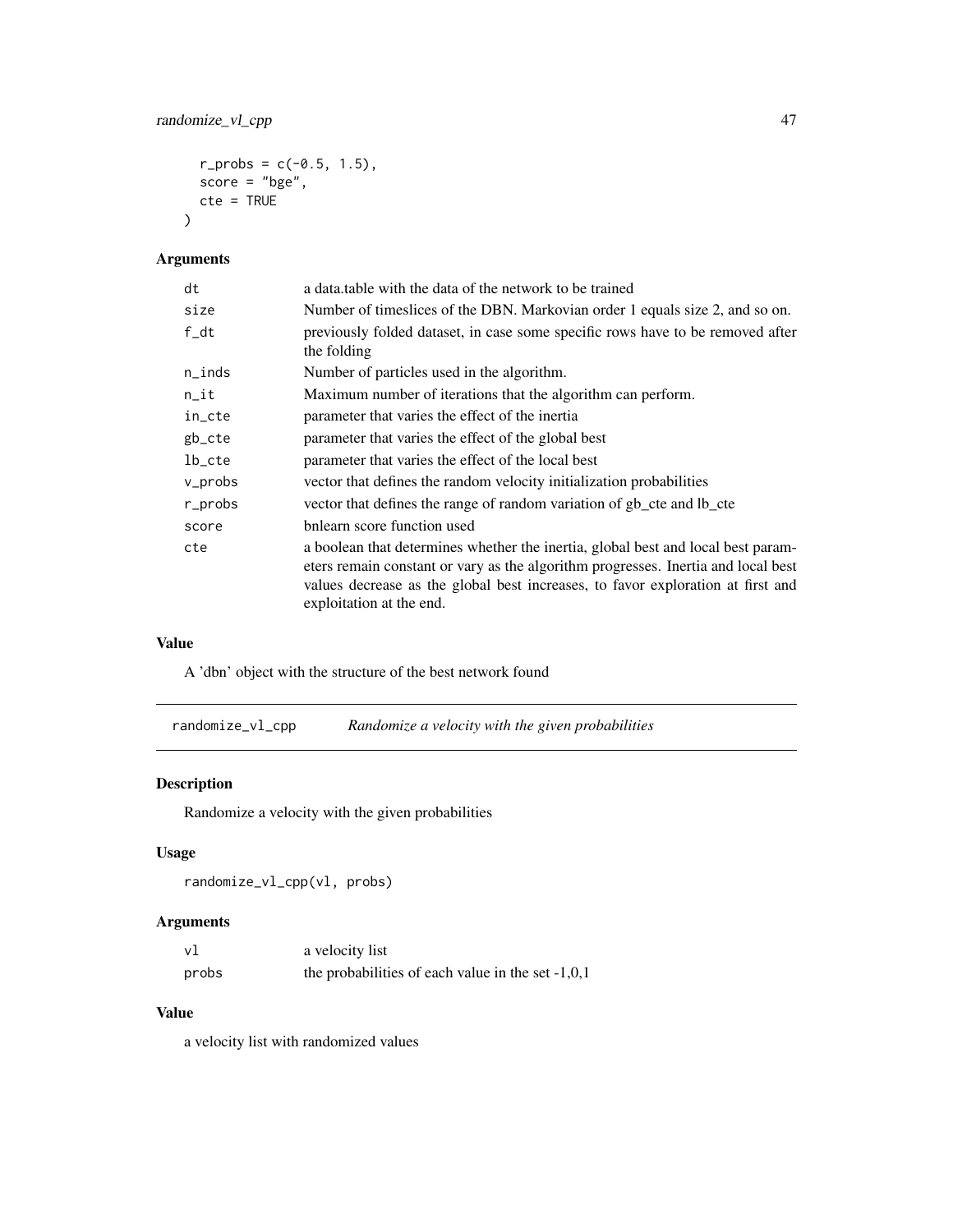<span id="page-47-0"></span>

Experimental function that recounts the number of arcs in the position

#### Usage

```
recount_arcs_exp(ps)
```
#### Arguments

ps a position vector of natural numbers

#### Value

the number of arcs

reduce\_freq *Reduce the frequency of the time series data in a data.table*

### Description

In a time series dataset, there is a time difference between one row and the next one. This function reduces the number of rows from its current frequency to the desired one. Instead of the frequency in Hz, the number of seconds between rows is asked  $(Hz = 1/s)$ .

### Usage

reduce\_freq(dt, obj\_freq, curr\_freq, id\_var = NULL)

### Arguments

| dt        | the original data.table                                                                                                 |
|-----------|-------------------------------------------------------------------------------------------------------------------------|
| obj_freq  | the desired number of seconds between rows                                                                              |
| curr_freq | the number of seconds between rows in the original dataset                                                              |
| id_var    | optional variable that labels different time series in a dataset, to avoid averaging<br>values from different processes |

### Value

the data.table with the desired frequency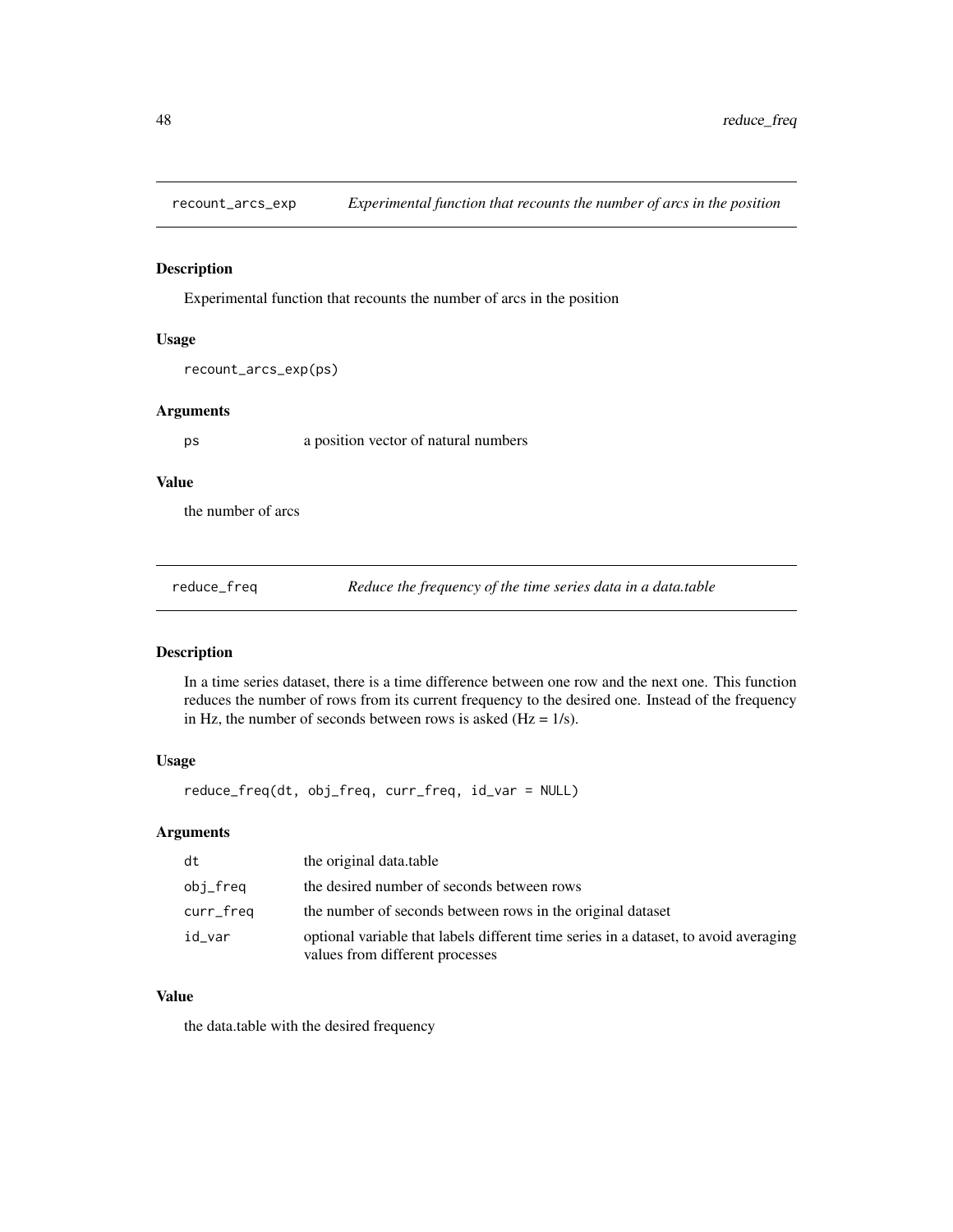<span id="page-48-0"></span>

Return a list of nodes with the time slice appended up to the desired size of the network

### Usage

```
rename_nodes_cpp(nodes, size)
```
#### Arguments

| nodes | a list with the names of the nodes in the network |
|-------|---------------------------------------------------|
| size  | the size of the DBN                               |

#### Value

a list with the renamed nodes in each timeslice

smooth\_ts *Performs smoothing with the GDBN over a data set*

#### Description

Given a dbn.fit object, the size of the net and a folded data.set, performs a smoothing of a trajectory. Smoothing is the opposite of forecasting: given a starting point, predict backwards in time to obtain the time series that generated that point.

#### Usage

```
smooth_ts(
  dt,
  fit,
  size = NULL,
  obj_vars,
  ini = dim(dt)[1],len = ini - 1,
  print_res = TRUE,
 plot_res = TRUE,
  prov_ev = NULL
\mathcal{E}
```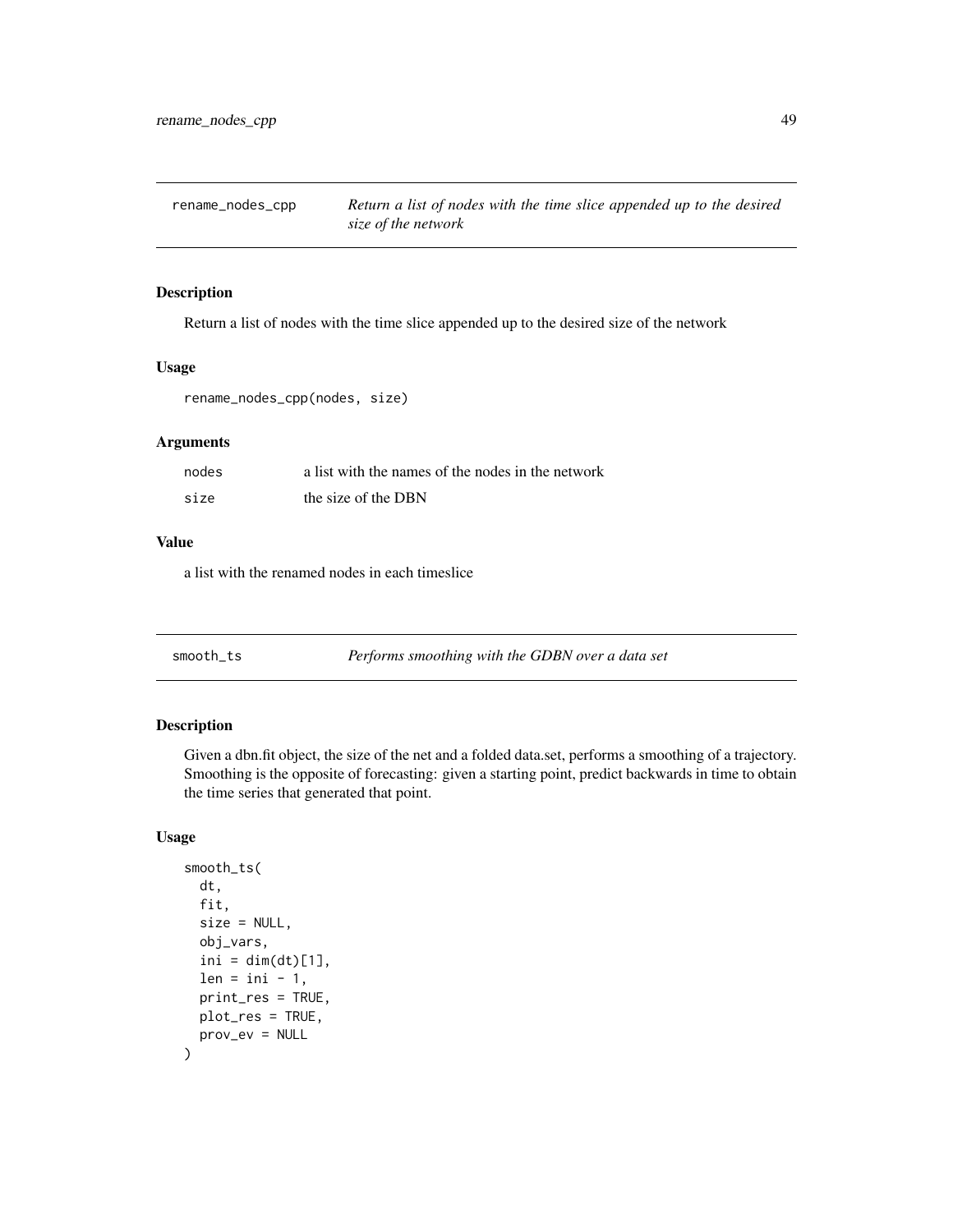#### Arguments

| dt        | data.table object with the TS data                                                                |
|-----------|---------------------------------------------------------------------------------------------------|
| fit       | dbn.fit object                                                                                    |
| size      | number of time slices of the net. Deprecated, will be removed in the future                       |
| obj_vars  | variables to be predicted. Should be in the oldest time step                                      |
| ini       | starting point in the data set to smooth                                                          |
| len       | length of the smoothing                                                                           |
| print_res | if TRUE prints the mae and sd metrics of the smoothing                                            |
| plot_res  | if TRUE plots the results of the smoothing                                                        |
| prov_ev   | variables to be provided as evidence in each smoothing step. Should be in the<br>oldest time step |

### Value

the results of the smoothing

time\_rename *Renames the columns in a data.table so that they end in '\_t\_0'*

### Description

This will rename the columns in a data.table so that they end in '\_t\_0', which will be needed when folding the data.table. If any of the columns already ends in '\_t\_0', a warning will be issued and no further operation will be done.

#### Usage

time\_rename(dt)

#### Arguments

dt the data.table to be treated

#### Value

the renamed data.table

### Examples

data("motor") dt <- time\_rename(motor)

<span id="page-49-0"></span>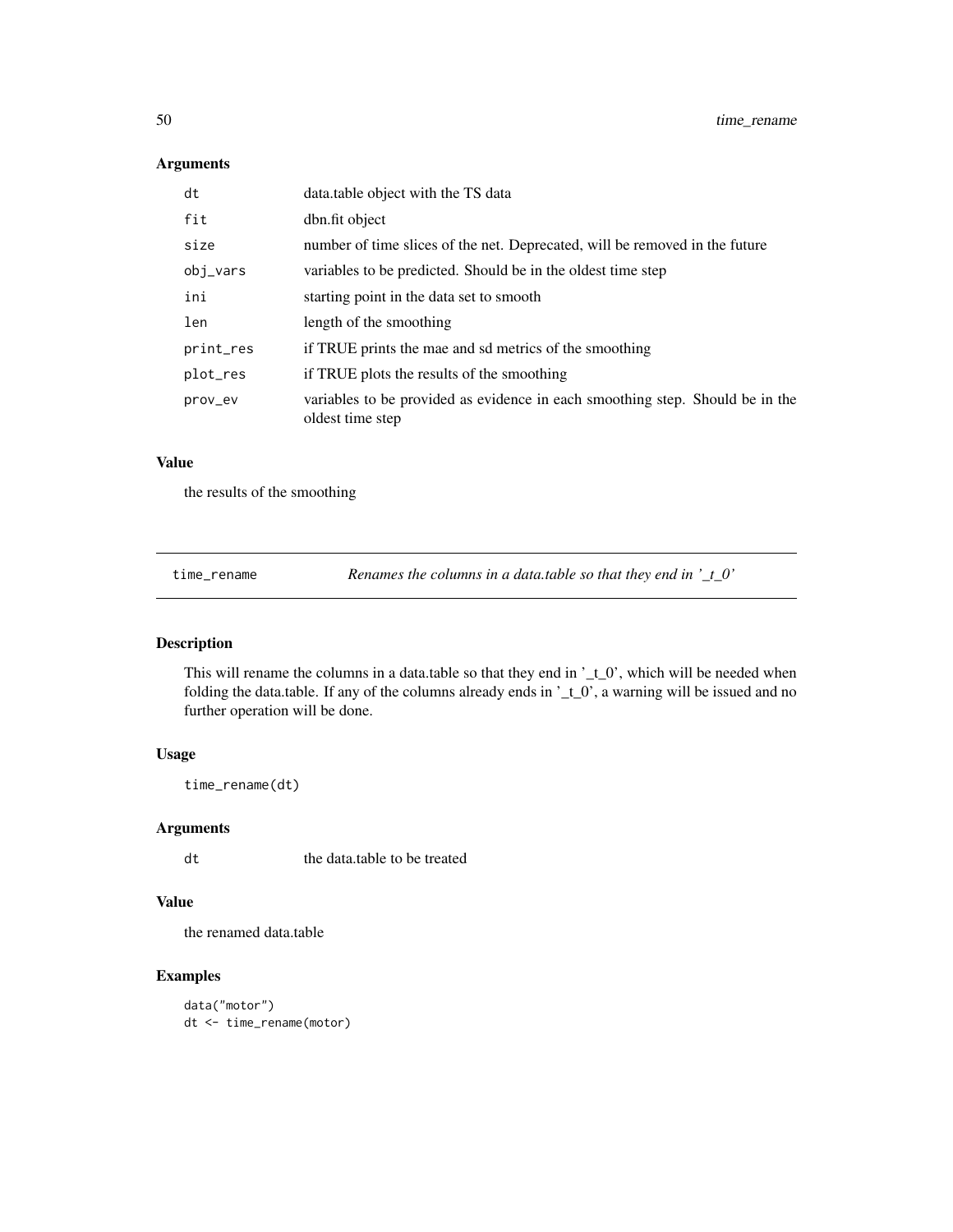<span id="page-50-0"></span>

A geometric distribution sampler with probability 'p' restricted to values inside [1, max]. Because of this restriction, very low values of 'p' coupled with low 'max' return increasingly uniform populations in the interval [1, max].

#### Usage

trunc\_geom(p, max)

#### Arguments

|     | the parameter of the geometric distribution |
|-----|---------------------------------------------|
| max | the maximum value allowed to be sampled     |

#### Value

the sampled value

Velocity *R6 class that defines velocities affecting causality lists in the PSO*

#### Description

Getter of the abs\_op attribute.

return the number of operations that the velocity performs

Setter of the abs\_op attribute. Intended for inside use only. This should be a 'protected' function in Java-like OOP, but there's no such thing in R6. This function should not be used from outside the package.

Randomizes the Velocity's directions. If the seed provided is NULL, no seed will be used.

Given a position, returns the velocity that gets this position to the other.

Add both velocities directions

Multiply the Velocity by a constant real number

This function multiplies the Velocity by a constant real number. It is non deterministic by definition. When calculating  $k^*|V|$ , the result will be floored and bounded to the set  $[-max\_op, max\_op]$ , where max\_op is the maximum number of arcs that can be present in the network.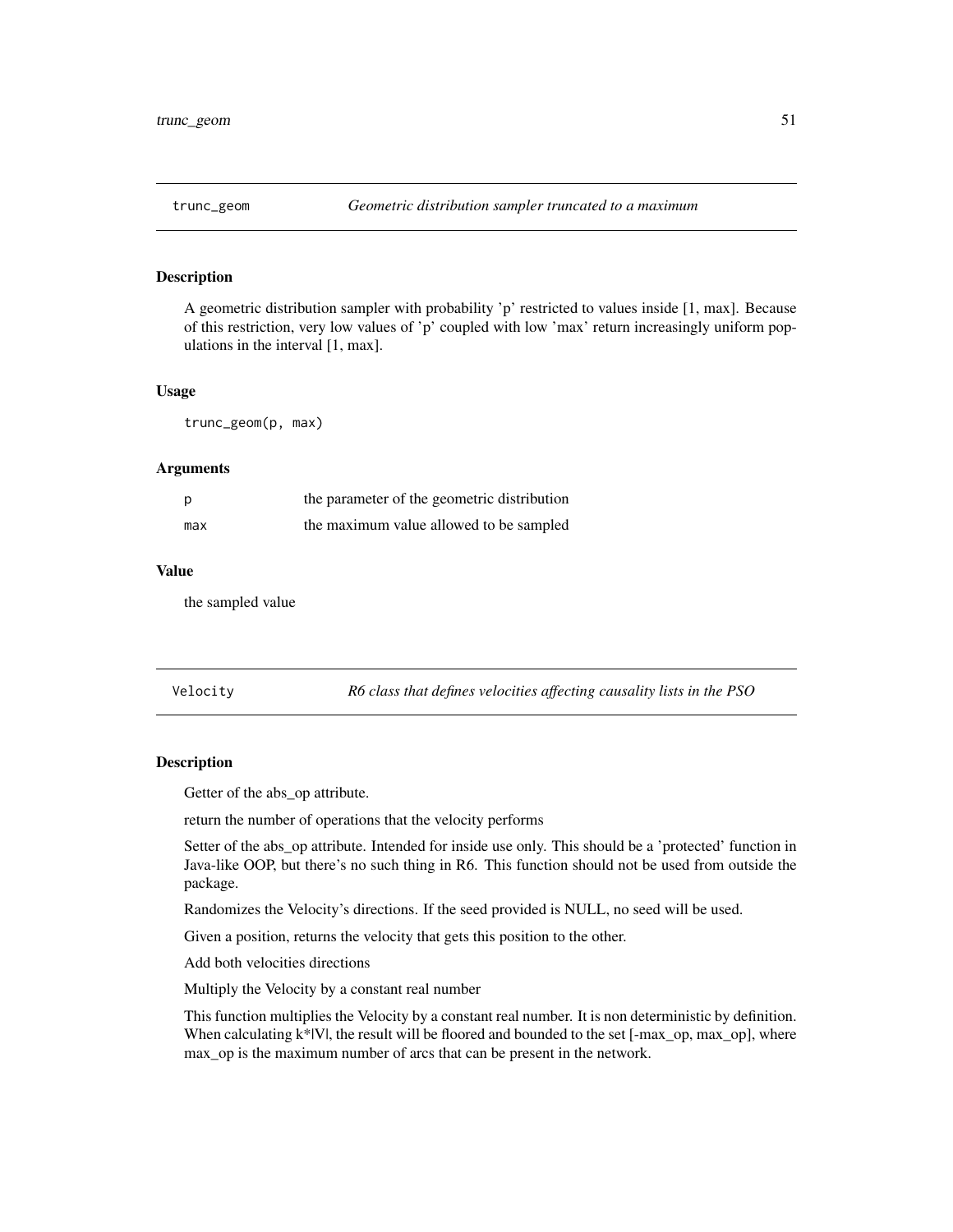### <span id="page-51-0"></span>Arguments

| n     | the new number of operations that the velocity performs                                             |
|-------|-----------------------------------------------------------------------------------------------------|
| probs | the weight of each value $-1,0,1$ . They define the probability that each of them<br>will be picked |
| seed  | the seed provided to the random number generation                                                   |
| ps    | a Position object return the Velocity that gets this position to the new one                        |
| vl    | a Velocity object                                                                                   |
| k     | a real number                                                                                       |

### Details

The velocities will be defined as a causality list where each element in a causal unit is a pair (v, node) with v being either 0, 1 or -1. 0 means that arc remained the same, 1 means that arc was added and -1 means that arc was deleted.

### Fields

abs\_op Total number of operations 1 or -1 in the velocity

vel\_plus\_vel\_cpp *Add two Velocities*

### Description

Add two Velocities

### Usage

vel\_plus\_vel\_cpp(vl1, vl2, abs\_op)

#### Arguments

| v11    | the first Velocity's causal list      |
|--------|---------------------------------------|
| v12    | the second Velocity's causal list     |
| abs_op | the final number of $1,-1$ operations |

### Value

a list with the Velocity's causal list and the number of operations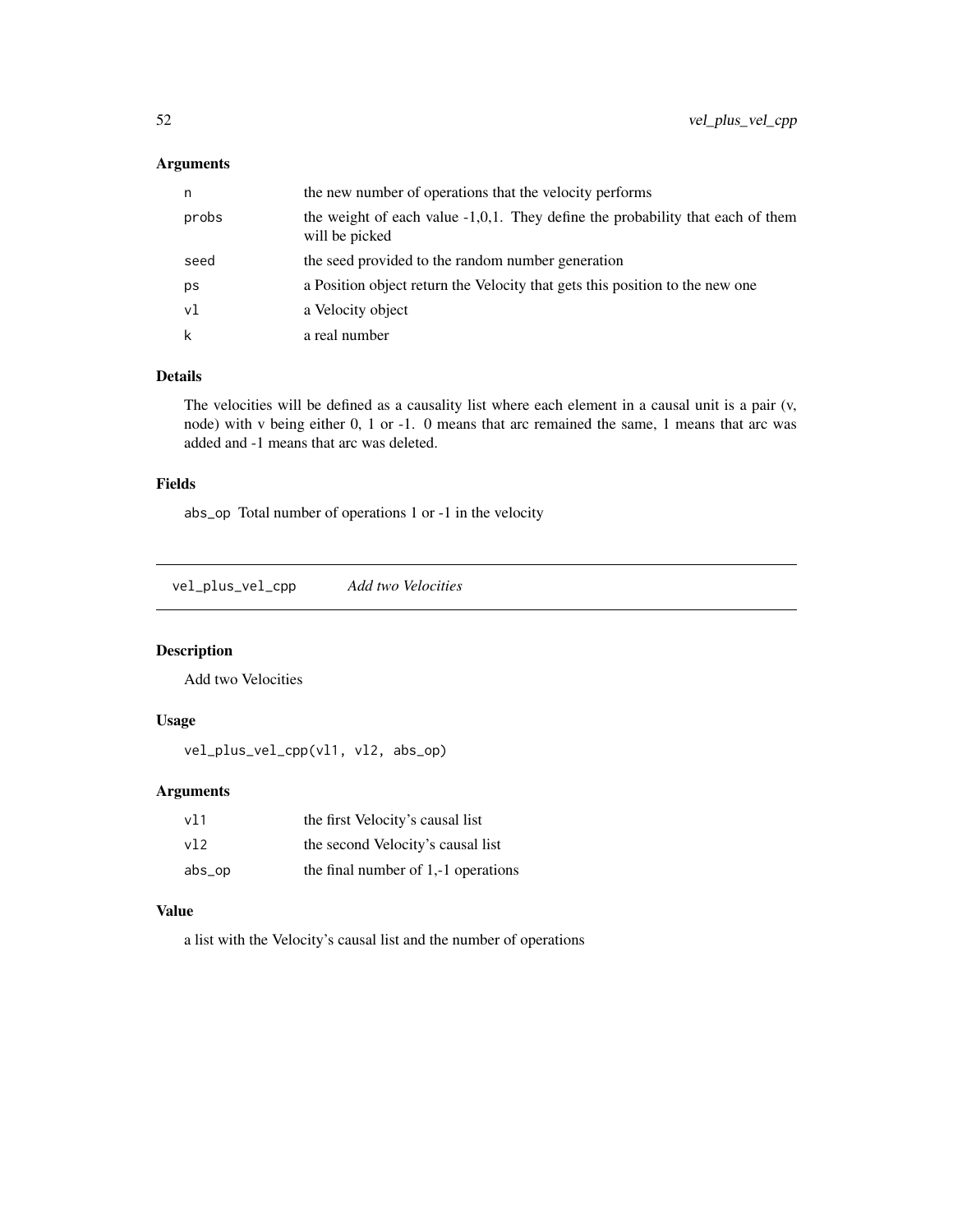# <span id="page-52-0"></span>Index

∗ datasets motor, [24](#page-23-0) acc\_successions, [3](#page-2-0) add\_attr\_to\_fit, [4](#page-3-0) approx\_prediction\_step, [5](#page-4-0) approximate\_inference, [4](#page-3-0) as\_named\_vector, [6](#page-5-0) bn.fit, *[18](#page-17-0)* bn\_translate\_exp, [6](#page-5-0) calc\_mu, [7](#page-6-0) calc\_mu\_cpp, [7](#page-6-0) calc\_sigma, [8](#page-7-0) calc\_sigma\_cpp, [8](#page-7-0) Causlist, [9](#page-8-0) check\_time0\_formatted, [9](#page-8-0) cl\_to\_arc\_matrix\_cpp, [10](#page-9-0) create\_blacklist, [10](#page-9-0) create\_causlist\_cpp, [11](#page-10-0) create\_natcauslist\_cpp, [11](#page-10-0) crop\_names\_cpp, [12](#page-11-0) cte\_times\_vel\_cpp, [12](#page-11-0) dmmhc, [13](#page-12-0) dynamic\_ordering, [14](#page-13-0) exact\_inference, [14](#page-13-0) exact\_inference\_backwards, [15](#page-14-0) exact\_prediction\_step, [15](#page-14-0) expand\_time\_nodes, [16](#page-15-0) filter\_same\_cycle, [17](#page-16-0) filtered\_fold\_dt, [16](#page-15-0) fit\_dbn\_params, [18](#page-17-0) fold\_dt, [18](#page-17-0) fold\_dt\_rec, [19](#page-18-0)

generate\_random\_network\_exp, [21](#page-20-0)

forecast\_ts, [19](#page-18-0)

init\_cl\_cpp, [22](#page-21-0) init\_list\_cpp, [23](#page-22-0) initialize\_cl\_cpp, [22](#page-21-0) learn\_dbn\_struc, [23](#page-22-0) merge\_nets, [24](#page-23-0) motor, [24](#page-23-0) mvn\_inference, [25](#page-24-0) nat\_cl\_to\_arc\_matrix\_cpp, [32](#page-31-0) nat\_cte\_times\_vel\_cpp, [33](#page-32-0) nat\_pos\_minus\_pos\_cpp, [34](#page-33-0) nat\_pos\_plus\_vel\_cpp, [34](#page-33-0) nat\_vel\_plus\_vel\_cpp, [35](#page-34-0) natCauslist, [26](#page-25-0) natParticle, [26](#page-25-0) natPosition, [28](#page-27-0) natPsoCtrl, [29](#page-28-0) natPsoho, [30](#page-29-0) natVelocity, [31](#page-30-0) node.ordering, *[36](#page-35-0)* node\_levels, [36](#page-35-0) nodes\_gen\_exp, [35](#page-34-0) one\_hot, [37](#page-36-0) one\_hot\_cpp, [37](#page-36-0) ordering\_gen\_exp, [38](#page-37-0) Particle, [38](#page-37-0) plot\_dynamic\_network, [39](#page-38-0) plot\_network, [40](#page-39-0) plot\_static\_network, [40](#page-39-0) pos\_minus\_pos\_cpp, [42](#page-41-0) pos\_plus\_vel\_cpp, [43](#page-42-0) Position, [41](#page-40-0) predict\_bn, *[25](#page-24-0)*, [43](#page-42-0) predict\_dt, *[25](#page-24-0)*, *[43](#page-42-0)*, [44](#page-43-0)

PsoCtrl, [45](#page-44-0) psoho, [46](#page-45-0)